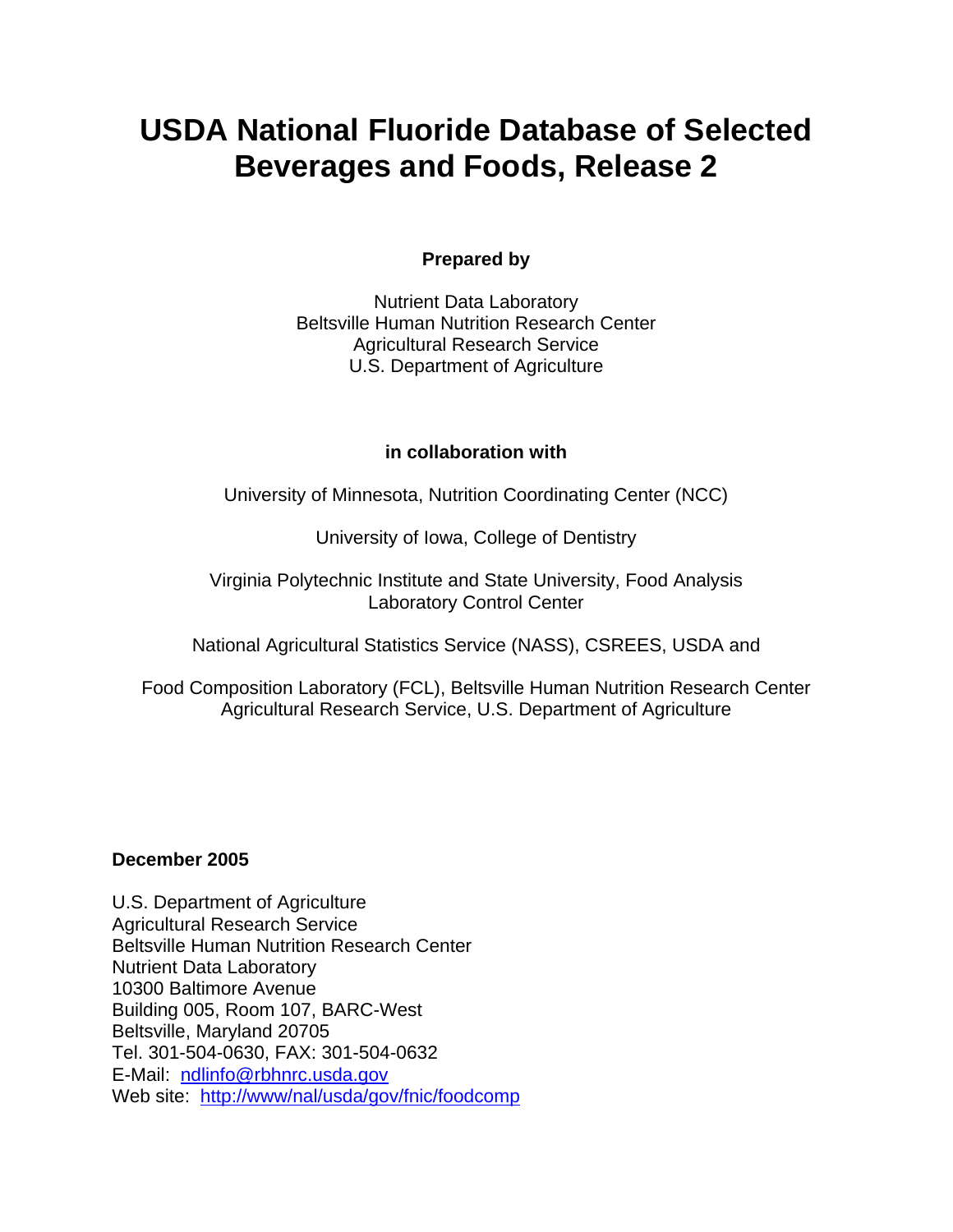# **Table of Contents**

# **Acknowledgements**

This study was conducted as part of an Interagency Agreement between the U.S. Department of Agriculture, Nutrient Data Laboratory and The National Institute of Dental & Craniofacial Research and the National Heart, Lung, and Blood Institute of the National Institutes of Health, NIH Agreement No. Y3-HV-8839

The authors wish to thank Dr. Nancy Miller-Ihli, FCL, USDA for her work on pilot studies with drinking water and brewed tea, and development of NFDIAS quality control materials. The authors also wish to thank the 144 participants nationwide who supplied residential drinking water samples for this study.

# **Disclaimers**

Mention of trade names, commercial products, or companies in this publication is solely for the purpose of providing specific information and does not imply recommendation or endorsement by the U.S. Department of Agriculture over others not mentioned.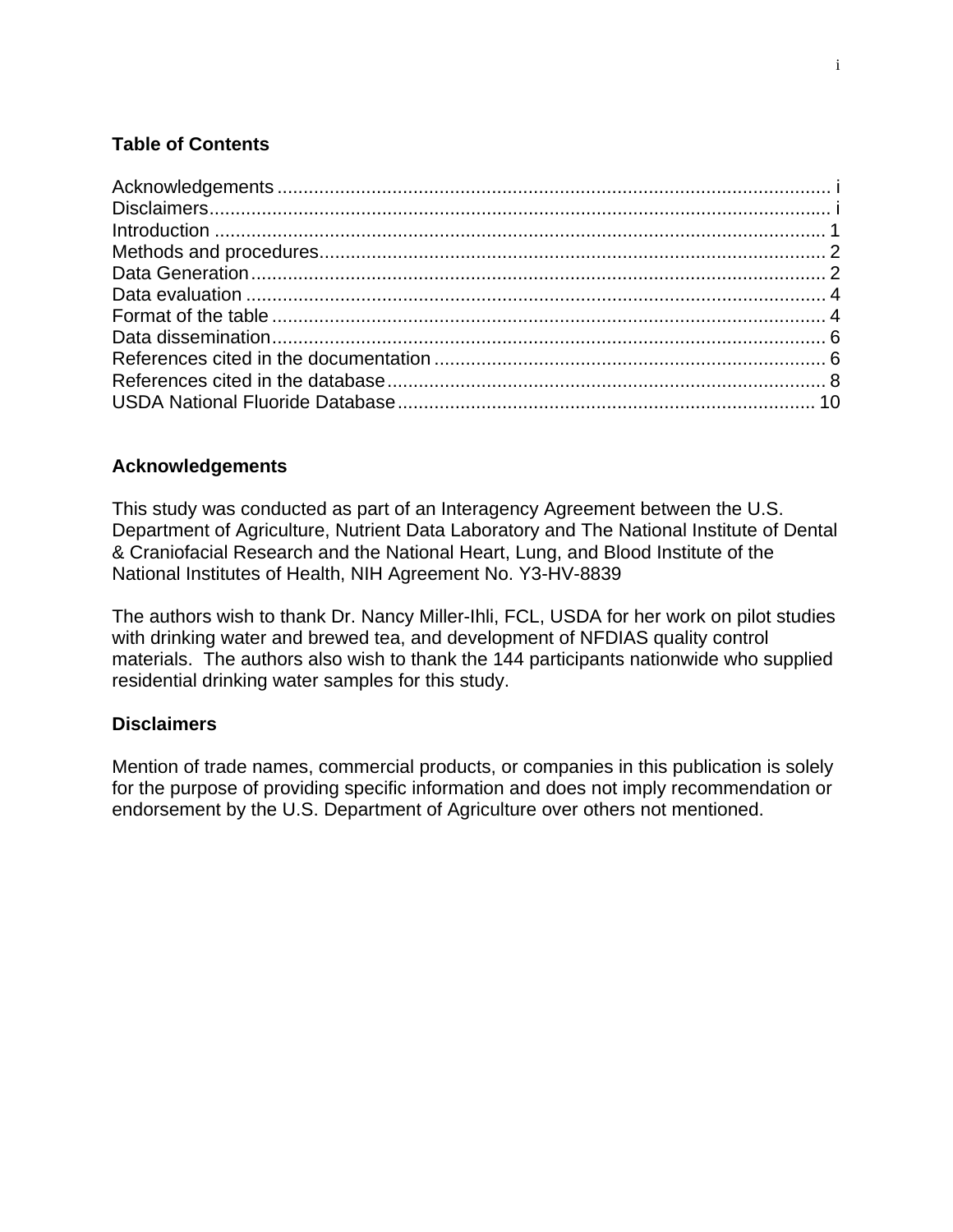### **Documentation: USDA National Fluoride Database of Selected Beverages and Foods, Release 2**

### **Introduction**

Assessment of fluoride intake is paramount in understanding the mechanisms of fluoride metabolism specifically the prevention of dental caries, dental fluorosis, and skeletal fluorosis. The Institute of Medicine (IOM, 1997) specified Adequate Intakes (AI) of 0.01 mg/day for infants through 6 months, 0.05 mg/kg/day beyond 6 months of age, and 3 mg/day and 4 mg/day for adult women and men (respectively), to prevent dental caries. Upper limits (UL) of 0.10 mg/kg/day in children less than 8 years and 10 mg/day for those older than 8 years are recommended for prevention of dental fluorosis. Similar levels have been endorsed by the American Dental Association (ADA, 1994) and the American Dietetic Association (ADA, 2000). Fluoride works primarily via topical mechanisms to inhibit demineralization, to enhance remineralization, and to inhibit bacteria associated with tooth decay (Featherstone, 2000). Fluoride has an affinity for calcified tissues. Studies of exposure and bone mineral density, fractures and osteoporosis would benefit from a national fluoride database coupled with an intake assessment tool (Phipps, 1995; Phipps *et al.,* 2000). Therefore, a database for fluoride is needed for epidemiologists and health researchers to estimate the intakes and to investigate the relationships between intakes and human health.

The Nutrient Data Laboratory (NDL), Agriculture Research Service, USDA, coordinated the development of the USDA National Fluoride Database of Selected Beverages and Foods subsequently described as the National Fluoride Database--a critical element of the comprehensive multi-center National Fluoride Database and Intake Study (NFDIAS). This second release of the USDA National Fluoride Database includes a column with mean values reported in parts per million, some data changes, and some new data resulting from aggregations of the Jackson (Jackson *et. al.*, 2002) data and new data from University of Minnesota(UMN), Nutrition Coordinating Center and University of Iowa (UIowa), College of Dentistry data (UMN-UIowa) along with data from other literature and unpublished sources. These new aggregations have resulted in increases in the number of data points and in the number of studies resulting in tighter minimum to maximum values ranges, tighter lower and upper Error Bounds, and in some cases improved confidence codes. The National Fluoride Database has been incorporated into a computer-based fluoride assessment tool being developed by the University of Minnesota, Nutrition Coordinating Center (NCC), as a module of the Nutrition Data System for Research (NDS-R) software.

The National Fluoride Database is a comprehensive, nationally representative database of the fluoride concentration in foods and beverages consumed in the United States. It contains fluoride values for beverages, water, and foods that are major fluoride contributors. Water and water-based beverages are the chief source of dietary fluoride intake (Singer and Ophaug, 1984). Conventional estimates are that about 75% of dietary fluoride comes from water and water-based beverages. According to the Centers for Disease Control (CDC, 2000) , in 2000 about 66% of the population on U.S.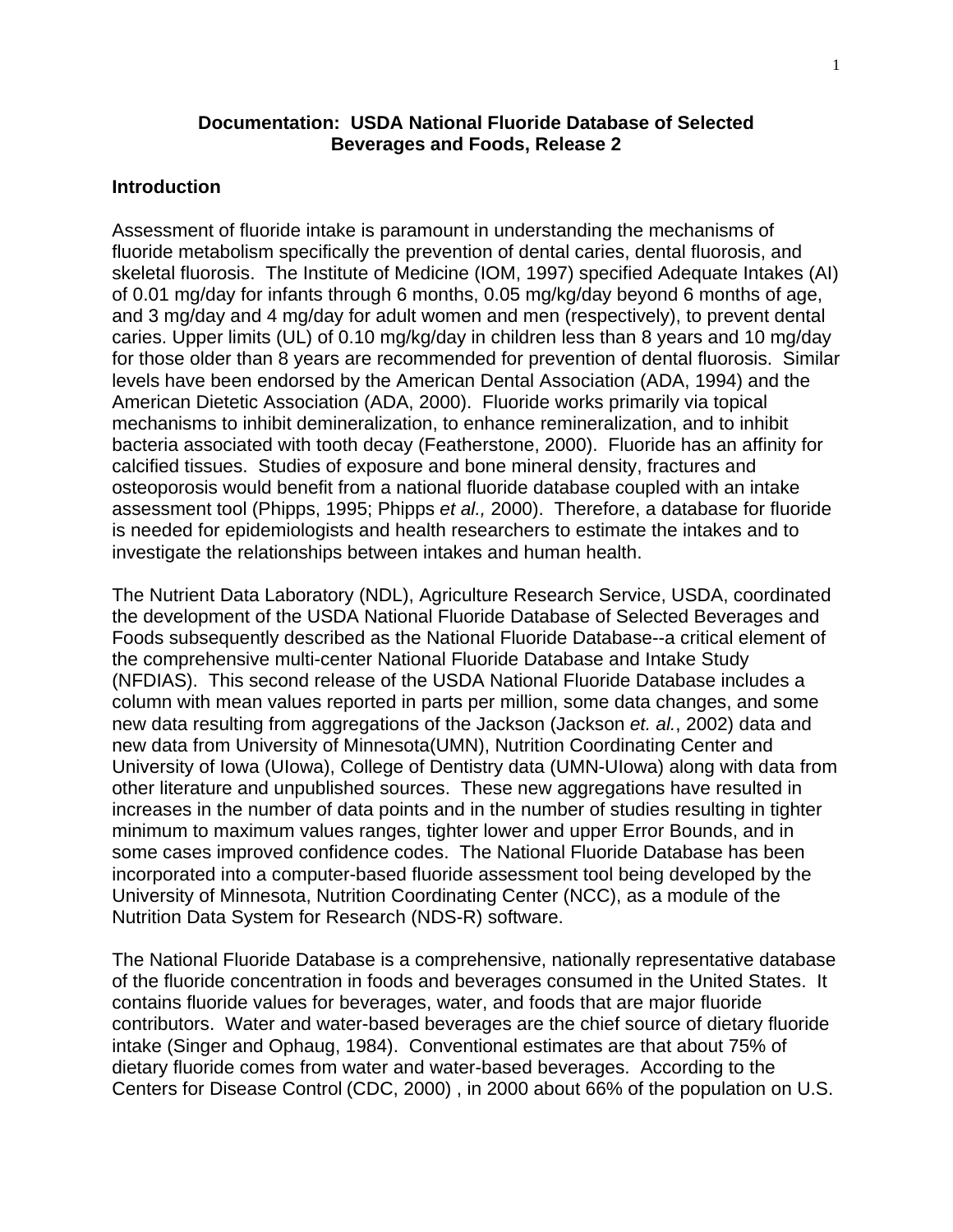public water systems are receiving water that is fluoridated naturally or by adding fluoride. Drinking water fluoride distributions may vary widely over geographical and geo-political boundaries (CDC, 1993). Variations occur with soil composition and with local political decisions to fluoridate water. The use of wells of varying depths, commercial water products, home water purifiers, and filtration systems also increase variability of fluoride in drinking water and complicate estimates of intake (Brown and Aaron, 1991; Robinson *et al.*1991; Van Winkle *et al.*, 1995). These variations in fluoride in commercial foods and beverages have been addressed in this National Fluoride Database.

### **Methods and procedures**

### **Data Generation**

The fluoride contents of the chief contributors to fluoride intake have been determined through a national sampling and analytical program developed by NDL under the National Food and Nutrient Analysis Program (NFNAP, Pehrsson *et al*., 2000). In this database, mean values for fluoride in a particular beverage or food come from different data sources. Analytical data for US samples from the scientific literature and unpublished analytical data from Jackson *et al.* (2002), Kingman (1984)- Levy *et al*. (1992-2003), and Ophaug (1983-1987) have been included as well as analytical data for 126 items developed specifically for this National Fluoride Database. NDL used the Key Foods approach (Haytowitz *et al.*, 2000) giving consideration to the previously published fluoride data for foods, beverages, and drinking water as well as the respective patterns of consumption of these dietary items to identify and prioritize sampling and analysis of the key food and beverage contributors of dietary fluoride. Consumption data from the 1994-96 USDA Continuing Survey of Food Intakes by Individuals and a preliminary fluoride database developed by the NCC provided the values for the initial evaluation. Mean estimates of fluoride concentration and variability in drinking water, beverages and foods that are the chief contributors to dietary fluoride in the United States have been developed from analysis of representative samplings.

High priority beverages which collectively contribute up to 80% of dietary fluoride consumed in the United States, including municipal (tap)/drinking and bottled waters, teas, carbonated beverages, beers, and ready-to drink juices and drinks were analyzed. Samples were collected according to a self-weighting, nationally representative sampling approach (Bellow *et al*., 2002). Samples were collected in up to 144 locations across the country, depending on the level of contribution to fluoride intake. Since drinking water accounts for approximately 75% of dietary fluoride intake, sampling of drinking water was conducted, with Office of Management and Budget approval, in 144 nationally representative private residential locations nationwide (Pehrsson *et al*., 2004). The distribution of fluoride does vary due to naturally occurring fluoride levels and local fluoridation practices. The use of well water, commercial bottled waters, home purifiers and filter systems also affects variability in fluoride content of drinking water and impacts on estimates of daily intakes for individuals. NDL contacted water suppliers about their fluoridation practices and these were compared to participant responses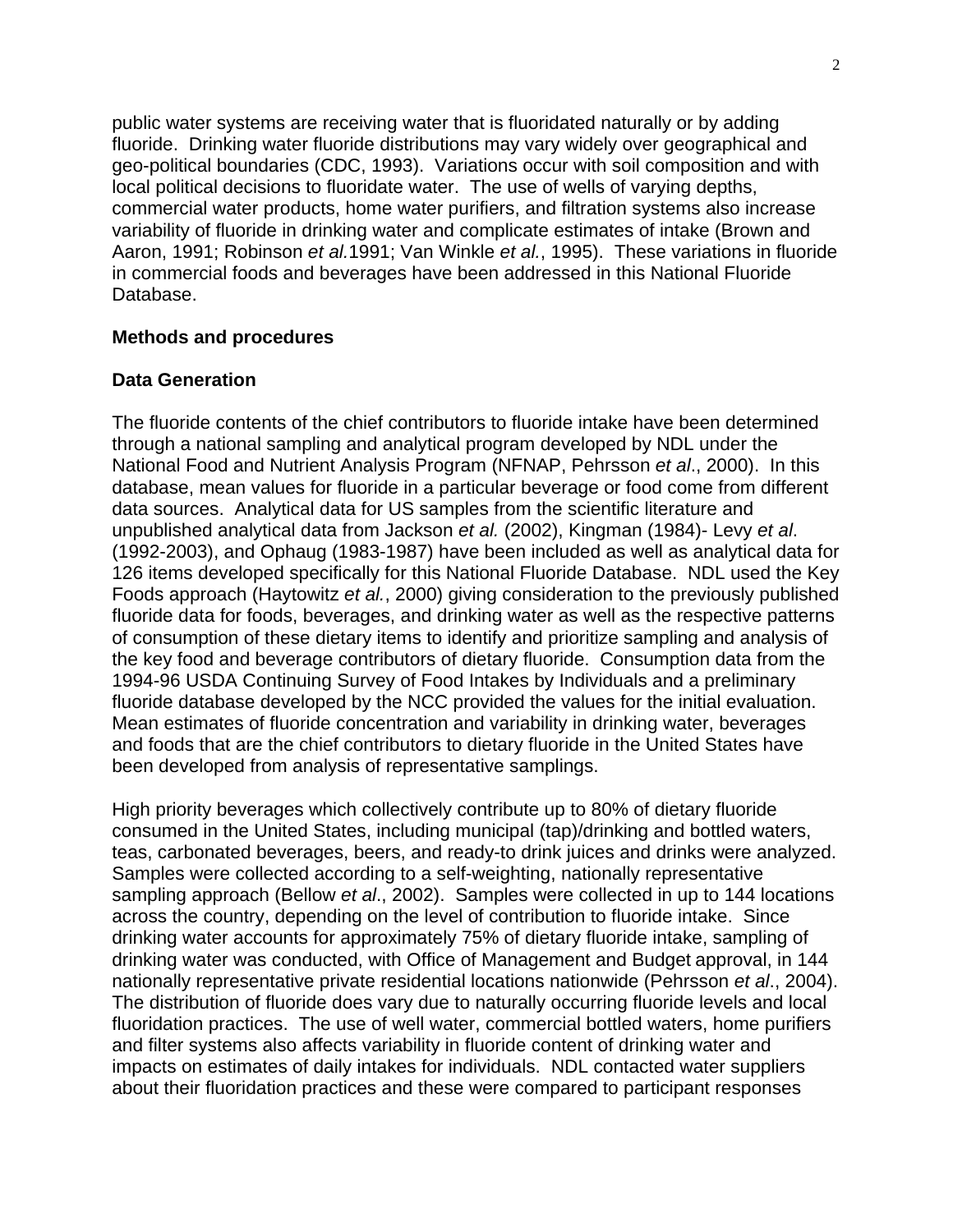(Wilger *et al*., 2004). Differences in geographical location have been incorporated into the National Fluoride Database for drinking water, brewed tea, and carbonated sodas.

Retail samples of fruit juices, fruit-flavored beverages, carbonated beverages, bottled water, and a limited number of foods were picked up in 12 to 36 locations. The authors' assumption that the fluoride variability would be lower in processed beverages and foods than that of municipal water was made based on existing data and the results of the water pilot study (Miller-Ihli *et al*., 2003), and hence fewer samples.

The procurement and sample preparation of the foods and beverages that are the chief contributors of fluoride were handled through NFNAP supervised contracts and agreements. Sample units were purchased at retail sites, following detailed instruction from NDL. Virginia Polytechnic Institute and State University, Food Analysis Laboratory Control Center (FALCC) handled sample preparation. A quality control (QC) oversight program was established by the NFDIAS Laboratory Methods/Quality Control Working Group with representation from NDL, the University of Iowa, and FALCC. NFDIAS quality control materials were prepared by the USDA, Food Composition Laboratory (FCL) and by the NDL and characterized by three cooperating laboratories.

The University of Iowa, College of Dentistry, conducted the laboratory analysis of fluoride. Samples were analyzed using a fluoride ion-specific electrode direct read method for clear liquids and a micro-diffusion method for other food samples. The direct reading method was validated using Certified Reference Material (National Institute of Standards and Technology (NIST), a Standard Reference Material (SRM) 2671a, Fluoride in Freeze-Dried Urine) and by a comparison of results for several beverage samples between University of Iowa and FCL (Patterson *et al*., 2004). The micro-diffusion method was validated by analysis of a Certified Reference Material (National Research Centre for Certified Reference Materials, Beijing, China, GBW 08572 Prawns) and other reference materials that have reference values for the fluoride content (for example: NIST, SRM 8436), prior to sample analysis. Methodological procedures for analyzing carbonated beverages were developed at the University of Iowa and presented at the March 2004 International Association for Dental Research (IADR) Meeting (Heilman *et al*., 2004).

Values in the database are reported on a 100 gram and on a ppm basis on the edible portion of a food. For some foods, no standard error was available from the literature source. Much of the literature data as well as the analytical data reported by the University of Iowa were reported on a ppm basis. Specific gravities needed for fluoride data conversion and migrations were obtained from VPI. Specific gravities for literature data were based on the specific gravities obtained from VPI, from other sources (manufacturer), or were determined by NDL. Values for beverages other than water, coffee and tea were adjusted by their respective specific gravities and are reported as served.

Fluoride analytical results were submitted to the NFDIAS Quality Control (QC) Panel for review. These data included beer, wine, drinking water, brewed tea (considered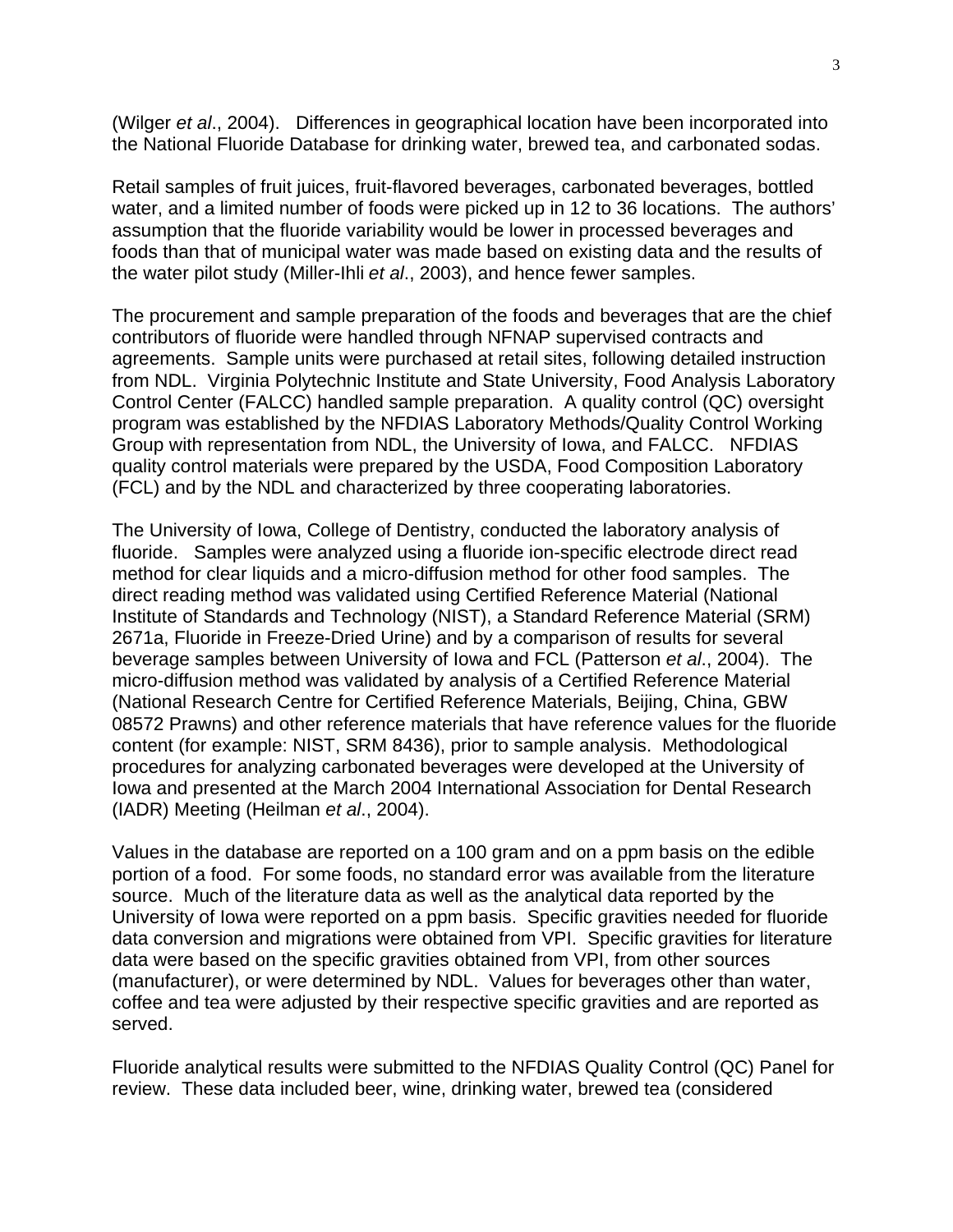significant contributors to total intake of fluoride) and miscellaneous lower priority foods. The fluoride value for unsweetened instant tea powder seems high when reported at 89,772 mcgs/100 grams or 897.72 ppm because this product is extremely concentrated. However when one teaspoon of the unsweetened tea powder weighing 0.7 gram is added to an eight ounce cup of tap water, the value for prepared instant tea is 335 mcgs/100 grams or 3.35 ppm. This prepared unsweetened instant tea value compares well with the analytical values reported for regular brewed tea.

### **Data evaluation**

Analytical data approved by the NFDIAS QC panel, unpublished data generated by the University of Iowa, and data gathered from the published literature by NCC and NDL were entered into the USDA National Nutrient Databank System (NDBS) for further evaluation and compilation. The data were evaluated for quality using procedures developed by scientists at the NDL as part of the NDBS (Holden, *et al*., 2002). These procedures were based on categories and criteria described earlier by Holden, *et al*. (1987) and Mangels, *et al*. (1993) with some modifications. Categories evaluated include: sampling plan, sample handling, number of samples, analytical method, and analytical quality control. The evaluation process was modified making it specific to fluoride analytical methods. Evaluation of the analytical method has two facets: the method itself (processing of samples, analysis and quantitation method) and validation and quality control of the method by the laboratory (accuracy and precision). Both the NFNAP analytical data and data from each manuscript were evaluated for each category, which then received a rating ranging from 0 to 20 points. The ratings for each of the five categories were summed to yield a Quality Index or QI-the maximum possible score is 100 points. The Confidence Code (CC) was derived from the QI and is an indicator of relative quality of the data and the reliability of a given mean. The CC is assigned as follows:

| Οl        | CC |
|-----------|----|
| 75 - 100  | A  |
| 74 - 50   | в  |
| $49 - 25$ | С  |
| < 25      | D  |

# **Format of the table**

The table contains fluoride values for 427 foods across 23 food groups. The data were aggregated where possible to match the foods in the USDA National Nutrient Database for Standard Reference (SR). Food groups are presented in alphabetical order with beverages and foods arranged in alphabetical order within a food group. Whenever possible, a NDB Number (No.) (a five digit numerical code used in the SR) is provided. This NDB No. provides the link between values for foods in this database and SR. As the data come from a variety of sources or are presented with specificity not used in SR, there are a number of beverages and foods, which do not have NDB Nos but do have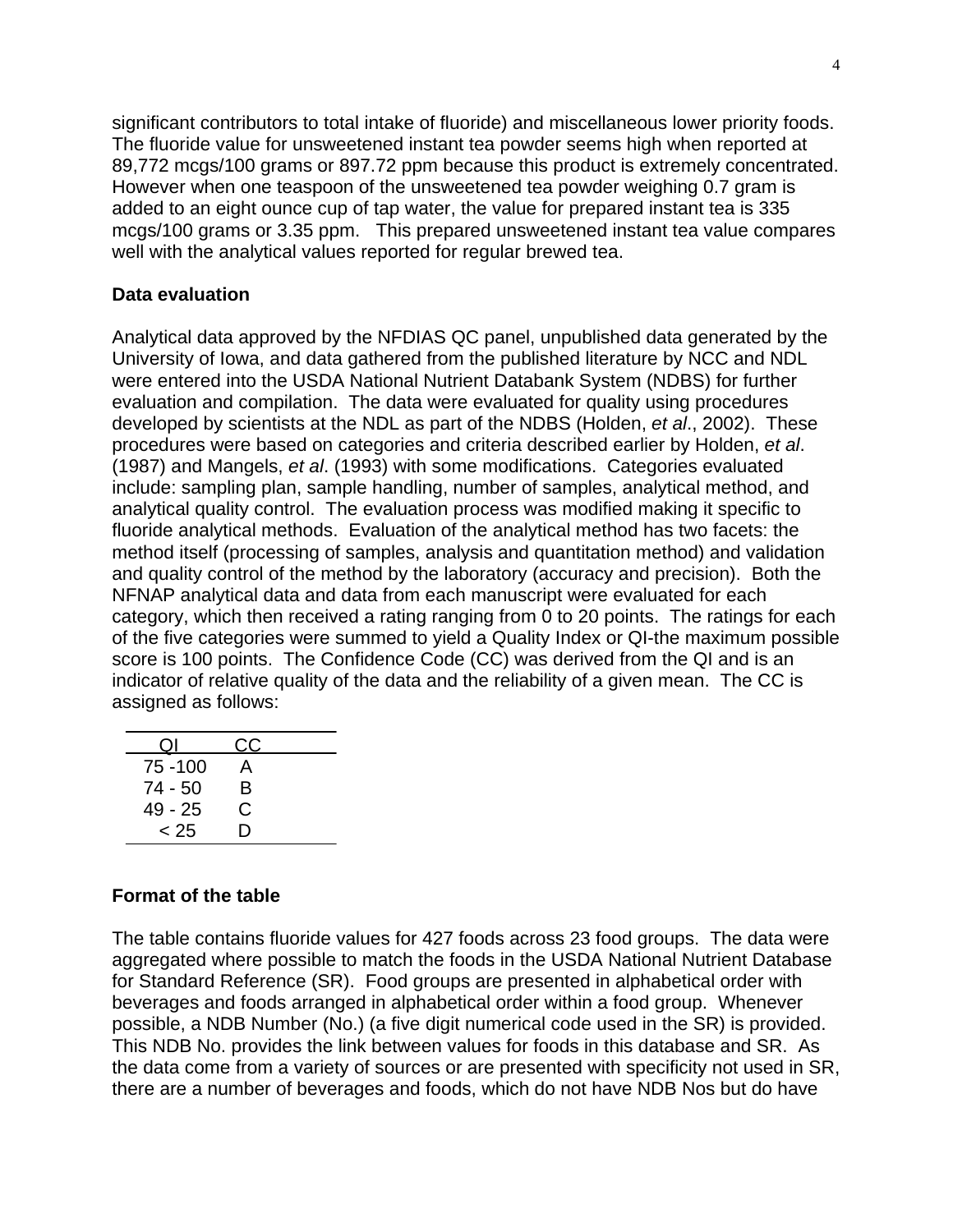separate identifiers. In these cases, we assigned a temporary NDB No. which begins with "975." These temporary NDB Nos. are not unique to these beverages and foods and may be used in other special interest databases produced by NDL.

Field Name Description Food Group **Description of food group** Item Description of food or beverage Mean ppm Amount in parts per million. Mean mcg/100 g Amount in 100 grams, edible portion Std Error Standard error of the mean. Null, if could not be calculated N Number of data points (samples analyzed). The N=1 on NFNAP data represents a composite of 12 samples Min Minimum value Max Maximum value Lower EB Lower 95% error bound Upper EB Upper 95% error bound CC CONSCOTE Confidence code indicating data quality based on evaluations of sample plan, sample handling, analytical method, analytical quality control, and number of samples analyzed Derivation Code Code giving specific information on how the value was determined:  $A =$  Analytical data RPA = Recipe; Known formulation; No adjustments applied, combination of source codes 1, 12 and/or 6 RPI = Recipe; Known formulation; No adjustments applied, combination of source codes which includes codes other than 1, 12 or 6 Source Code Code indicating type of data  $1 =$  Analytical or derived from analytical 6 = Aggregated data involving combinations of source codes 1 & 12 12 = Manufacturer's analytical; partial documentation **Statistical Comments** 1. The displayed summary statistics were computed from data containing some less-than values. Lessthan, trace, and not detected values were calculated 2. The displayed degrees of freedom were computed

using Satterthwaite's approximation (Korz and

The fields are as follows: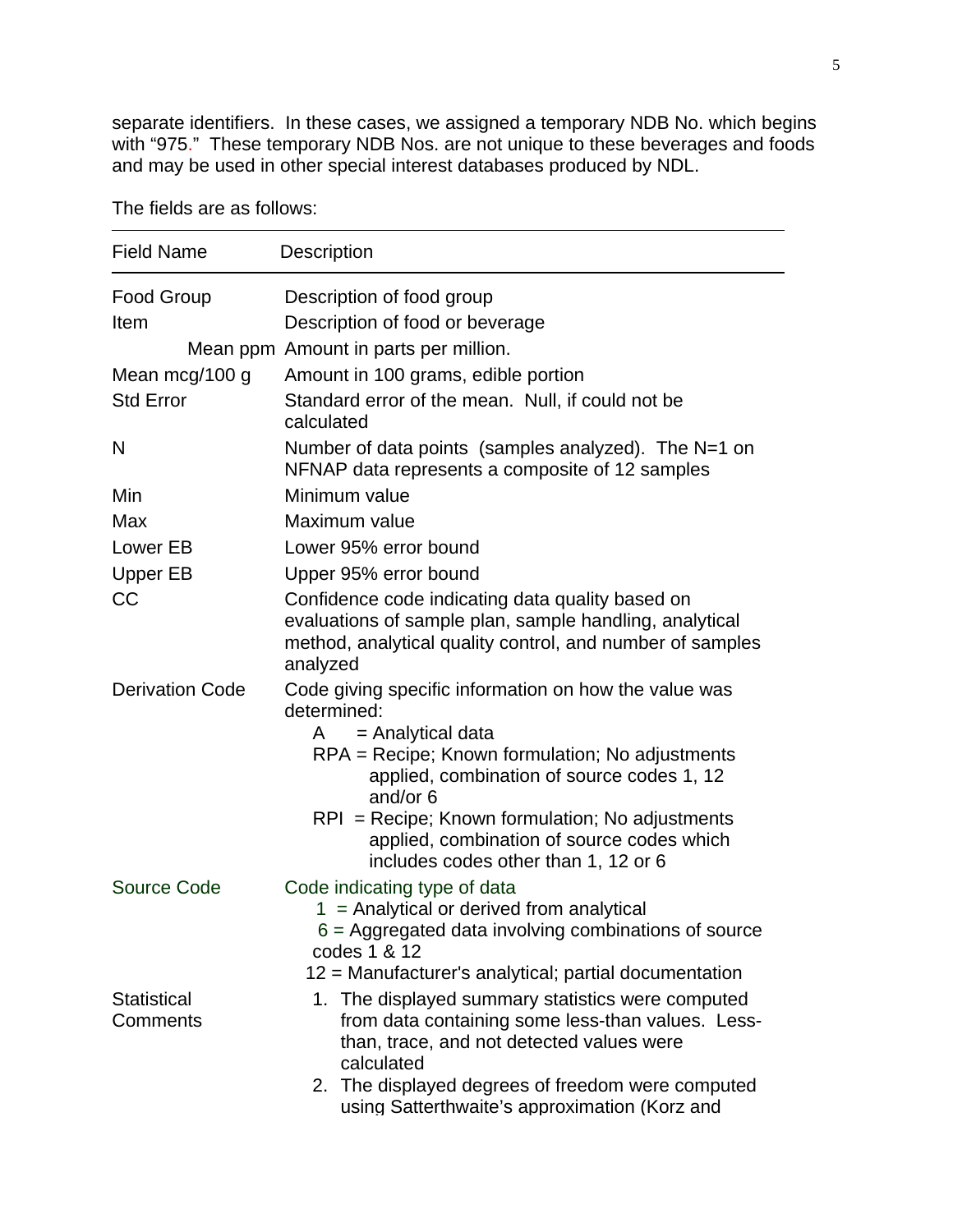Johnson, 1988)

|                | only one observation. Therefore, the standard<br>errors, degrees of freedom and error bounds were<br>computed from the between-group standard<br>deviation of the weighted groups having only one<br>study observation. |
|----------------|-------------------------------------------------------------------------------------------------------------------------------------------------------------------------------------------------------------------------|
| NDB No.        | 5-Digit Nutrient Databank number that uniquely identifies<br>a food item.                                                                                                                                               |
| No. of Studies | Number of studies                                                                                                                                                                                                       |
| References     | Unique descriptions of the references/sources                                                                                                                                                                           |
|                |                                                                                                                                                                                                                         |

# **Data dissemination**

The USDA National Fluoride Database of Selected Beverages and Foods, Release 2 is presented as a pdf file. Adobe Acrobat Reader® is needed to view the report of the database. A Microsoft Excel spreadsheet is also available (fluoride.xls). A compressed file (fluoride.zip) containing the complete database in the ASCII format and its documentation has also been prepared and is available for downloading from NDL's Web site (http://www.ars.usda.gov/ba/bhnrc/ndl). The user can download the database, free of charge, onto his/her own computer for use with other programs.

# **References cited in the documentation**

American Dental Association (ADA). 1994. New fluoride schedule adopted. ADA News. 25: 12-14.

American Dental Association (ADA). 2000. Position of the American Dietetic Association: The impact of fluoride on health. J. Am. Diet. Assoc. 100: 1208-1213.

Bellow ME, Perry CR, and Pehrsson PR. 2002. Sampling and Analysis Plan for a National Fluoride Study. 2002 Proceedings of the American Statistical Association, Section on Survey Research Methods [CD-ROM], Alexandria, VA: American Statistical Association, Baltimore, MD, http://www.amstat.org/sections/wrms/Proceedings/. (Presentation and publication)

Brown MD and Aaron G. 1991. The effect of point-of-use conditioning systems on community fluoridated water. Pediatr. Dent. 13: 35-38.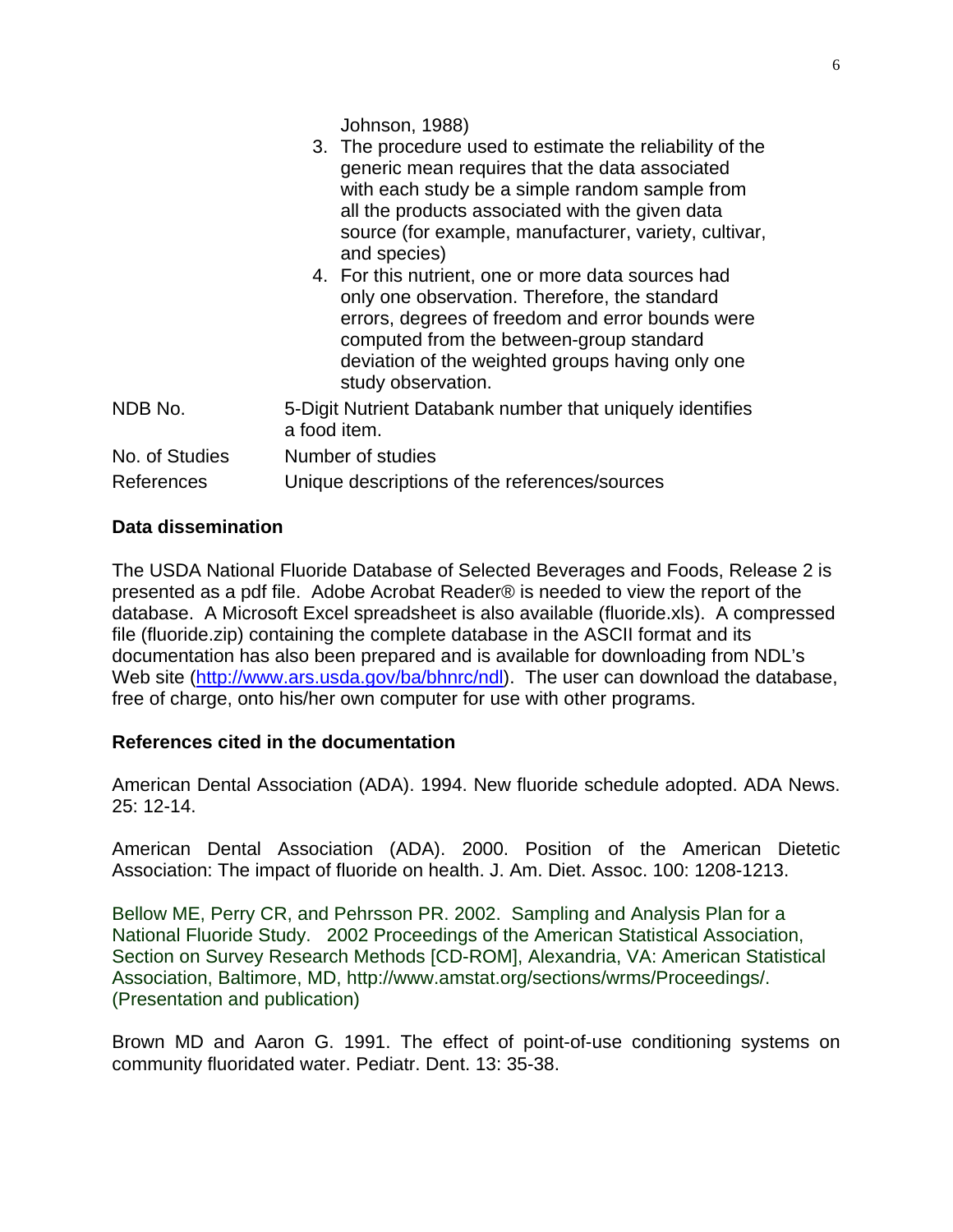Centers for Disease Control (CDC). 2000. Populations Receiving Optimally Fluoridated Public Drinking Water --- United States, 2000. MMWR 51(07);144-147.

Featherstone JD. 2000. The science and practice of caries prevention. J. Am. Dent. Assoc. 131: 887-899.

Haytowitz DB, Pehrsson PR, and Holden JM. 2002. Identification of Key Foods for Food Composition Research. J. Food Comp. Anal. 15(2): 183-194.

Heilman JR, Levy SM, Wefel JS, Cutrufelli R, Pehrsson PR, Patterson KY, Phillips K, Razor AS, and Whalen AB. 2004. "Fluoride Levels of Carbonated Sodas and Beers" March 2004, International Association of Dental Research, Honolulu, HI. (Presentation)

Holden JM, Bhagwat SA, and Patterson KY. 2002. Development of a Multi-Nutrient Data Quality Evaluation System. J. Food Comp. Anal. 15(4): 339-348.

Holden JM, Schubert A, Wolf WR, and Beecher GR. 1987. A system for evaluating the quality of published nutrient data: selenium, a test case. Food Nutr. Bull. 9(Suppl.): 177- 193.

Institute of Medicine (IOM), Food and Nutrition Board, National Academy of Sciences. 1997. Dietary Reference Intakes for Calcium, Phosphorus, Magnesium, Vitamin D, and Fluoride. National Academy Press, Washington, D.C.

Jackson RD, Brizendine EJ, Kelly SA, Hinesley R, Stookey GK, Dunipace AJ. 2002. The fluoride content of foods and beverages from negligibly and optimally fluoridated communities. Community Dent. Oral Epidemiol. 30: 382-391 and unpublished fluoride data.

Kingman A. 1984. Unpublished data. NIDR/NIH.

Korz S and Johnson NL. 1988. Encyclopedia of Statistical Sciences. 8: 261-262, John Wiley and Son, New York, NY.

Levy SM, Heilman JR, and Wefel JS. 1992-2003. Unpublished fluoride data.

Mangels AR, Holden JM, Beecher GR, Forman MR, and Lanza E. 1993. Carotenoid content of fruits and vegetables: an evaluation of analytic data. J. Am. Diet. Assoc. 93: 284-296.

Miller-Ihli NJ, Pehrsson PR, Cutrufelli R, and Holden JM. 2003. Fluoride content of municipal water in the United States: What percentage is fluoridated? J. Food Comp. Anal. 16(5): 621-628.

Ophaug RH. 1983-1987. Unpublished fluoride data.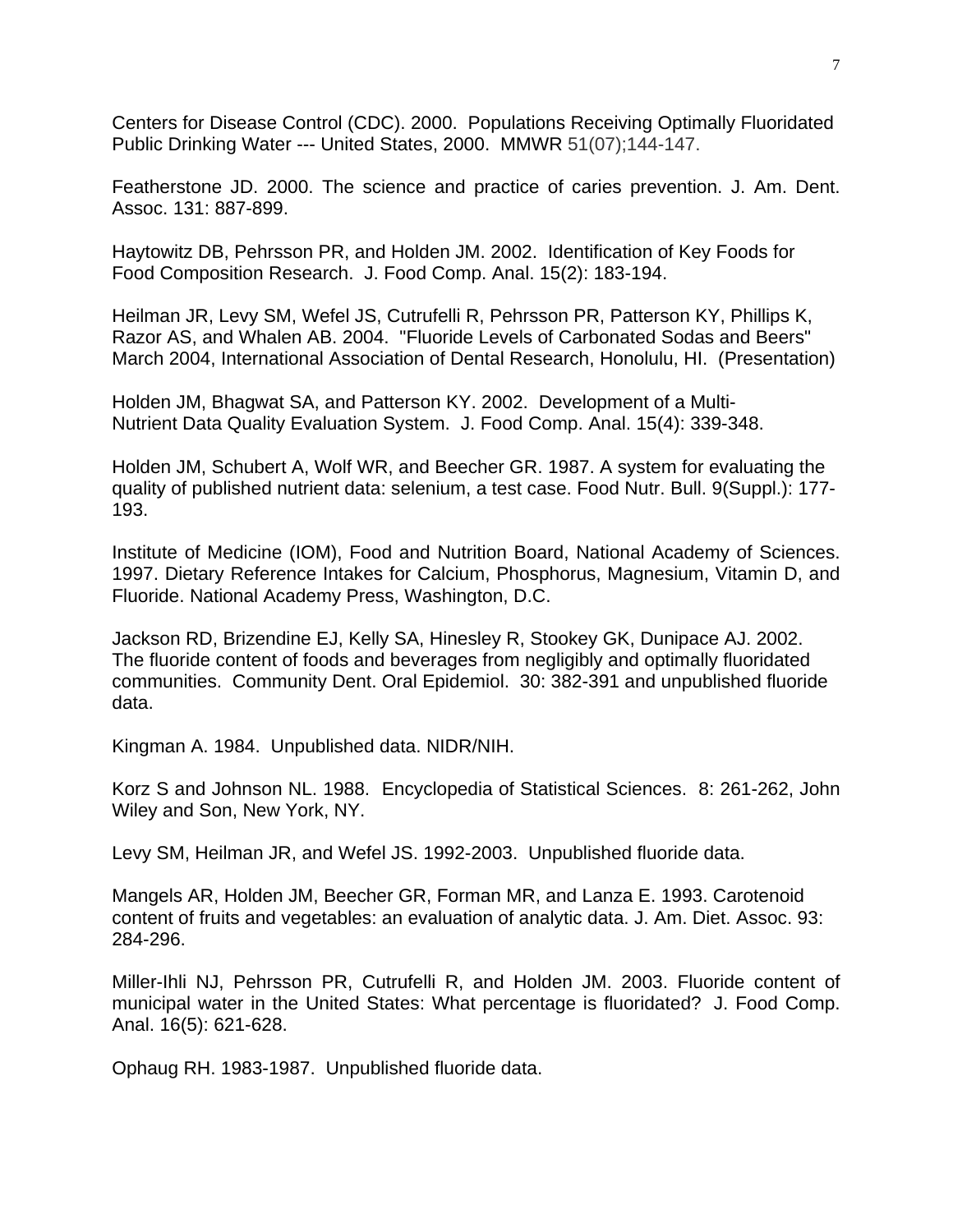Patterson KY, Levy SM, Wefel JS, Heilman JR, Cutrufelli R, Pehrsson PR, Harnack L, and Holden JM. 2004. A Quality Assurance Program for the National Fluoride Database and Intake Assessment Study [Presentation abstract] 28<sup>th</sup> US National Databank Conference, June 24-26, 2004, Iowa City, Iowa.

Pehrsson PR, Haytowitz DB, Holden JM, Perry CR, and Beckler DG. 2000. USDA's National Food and Nutrient Analysis Program: Food Sampling. J. Food Comp. Anal. 12: 379-89.

Pehrsson PR, Cutrufelli R, Patterson KY, Perry C, Holden JM, Banerjee S, Himes JH, Levy SM, and Heilman JR. 2004. Fluoride Concentration and Variability in U.S. Drinking Water [Presentation abstract] 28<sup>th</sup> US National Databank Conference, June 24-26, 2004, Iowa City, Iowa.

Phipps K. 1995. Fluoride and bone health. J. Public Health Dent. 55: 53-56.

Phipps KR, Orwell ES, Mason JD, and Cauley JA. 2000. Community water fluoridation, bone mineral density, and fractures: Prospective study of effects in older women. B. M. J. 321: 860-864.

Robinson SN, Davies EH, and Williams B. 1991. Domestic water treatment appliances and the fluoride ion. Br. Dent. J. 171: 91-93.

Singer L and Ophaug RH. 1984. Present knowledge in nutrition: Fluoride. The Nutrition Foundation, Inc. Washington, D.C. 538-547.

Van Winkle S, Levy SM, Kiritsy MC, Heilman JR, Wefel JS, and Marshall T. 1995. Water and formula fluoride concentrations: significance for infants fed formula. Pediatr. Dent. 17: 305-310.

Wilger J, Cutrufelli R, Pehrsson PR, Patterson KY, and Holden JM. 2004. Participant Knowledge of Fluoride in Drinking Water Based on a National Survey [Poster abstract] 37th Annual Meeting Society for Nutrition Education**,** July 17-21, 2004, Salt Lake City, Utah.

### **References cited in the database**

Adair S, Leverett D, Shields C, and McKnight-Hanes C. 1991. Fluoride Content of School Lunches from an Optimally Fluoridated and a Fluoride-Deficient Community. J. Food Comp. Anal.4: 216-226.

Chan JT and Koh SH. 1996. Fluoride Content in Caffeinated, Decaffeinated and Herbal Teas. Caries Research. 30: 88-92.

Featherstone JDB and Shields CP. 1988. A study of fluoride intake in New York state residents. New York State Department of Health Report. December 1, 1988.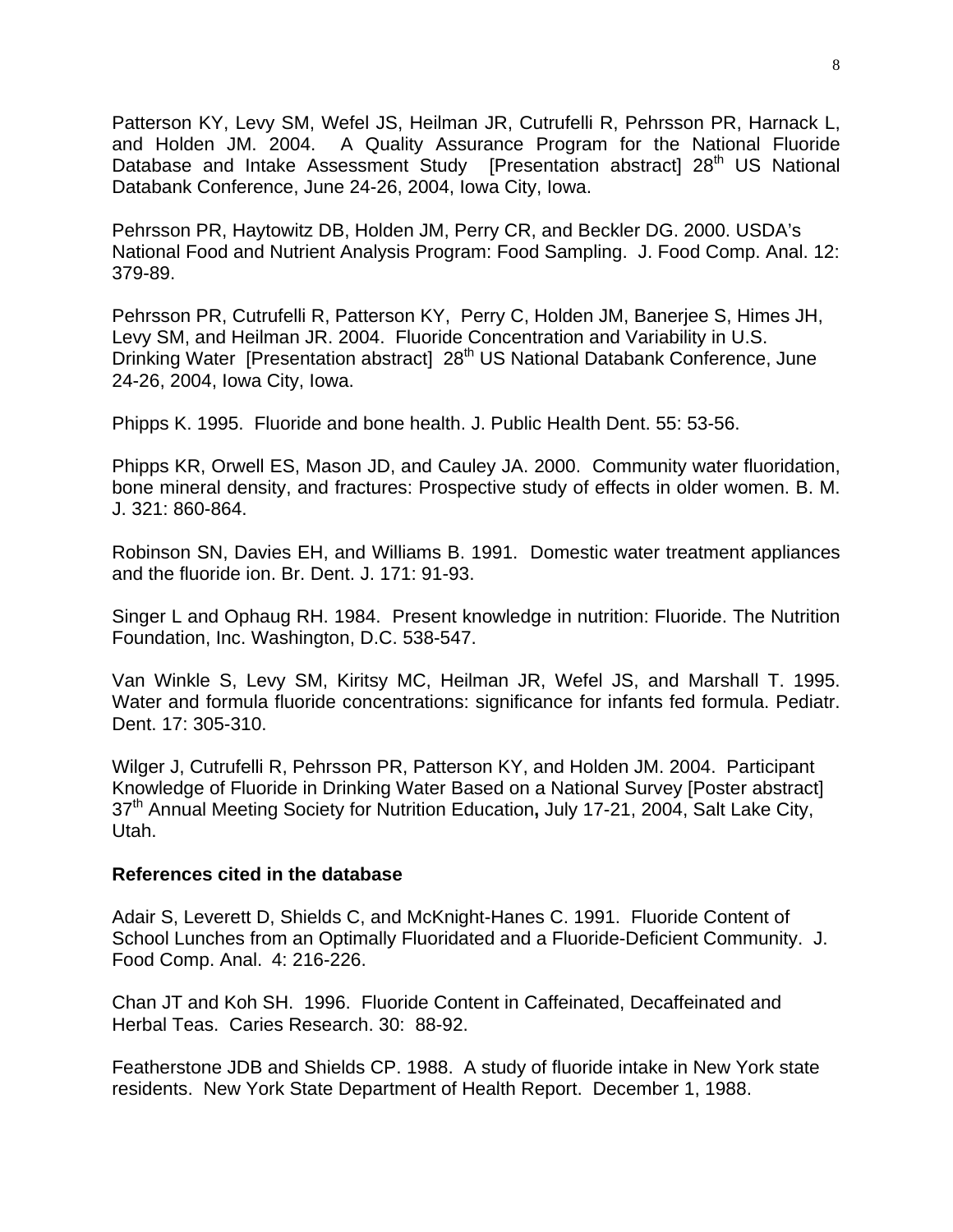Heilman JR, Kiritsy MC, Levy SM, Wefel JS, 1999. Assessing fluoride levels of carbonated soft drinks. JADA. 130: 1593-1599.

Himes JH, Van Heel N , Harnack L, Levy SM, Heilman JR, and Wefel JS. 2004 -05. Unpublished fluoride data. UMN-UIowa.

Jackson RD, Brizendine EJ, Kelly SA, Hinesley R, Stookey GK, Dunipace AJ. 2002. The fluoride content of foods and beverages from negligibly and optimally fluoridated communities. Community Dent. Oral Epidemiol. 30: 382-391 and unpublished fluoride data.

Kingman A. 1984. Unpublished data. NIDR/NIH.

Kiritsy MC, Levy SM, Warren JJ, Guha Chowdhury N, Heilman JR, and Marshall T. 1996. Assessing Fluoride Concentrations of Juices and Juice Flavored Drinks. J. Am. Dent. Assoc. 127: 895-902.

Levy SM, Heilman JR, and Wefel JS. 1992-2003. Unpublished fluoride data.

Ophaug RH. 1983-1987. Unpublished fluoride data.

Shannon I. 1977. Fluoride in carbonated Drinks. Texas Dent. J. 95: 6-9.

Schulz EM, Epstein JS, and Forrester DJ. 1976. Fluoride Content of Popular Carbonated Beverages, J. of Prev. Dent. 3(1): 27-29.

Stannard J, Rovero J, Tsamtsouris A, and Gavris V. 1990. Fluoride content of some bottled waters and recommendations for fluoride supplementation. J. Pedodontics 14(2): 103-107.

Stannard JG, Shim YS, Kritsineli M, Labropoulou P, and Tsamtsouris A. 1991. Fluoride levels and fluoride contamination of fruit juices. J. of Clin. Pediatr. Dent. 16(1): 38-40.

Taves DR. (1983). 1983. Dietary intake of fluoride ashed (total fluoride) vs. unashed (inorganic fluoride) analysis of individual foods, Br. J. Nutr. 49: 295-301.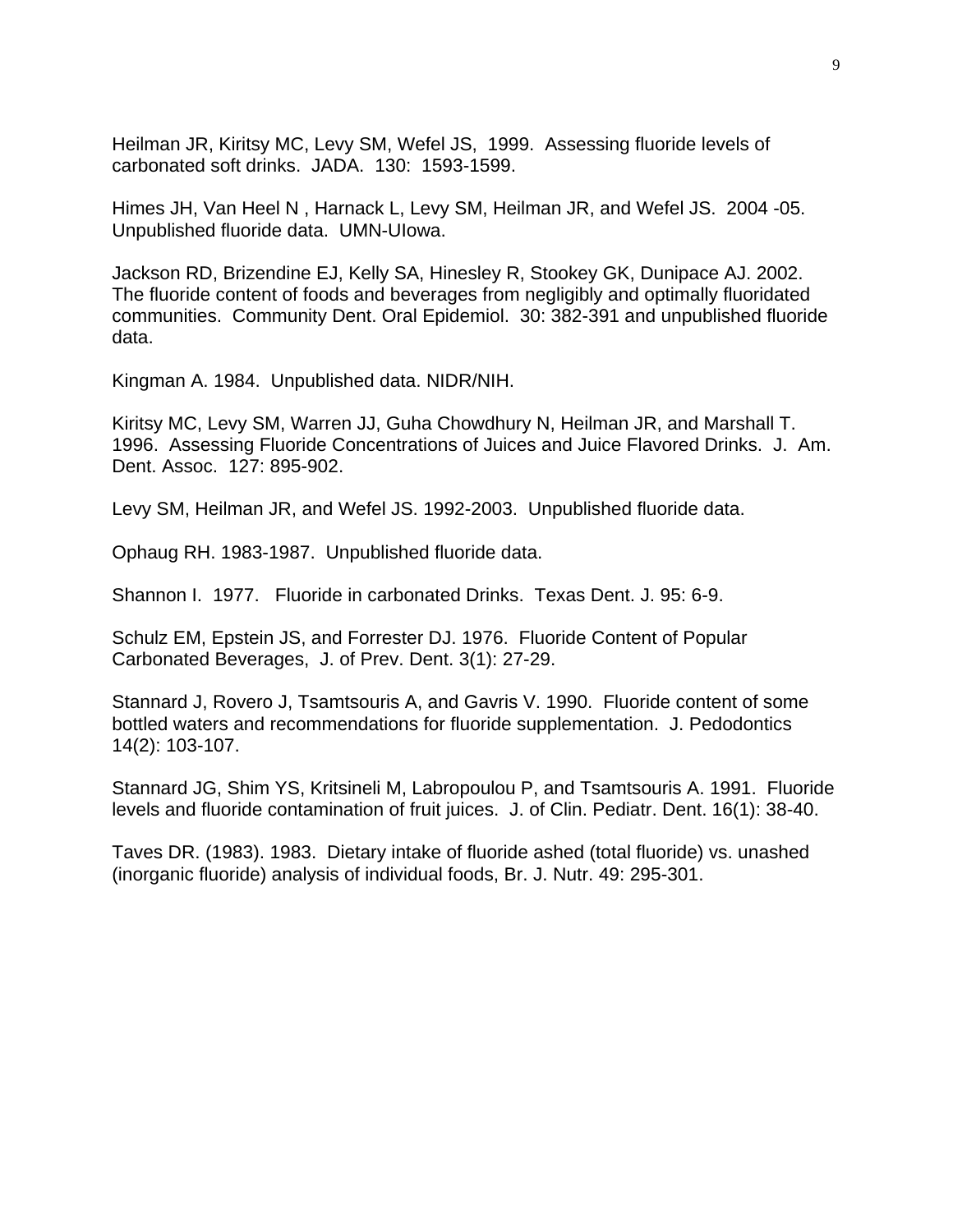| <b>Food Group</b>  | <b>Item</b>                                          | Mean         | Mean Std                        |            | <b>Num</b>          | Min                              | Max                  | Lower                   | Upper     | Confidence   Derv.   Source |                     |                                | Statistical | <b>NDB</b>     |                                           | No. of References |
|--------------------|------------------------------------------------------|--------------|---------------------------------|------------|---------------------|----------------------------------|----------------------|-------------------------|-----------|-----------------------------|---------------------|--------------------------------|-------------|----------------|-------------------------------------------|-------------------|
|                    |                                                      | ppm          |                                 | mcg/ Error | datapts             | Value Value                      |                      | 95%                     | 95%       | Code                        | <b>Code</b>         | Code                           | Comments    | No.            | <b>Studies</b>                            |                   |
|                    |                                                      |              | 100g                            |            |                     |                                  |                      | <b>EB</b>               | <b>EB</b> |                             |                     |                                |             |                |                                           |                   |
|                    |                                                      |              | $**$                            |            |                     |                                  |                      |                         |           |                             |                     |                                |             |                |                                           |                   |
| <b>Baby Foods:</b> |                                                      | 0.01         | $\overline{1}$                  | 0.1        | 3                   | $\overline{1}$                   | $\mathbf{1}$         |                         |           | C                           |                     | $\overline{1}$                 |             | 03188          |                                           | Levy 1992-2003    |
|                    | Cereal, mixed, with applesauce and bananas, junior   | 0.08         | 8                               |            | 2                   |                                  | 14                   |                         |           | C                           | A<br>A              | $\overline{1}$                 |             | 03192          | -1<br>-1                                  | Levy 1992-2003    |
|                    | Cereal, oatmeal, with applesauce and bananas, junior |              |                                 |            |                     | $\overline{2}$                   |                      |                         |           |                             |                     |                                |             |                | $\overline{\mathbf{1}}$                   |                   |
|                    | Cereal, rice, with applesauce and bananas, strained  | 0.16         | 16                              |            | 2<br>$\overline{1}$ | 2                                | 31                   |                         |           | C                           | Α                   | $\mathbf{1}$                   |             | 03195          |                                           | Levy 1992-2003    |
|                    | Cereal, rice, with mixed fruit, junior               | 0.03         | 3                               |            |                     | 3                                | 3                    |                         |           | $\mathsf{C}$                | A                   | $\mathbf{1}$                   |             | 03210          | $\overline{1}$                            | Levy 1992-2003    |
|                    | Dessert, custard pudding, vanilla, junior            | 0.04         | $\overline{4}$                  |            | 2                   | $\overline{4}$                   | $\overline{4}$       |                         |           | $\mathsf C$                 | $\overline{A}$      | $\mathbf{1}$                   |             | 03246          | $\overline{1}$                            | Levy 1992-2003    |
|                    | Dessert, dutch apple, junior                         | 0.02         | $\overline{2}$                  | 0.3        | 3<br>5              | $\mathbf{1}$                     | $\overline{2}$       | $\mathbf 0$             | 3         | $\mathsf C$<br>$\mathsf{C}$ | Α                   | $\mathbf{1}$<br>$\mathbf{1}$   |             | 03221          | $\overline{1}$<br>$\overline{\mathbf{1}}$ | Levy 1992-2003    |
|                    | Dessert, fruit dessert, junior                       | 0.18         | 18                              | 9.7        |                     | $\overline{2}$                   | 45                   | $\Omega$<br>$\mathbf 0$ | 45        |                             | A                   | $\mathbf{1}$                   |             | 03236          | $\overline{1}$                            | Levy 1992-2003    |
|                    | Dessert, peach cobbler, junior                       | 0.08         | 8                               | 6.4<br>9.8 | $\overline{4}$      | 2                                | 28                   |                         | 48        | C<br>$\mathsf C$            | Α                   |                                |             | 03228          |                                           | Levy 1992-2003    |
|                    | Dinner, chicken noodle, junior                       | 0.29         | 29                              |            | $\sqrt{5}$          | 11                               | 60                   |                         |           | $\mathsf{C}$                | Α                   | $\mathbf{1}$                   |             | 03069          | $\overline{1}$                            | Levy 1992-2003    |
|                    | Dinner, macaroni and cheese, junior                  | 0.06         | 6                               |            | 2                   | 5<br>2                           | $\overline{7}$       |                         |           | $\mathsf{C}$                | Α<br>$\overline{A}$ | $\mathbf{1}$<br>$\overline{1}$ |             | 03090          | -1                                        | Levy 1992-2003    |
|                    | Dinner, spaghetti, tomato, meat, junior              | 0.02         | $\overline{2}$                  |            |                     |                                  | $\overline{2}$       |                         |           |                             |                     |                                |             | 03050          |                                           | Levy 1992-2003    |
|                    | Dinner, turkey and rice, junior                      | 0.20         | 20                              | 8.7        | $\overline{4}$      | 9                                | 46                   | 6                       | 16        | $\mathsf{C}$                | A                   | $\mathbf{1}$                   |             | 03083          | -1                                        | Levy 1992-2003    |
|                    | Dinner, vegetables and beef, junior                  | 0.21         | 21                              | 11.4       | $\overline{4}$      | $\overline{2}$                   | 45                   | $\mathbf 0$             | 57        | $\mathsf{C}$                | A                   | $\overline{1}$                 |             | 03054          | $\overline{1}$                            | Levy 1992-2003    |
|                    | Dinner, vegetables and ham, junior                   | 0.14         | 14                              | 9.6        | $\overline{4}$      | $\mathbf 0$                      | 42                   | $\mathbf 0$             | 44        | C                           | Α                   | 1<br>$\overline{1}$            |             | 03062          | -1                                        | Levy 1992-2003    |
|                    | Dinner, vegetables and turkey, junior                | 0.08         | 8                               | 2.6        | 3                   | 5                                | 13                   | $\mathbf 0$             | 19        | $\mathsf C$                 | $\overline{A}$      |                                |             | 03085          | $\overline{1}$                            | Levy 1992-2003    |
|                    | Fruit, apple and blueberry, junior                   | 0.01         | $\mathbf{1}$                    |            | 2                   | $\overline{1}$                   | $\overline{2}$       |                         |           | $\mathsf C$                 | A                   | $\mathbf{1}$                   |             | 03165          | $\overline{1}$                            | Levy 1992-2003    |
|                    | Fruit, applesauce, junior                            | 0.02         | $\overline{2}$                  | 1.4        | 3                   | $\overline{1}$                   | 5                    | $\mathbf 0$             | 8         | $\mathsf C$                 | Α                   | $\mathbf{1}$                   |             | 03117          | $\overline{1}$                            | Levy 1992-2003    |
|                    | Fruit, applesauce, strained                          | 0.01         | $\mathbf{1}$                    |            | $\overline{2}$      | $\overline{1}$                   | $\overline{1}$       |                         |           | $\mathsf{C}$                | A                   | 1                              |             | 03116          |                                           | Levy 1992-2003    |
|                    | Fruit, apricot with tapioca, junior                  | 0.00         | $\mathbf 0$                     |            | $\overline{1}$      | $\mathbf 0$                      | $\mathbf 0$          |                         |           | C                           | $\overline{A}$      | $\overline{1}$                 |             | 03128          | $\overline{1}$                            | Levy 1992-2003    |
|                    | Fruit, bananas, pineapple with tapioca, junior       | 0.16         | 16                              |            | $\overline{2}$      | $\overline{2}$                   | 29                   |                         |           | $\mathsf C$                 | A                   | $\mathbf{1}$                   |             | 03156          | $\overline{1}$                            | Levy 1992-2003    |
|                    | Fruit, bananas with tapioca, junior                  | 0.36         | 36                              |            | 2                   | 33                               | 40                   |                         |           | C                           | A                   | $\mathbf{1}$                   |             | 03280          | $\overline{1}$                            | Levy 1992-2003    |
|                    | Fruit, mango with tapioca, strained                  | 0.12         | 12                              |            |                     | 12                               | 12                   |                         |           | $\mathsf{C}$                | A                   | $\overline{1}$                 |             | 03140          |                                           | Levy 1992-2003    |
|                    | Fruit, peaches with sugar, strained                  | 0.00         | $\mathbf 0$                     |            | 2                   | $\mathbf 0$                      | $\mathbf{1}$         |                         |           | $\mathsf{C}$                | A                   | $\mathbf{1}$                   |             | 03130          | $\overline{1}$                            | Levy 1992-2003    |
|                    | Fruit, peaches, junior                               | 0.03         | $\mathbf{3}$                    | 1.2        | $\overline{4}$      | $\overline{1}$                   | 6                    | $\Omega$                | 6         | $\mathsf{C}$                | A                   | $\overline{1}$                 |             | 03131          | $\overline{1}$                            | Levy 1992-2003    |
|                    | Fruit, pears and pineapple, junior                   | 0.01         | $\mathbf{1}$                    |            | $\overline{2}$      | $\overline{1}$                   | $\overline{2}$       |                         |           | C                           | Α                   | 1                              |             | 03159          | $\overline{1}$                            | Levy 1992-2003    |
|                    | Fruit, pears, junior                                 | 0.09         | 9                               | 4.7        | $\overline{4}$      | $\mathbf 0$                      | 17                   | $\mathbf 0$             | 29        | $\mathsf C$                 | $\overline{A}$      | $\mathbf{1}$                   |             | 03133          | $\overline{1}$                            | Levy 1992-2003    |
|                    | Fruit, pears, strained                               | 0.01         | $\mathbf{1}$                    |            | 2                   | $\overline{1}$                   | $\mathbf{1}$         |                         |           | $\mathsf C$                 | A                   | $\mathbf{1}$                   |             | 03132          | $\overline{1}$                            | Levy 1992-2003    |
|                    | Fruit, plums with tapioca, junior                    | 0.34         | 34                              |            | 2                   | 20                               | 49                   |                         |           | $\mathsf{C}$                | A                   | $\mathbf{1}$                   |             | 03135          | $\overline{1}$                            | Levy 1992-2003    |
|                    | Fruit, prunes, without Vitamin C, strained           | 0.02         | 2                               |            | 2                   | 2                                | 2                    |                         |           | C                           | A                   | $\overline{1}$                 |             | 03139          | $\overline{1}$                            | Levy 1992-2003    |
|                    | Juice, apple                                         | 0.13         | 12                              | 2.9        | 6                   | 5                                | 22                   | $\mathbf 0$             | 55        | C                           | Α                   | $\mathbf{1}$                   |             | 03166          | $\overline{1}$                            | Levy 1992-2003    |
|                    | Juice, apple and cherry                              | 0.70         | 67                              | 16.1       | 8                   | 11                               | 133                  | $\mathbf 0$             | 170       | B                           | Α                   | $\mathbf{1}$                   |             | 03268          | $\overline{1}$                            | Levy 1992-2003    |
|                    | Juice, apple and grape                               | 0.47         | 45                              | 13.1       | $\overline{4}$      | 27                               | 83                   | $\mathbf{0}$            | 122       | C                           | Α                   | $\mathbf{1}$                   |             | 03265          | $\mathbf{1}$                              | Levy 1992-2003    |
|                    | Juice, apple and peach                               | 0.20         | 19                              | 9.4        | 8                   | $\overline{4}$                   | 69                   |                         |           | В                           | Α                   | $\mathbf{1}$                   |             | 03168          |                                           | Levy 1992-2003    |
|                    | Juice, apple and prune                               | 0.14         | 13                              |            | 2                   | 12                               | 14                   |                         |           | $\overline{C}$              | $\overline{A}$      | 1                              |             | 03171          | $\overline{1}$                            | Levy 1992-2003    |
|                    | Juice, apple-cranberry                               | 0.10         | 10                              |            | $\overline{1}$      | 10                               | 10                   |                         |           | C                           | A                   | $\mathbf{1}$                   |             | 03169          | $\overline{1}$                            | Levy 1992-2003    |
|                    | Meat, beef, junior                                   | 0.02         | $\overline{2}$                  | 1.0        | 3                   | $\mathbf 0$                      | 3                    | $\mathbf 0$             | 6         | C                           | Α                   | $\mathbf{1}$<br>$\overline{1}$ |             | 03003          |                                           | Levy 1992-2003    |
|                    | Meat, ham, junior                                    | 0.03         | $\mathbf{3}$                    |            | $\overline{2}$      | $\overline{1}$                   | 5                    |                         |           | $\mathsf{C}$                | A                   |                                |             | 03009          |                                           | Levy 1992-2003    |
|                    | Meat, lamb, junior                                   | 0.10         | 10                              |            | 2                   | 5                                | 14                   |                         |           | $\mathsf{C}$                | A                   | $\mathbf{1}$                   |             | 03011          | $\overline{1}$                            | Levy 1992-2003    |
|                    | Meat, turkey, junior                                 | 0.44         | 44                              |            | $\overline{2}$      | 21                               | 66                   |                         |           | $\overline{c}$              | Α                   | $\overline{1}$                 |             | 03016          | $\overline{1}$                            | Levy 1992-2003    |
|                    | Vegetables and bacon, junior                         | 0.03         | 3                               |            |                     | 3                                | 3                    |                         |           | C                           | A                   | $\mathbf{1}$                   |             | 03060          | $\overline{1}$                            | Levy 1992-2003    |
|                    | Vegetables, carrots, strained                        | 0.01         | $\mathbf{1}$                    |            | $\overline{2}$      | $\overline{1}$                   | $\mathbf{1}$         |                         |           | $\mathsf C$                 | Α                   | $\mathbf{1}$                   |             | 03099          | $\overline{1}$                            | Levy 1992-2003    |
|                    | Vegetables, carrots, junior                          | 0.12         | 12                              | 6.9        | 5                   | $\mathbf{1}$                     | 35                   | $\mathbf 0$             | 31        | $\mathsf C$                 | Α                   | $\mathbf{1}$                   |             | 03100          | $\overline{1}$                            | Levy 1992-2003    |
|                    | Vegetables, corn, creamed, junior                    | 0.32         | 32                              |            | $\overline{2}$      | 32                               | 32                   |                         |           | $\mathsf{C}$                | Α                   | $\mathbf{1}$                   |             | 03120          | $\overline{1}$<br>$\overline{1}$          | Levy 1992-2003    |
|                    | Vegetables, green beans, junior                      | 0.12         | 12                              | 3.1        | 5                   | $\overline{4}$                   | 21                   | $\mathbf 0$             | 17        | $\mathsf C$                 | A                   | $\mathbf{1}$                   |             | 03092          |                                           | Levy 1992-2003    |
|                    | Vegetables, green beans, strained                    | 0.16         | 16                              |            | 2                   | 15                               | 16                   |                         |           | C                           | A                   | 1                              |             | 03091          | $\overline{1}$                            | Levy 1992-2003    |
|                    | Vegetables, peas, strained                           | 0.25         | 25                              |            | $\overline{2}$      | 23                               | 28                   |                         |           | $\mathsf C$                 | Α                   | $\overline{1}$                 |             | 03121          | $\overline{1}$                            | Levy 1992-2003    |
|                    | Vegetables, squash, junior                           | 0.05         | $5\overline{5}$<br>$\mathbf{1}$ | 2.2        | 4<br>$\overline{2}$ | $\overline{1}$<br>$\overline{1}$ | 11<br>$\overline{1}$ | $\mathbf 0$             | 12        | C<br>$\mathsf C$            | Α<br>$\overline{A}$ | $\mathbf{1}$<br>$\overline{1}$ |             | 03105          | $\overline{1}$                            | Levy 1992-2003    |
|                    | Vegetables, squash, strained                         | 0.01<br>0.10 | 10                              |            | 5                   | $\overline{1}$                   | 22                   | $\mathbf 0$             | 39        | $\mathsf{C}$                | A                   | $\mathbf{1}$                   |             | 03104<br>03109 |                                           | Levy 1992-2003    |
|                    | Vgetables, sweetpotatoes, junior                     | 0.01         |                                 | 4.0        | $\overline{2}$      |                                  |                      |                         |           | C                           | $\overline{A}$      |                                |             |                | $\overline{1}$<br>$\overline{1}$          | Levy 1992-2003    |
|                    | Vegetables, sweetpotatoes, strained                  |              | $\overline{1}$                  |            |                     | $\overline{1}$                   | $\mathbf{1}$         |                         |           |                             |                     | $\mathbf{1}$                   |             | 03108          |                                           | Levy 1992-2003    |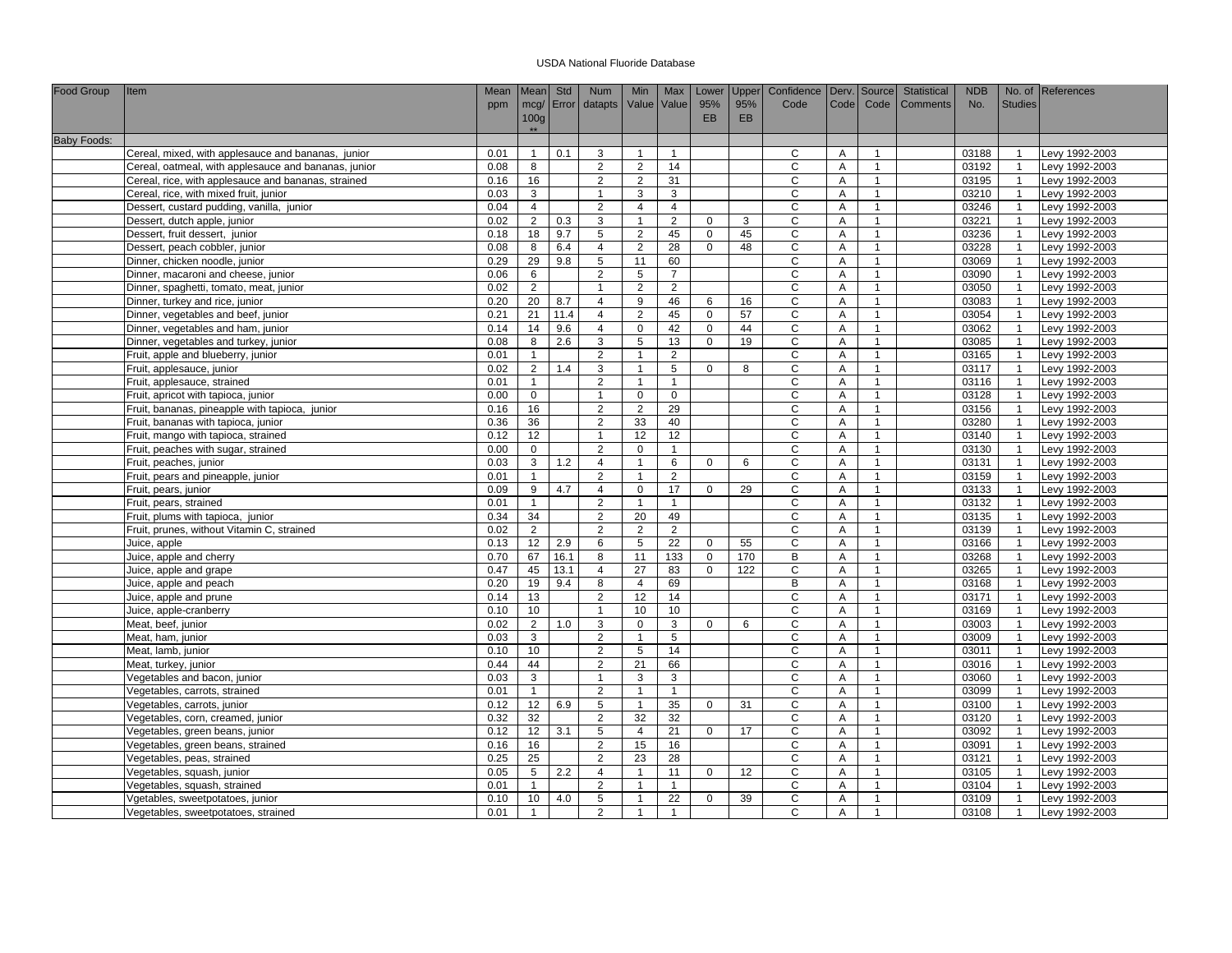| Food Group             | Item                                         | Mean         | Mean             | Std              | <b>Num</b>           | Min            | Max        | Lower     | Upper | Confidence   Derv.   Source |                     |                                | Statistical                      | <b>NDB</b>     |                                  | No. of References                     |
|------------------------|----------------------------------------------|--------------|------------------|------------------|----------------------|----------------|------------|-----------|-------|-----------------------------|---------------------|--------------------------------|----------------------------------|----------------|----------------------------------|---------------------------------------|
|                        |                                              | ppm          | mcg/             |                  | Error datapts        | Value Value    |            | 95%       | 95%   | Code                        | <b>Code</b>         | Code                           | Comments                         | No.            | <b>Studies</b>                   |                                       |
|                        |                                              |              | 100 <sub>g</sub> |                  |                      |                |            | <b>EB</b> | EB    |                             |                     |                                |                                  |                |                                  |                                       |
| <b>Baked products:</b> |                                              |              | $***$            |                  |                      |                |            |           |       |                             |                     |                                |                                  |                |                                  |                                       |
|                        |                                              |              |                  |                  |                      |                |            |           |       |                             |                     |                                |                                  |                |                                  |                                       |
|                        | Biscuits, refrigerated dough, baked          | 0.26         | 26               |                  | 9                    |                |            |           |       | C                           | A                   | $\mathbf{1}$                   |                                  | 18013<br>18015 | $\overline{1}$                   | Ophaug 1983-1987                      |
|                        | Bread, all (white and whole wheat)           | 0.49         | 49               | 2.2              | 44                   | 28             | 67         | 44        | 54    | $\mathsf{C}$                | A                   | $\overline{1}$                 | $\overline{4}$                   | 18069          | 5                                | Featherstone 1988                     |
|                        |                                              |              |                  |                  |                      |                |            |           |       |                             |                     |                                |                                  | 18075          |                                  | Jackson 2002 Kingman                  |
|                        |                                              |              |                  |                  |                      |                |            |           |       |                             |                     |                                |                                  |                |                                  | Ophaug 1983-<br>1984                  |
|                        |                                              |              |                  |                  |                      |                |            |           |       |                             |                     |                                |                                  |                |                                  | <b>Taves 1983</b><br>1987             |
|                        |                                              |              |                  |                  |                      |                |            |           |       |                             |                     |                                |                                  |                |                                  |                                       |
|                        | Bread, rye                                   | 0.51         | 51               |                  | 9                    |                |            |           |       | C                           | Α                   | $\overline{1}$                 |                                  | 18060<br>18082 | $\overline{1}$                   | Ophaug 1983-1987                      |
|                        | Bread stuffing, prepared, baked              | 0.51         | 51               |                  | $\overline{2}$       |                |            |           |       | D<br>D                      | Α                   | $\mathbf{1}$                   | $\overline{4}$<br>$\overline{4}$ | 97500          | $\overline{1}$                   | <b>Taves 1983</b><br>Jackson 2002     |
|                        | Brownie, with nuts                           | 0.38<br>0.22 | 38<br>22         | 1.9              | $\overline{2}$<br>29 | 33.3<br>18     | 43.1<br>26 | 16        |       | $\mathsf{C}$                | A<br>$\overline{A}$ | $\mathbf{1}$<br>$\overline{1}$ | $\overline{4}$                   | 97501          | $\overline{1}$<br>$\overline{2}$ | Ophaug 1983-1987                      |
|                        | Cake, all                                    |              |                  |                  |                      |                |            |           | 28    |                             |                     |                                |                                  |                |                                  | <b>Taves 1983</b>                     |
|                        | Cookies, without raisins, all                | 0.17         | 17               | 1.7              | 46                   | 5              | 29         | 13        | 21    | $\overline{c}$              | A                   | $\overline{1}$                 | $\overline{4}$                   | 97502          | 6                                | Adair 1991                            |
|                        |                                              |              |                  |                  |                      |                |            |           |       |                             |                     |                                |                                  |                |                                  | Featherstone 1988                     |
|                        |                                              |              |                  |                  |                      |                |            |           |       |                             |                     |                                |                                  |                |                                  | Jackson 2002 Kingman                  |
|                        |                                              |              |                  |                  |                      |                |            |           |       |                             |                     |                                |                                  |                |                                  | 1984<br>Ophaug                        |
|                        |                                              |              |                  |                  |                      |                |            |           |       |                             |                     |                                |                                  |                |                                  | 1983-1987<br>Taves                    |
|                        |                                              |              |                  |                  |                      |                |            |           |       |                             |                     |                                |                                  |                |                                  | 1983                                  |
|                        | Cookies, oatmeal raisin                      | 0.69         | 69               |                  | $\overline{2}$       |                |            |           |       | D                           | Α                   | $\overline{1}$                 |                                  | 18184          | $\overline{1}$                   | Kingman 1984                          |
|                        | Cornbread                                    | 0.11         | 11               |                  | 9                    |                |            |           |       | $\mathsf{C}$                | A                   | $\mathbf{1}$                   |                                  | 18023          | $\overline{1}$                   | Ophaug 1983-1987                      |
|                        | Crackers, all                                | 0.24         | 24               | 4.0              | 27                   | 9              | 38         | 14        | 33    | C                           | A                   | $\overline{1}$                 | $\overline{4}$                   | 97503          | $\overline{4}$                   | Featherstone 1988<br>Kingman 1984     |
|                        |                                              |              |                  |                  |                      |                |            |           |       |                             |                     |                                |                                  |                |                                  |                                       |
|                        |                                              |              |                  |                  |                      |                |            |           |       |                             |                     |                                |                                  |                |                                  | Ophaug 1983-1987<br><b>Taves 1983</b> |
|                        | Doughnuts                                    | 0.26         | 26               | 2.2              | 15                   | 18             | 34         | 20        | 32    | $\mathsf{C}$                | $\overline{A}$      | $\overline{1}$                 | $\overline{4}$                   | 97504          | $\mathbf{3}$                     | Jackson 2002                          |
|                        |                                              |              |                  |                  |                      |                |            |           |       |                             |                     |                                |                                  |                |                                  | Kingman 1984                          |
|                        |                                              |              |                  |                  |                      |                |            |           |       |                             |                     |                                |                                  |                |                                  | Ophaug 1983-1987                      |
|                        | Éclair, chocolate                            | 0.13         | 13               |                  | 2                    |                |            |           |       | D                           | A                   | $\mathbf{1}$                   |                                  | 18257          | $\overline{1}$                   | <b>Taves 1983</b>                     |
|                        | Muffin, blueberry                            | 0.39         | 39               |                  | 9                    |                |            |           |       | $\mathsf{C}$                | A                   | $\mathbf{1}$                   |                                  | 18274          | $\overline{1}$                   | Ophaug 1983-1987                      |
|                        | Pancakes, buttermilk, frozen                 | 0.20         | 20               |                  | $\mathbf{1}$         |                |            |           |       | C                           | A                   | $\mathbf{1}$                   |                                  | 18288          | $\overline{1}$                   | <b>NFNAP</b>                          |
|                        | Pie, apple, frozen, heated                   | 0.13         | 13               |                  | 9                    |                |            |           |       | $\mathsf{C}$                | A                   | $\mathbf{1}$                   |                                  | 18301          | $\overline{1}$                   | Ophaug 1983-1987                      |
|                        | Pie, pumpkin, frozen, heated                 | 0.32         | 32               |                  | 9                    |                |            |           |       | C                           | A                   | $\mathbf{1}$                   |                                  | 18326          | $\overline{1}$                   | Ophaug 1983-1987                      |
|                        | Rolls, hamburger and hot dog                 | 0.25         | 25               |                  | 3                    | 23             | 30         |           |       | C                           | Α                   | $\mathbf{1}$                   | 2 3                              | 18350          | $\overline{1}$                   | <b>NFNAP</b>                          |
|                        | Snack type, cake roll                        | 0.49         | 49               |                  | $\overline{2}$       | 47             | 51         |           |       | D                           | Α                   | $\mathbf{1}$                   | $\overline{4}$                   | 97505          | $\overline{1}$                   | Jackson 2002                          |
|                        | Snack type, chocolate cup cake, cream filled | 0.38         | 38               |                  | $\overline{2}$       | 37             | 40         |           |       | D                           | Α                   | $\overline{1}$                 | $\overline{4}$                   | 97506          | $\overline{1}$                   | Jackson 2002                          |
|                        | Snack type, oatmeal cream pie                | 0.41         | 41               |                  | $\sqrt{2}$           | 33             | 48         |           |       | D                           | Α                   | $\mathbf{1}$                   | $\overline{4}$                   | 97507          | $\overline{1}$                   | Jackson 2002                          |
|                        | Tortillas, flour                             | 0.33         | 33               |                  | $\overline{1}$       |                |            |           |       | $\mathsf{C}$                | Α                   | $\overline{1}$                 |                                  | 18364          | $\overline{1}$                   | <b>NFNAP</b>                          |
|                        | Waffles, frozen                              | 0.18         | 18               | $\overline{3.7}$ | 5                    | $\overline{7}$ | 26         | 8         | 28    | D                           | Α                   | $\mathbf{1}$                   | $\overline{4}$                   | 18365          | $\overline{1}$                   | Jackson 2002                          |
|                        |                                              |              |                  |                  |                      |                |            |           |       |                             |                     |                                |                                  | 18932          |                                  |                                       |
| Beef products:         |                                              |              |                  |                  |                      |                |            |           |       |                             |                     |                                |                                  |                |                                  |                                       |
|                        | Beef, cooked and raw                         | 0.22         | 22               | 5.2              | 57                   | $\overline{4}$ | 72         | 11        | 34    | C                           | A                   | $\mathbf 1$                    | $\overline{4}$                   | 97508          | $\overline{4}$                   | Featherstone 1988                     |
|                        |                                              |              |                  |                  |                      |                |            |           |       |                             |                     |                                |                                  |                |                                  | Kingman 1984                          |
|                        |                                              |              |                  |                  |                      |                |            |           |       |                             |                     |                                |                                  |                |                                  | Ophaug 1983-1987                      |
|                        |                                              |              |                  |                  |                      |                |            |           |       |                             |                     |                                |                                  |                |                                  | <b>Taves 1983</b>                     |
|                        | Beef, liver, pan cooked with added fat       | 0.05         | 5                |                  | 9                    |                |            |           |       | C                           | A                   | $\overline{1}$                 |                                  | 13327          | $\overline{1}$                   | Ophaug 1983-1987                      |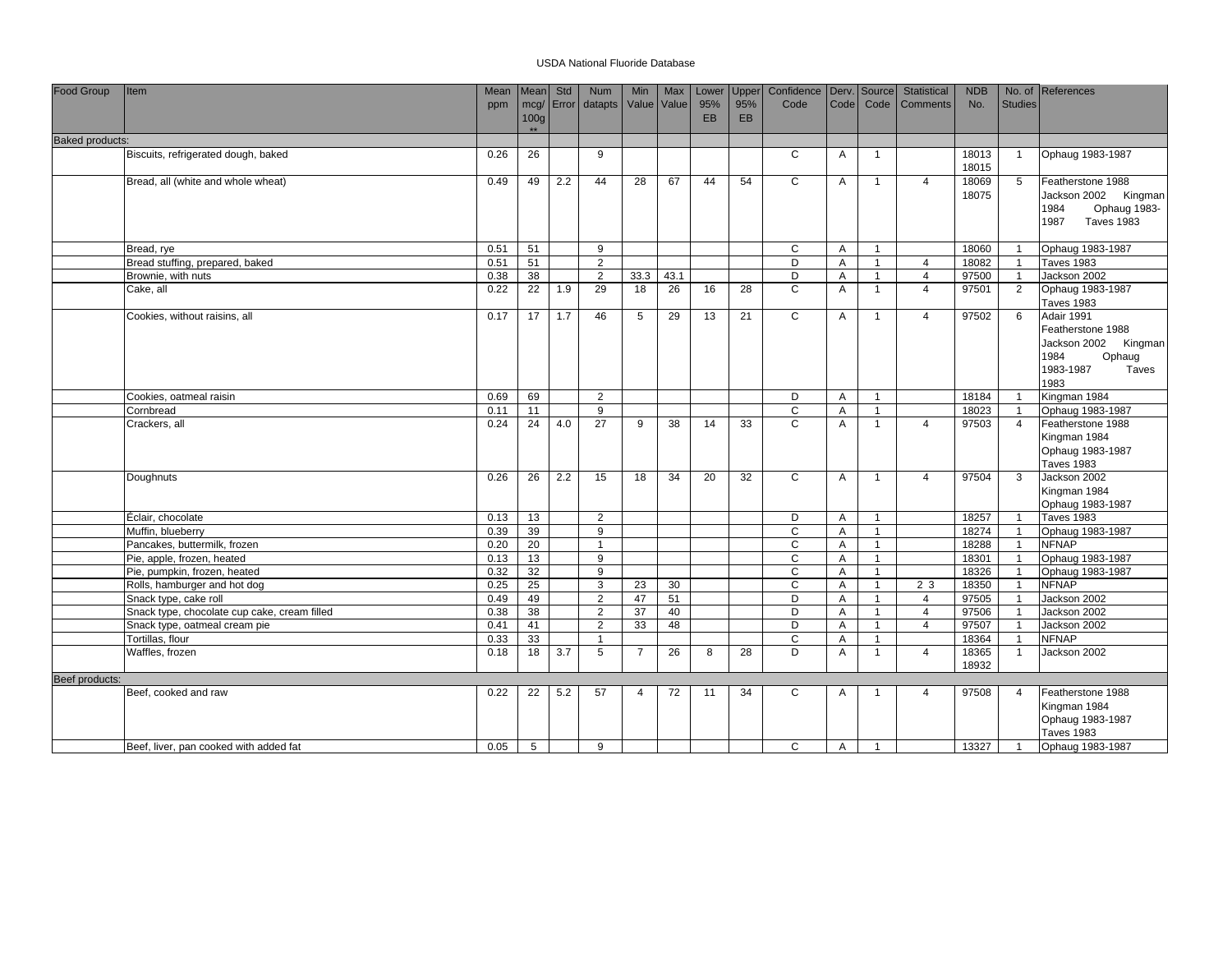| Food Group | <b>I</b> tem                                                            | <b>Mean</b> | Mean             | Std        | <b>Num</b>      | Min            | Max          | Lower           | Upper           | Confidence   Derv.   Source |                |                | Statistical    | <b>NDB</b> |                | No. of References       |
|------------|-------------------------------------------------------------------------|-------------|------------------|------------|-----------------|----------------|--------------|-----------------|-----------------|-----------------------------|----------------|----------------|----------------|------------|----------------|-------------------------|
|            |                                                                         | ppm         |                  | mcg/ Error | datapts         | Value          | <b>Value</b> | 95%             | 95%             | Code                        | Code           | Code           | Comments       | No.        | <b>Studies</b> |                         |
|            |                                                                         |             | 100 <sub>g</sub> |            |                 |                |              | <b>EB</b>       | <b>EB</b>       |                             |                |                |                |            |                |                         |
|            |                                                                         |             | $+ +$            |            |                 |                |              |                 |                 |                             |                |                |                |            |                |                         |
| Beverages: |                                                                         |             |                  |            |                 |                |              |                 |                 |                             |                |                |                |            |                |                         |
|            | Alcoholic beverage, beer, light                                         | 0.45        | 45               | 2.3        | 142             | $\overline{7}$ | 92           | 41              | 50              | $\overline{A}$              | A              | $\overline{1}$ | 23             | 14006      | $\overline{1}$ | <b>NFNAP</b>            |
|            | Alcoholic beverage, beer, regular                                       | 0.45        | 44               | 2.5        | 102             | 6              | 80           | 39              | 49              | A                           | A              | $\mathbf{1}$   | 2 3            | 14003      | $\overline{1}$ | <b>NFNAP</b>            |
|            | Alcoholic beverage, distilled, all (gin, rum, vodka, whiskey), 80 proof | 0.08        | 9                |            | 9               |                |              |                 |                 | $\mathsf{C}$                | $\overline{A}$ | $\mathbf{1}$   |                | 14037      | $\overline{1}$ | Ophaug 1983-1987        |
|            |                                                                         |             |                  |            |                 |                |              |                 |                 |                             |                |                |                | 14050      |                |                         |
|            | Alcoholic beverage, wine, red                                           | 1.05        | 105              | 3.3        | 14              | 86             | 119          | 98              | 112             | $\overline{A}$              | A              | $\overline{1}$ | 2 3            | 14096      | $\overline{1}$ | <b>NFNAP</b>            |
|            | Alcoholic beverage, wine, white                                         | 2.02        | 202              | 6.3        | 17              | 152            | 239          | 189             | 215             | Α                           | A              | $\mathbf{1}$   | 2 3            | 14106      |                | <b>NFNAP</b>            |
|            | Carbonated, cola, cherry flavor                                         | 0.43        | 41               | 22.5       | $\overline{4}$  | 10             | 108          | $\mathbf 0$     | 112             | В                           | $\overline{A}$ | $\mathbf{1}$   | $\overline{4}$ | 97624      | $\overline{1}$ | UMN-Ulowa 2004-2005     |
|            | Carbonated, cola, COCA-COLA, all regions                                | 0.51        | 49               | 2.7        | 72              | 5              | 83           | 44              | 54              | A                           | Α              | $\overline{1}$ | 2 3            | 97516      | $\overline{1}$ | <b>NFNAP</b>            |
|            | Carbonated, cola, COCA-COLA, Mid-West                                   | 0.48        | 46               | 5.7        | 16              | 9              | 79           | 34              | 58              | $\overline{A}$              | $\overline{A}$ | $\mathbf{1}$   | 2 <sub>3</sub> | 97517      | $\overline{1}$ | <b>NFNAP</b>            |
|            | Carbonated, cola, COCA-COLA, Northeast                                  | 0.55        | 53               | 7.3        | 14              | 5              | 83           | 39              | 69              | A                           | Α              | $\overline{1}$ | 2 3            | 97518      | $\overline{1}$ | <b>NFNAP</b>            |
|            | Carbonated, cola, COCA-COLA, South                                      | 0.59        | 57               | 2.8        | 26              | 20             | 77           | 51              | 63              | Α                           | Α              | $\mathbf{1}$   | 2 3            | 97519      | $\overline{1}$ | <b>NFNAP</b>            |
|            | Carbonated, cola, COCA-COLA, West                                       | 0.37        | 36               | 6.6        | 16              | 11             | 82           | 22              | 50              | $\overline{A}$              | $\overline{A}$ | $\mathbf{1}$   | 2 3            | 97520      | $\overline{1}$ | <b>NFNAP</b>            |
|            | Carbonated, cola, DIET COKE, all regions                                | 0.60        | 60               | 5.2        | 36              | $\mathbf{1}$   | 99           | 49              | $\overline{71}$ | A                           | A              | $\mathbf{1}$   | 23             | 97526      | $\overline{1}$ | <b>NFNAP</b>            |
|            | Carbonated, cola, DIET COKE, Mid-West                                   | 0.69        | 69               | 9.9        | 8               | 10             | 99           | 45              | 92              | Α                           | A              | $\mathbf{1}$   | 2 3            | 97527      |                | <b>NFNAP</b>            |
|            | Carbonated, cola, DIET COKE, Northeast                                  | 0.58        | 58               | 14.7       | $\overline{7}$  | $\overline{1}$ | 96           | 22              | 93              | A                           | A              | $\mathbf{1}$   | 2 3            | 97528      | $\overline{1}$ | <b>NFNAP</b>            |
|            | Carbonated, cola, DIET COKE, South                                      | 0.72        | 72               | 5.0        | 13              | 32             | 91           | 61              | 83              | Α                           | A              | $\mathbf{1}$   | 2 3            | 97529      | $\overline{1}$ | <b>NFNAP</b>            |
|            | Carbonated, cola, DIET COKE, West                                       | 0.33        | 33               | 11.4       | 8               | 8              | 97           | 6               | 60              | A                           | A              | $\mathbf{1}$   | 2 3            | 97530      | $\overline{1}$ | <b>NFNAP</b>            |
|            | Carbonated, cola, DIET PEPSI, all regions                               | 0.48        | 48               | 4.0        | $\overline{70}$ | $\overline{5}$ | 121          | 39              | 56              | $\overline{A}$              | A              | $\overline{1}$ | 2 <sub>3</sub> | 97521      | $\overline{1}$ | <b>NFNAP</b>            |
|            | Carbonated, cola, DIET PEPSI, Mid-West                                  | 0.46        | 46               | 9.2        | 16              | $\overline{7}$ | 121          | 26              | 65              | A                           | Α              | $\mathbf{1}$   | 2 3            | 97522      |                | <b>NFNAP</b>            |
|            | Carbonated, cola, DIET PEPSI, Northeast                                 | 0.46        | 46               | 11.0       | 14              | $\overline{7}$ | 107          | 22              | 70              | A                           | A              | $\mathbf{1}$   | 2 3            | 97523      | $\overline{1}$ | <b>NFNAP</b>            |
|            | Carbonated, cola, DIET PEPSI, South                                     | 0.66        | 66               | 5.1        | 24              | $9\,$          | 104          | 55              | 77              | A                           | Α              | $\mathbf{1}$   | 2 3            | 97524      | $\overline{1}$ | <b>NFNAP</b>            |
|            | Carbonated, cola, DIET PEPSI, West                                      | 0.25        | 25               | 4.6        | 16              | $\overline{5}$ | 78           | 15              | 35              | $\overline{A}$              | $\overline{A}$ | $\mathbf{1}$   | 23             | 97525      |                | <b>NFNAP</b>            |
|            | Carbonated, cola, fast food type, diet, without ice                     | 0.78        | 78               |            | 2               | 67             | 89           |                 |                 | $\overline{c}$              | A              | $\mathbf{1}$   | 2 3            | 97509      | $\overline{1}$ | <b>NFNAP</b>            |
|            | Carbonated, cola, fast food type, without ice                           | 0.74        | 74               |            | $\overline{2}$  | 58             | 89           |                 |                 | В                           | Α              | $\mathbf{1}$   | 2 3            | 97510      |                | <b>NFNAP</b>            |
|            | Carbonated, cola, PEPSI, all regions                                    | 0.33        | 32               | 2.9        | 70              | $\overline{1}$ | 90           | 26              | 38              | $\overline{A}$              | $\overline{A}$ | $\mathbf{1}$   | 2 3            | 97511      | $\overline{1}$ | <b>NFNAP</b>            |
|            | Carbonated, cola, PEPSI, Mid-West                                       | 0.37        | 36               | 6.9        | 16              | $\overline{2}$ | 90           | 22              | 51              | A                           | A              | $\mathbf{1}$   | 2 3            | 97512      | $\overline{1}$ | <b>NFNAP</b>            |
|            | Carbonated, cola, PEPSI, Northeast                                      | 0.28        | 27               | 7.0        | 14              | 5              | 74           | 11              | 42              | $\overline{A}$              | A              | $\mathbf{1}$   | 23             | 97513      | $\overline{1}$ | <b>NFNAP</b>            |
|            | Carbonated, cola, PEPSI, South                                          | 0.47        | 45               | 3.9        | 24              | 5              | 65           | 37              | 53              | $\overline{\mathsf{A}}$     | Α              | $\overline{1}$ | 2 3            | 97514      | $\overline{1}$ | <b>NFNAP</b>            |
|            | Carbonated, cola, PEPSI, West                                           | 0.14        | 13               | 2.1        | 16              | $\mathbf{1}$   | 32           | 8               | 17              | Α                           | A              | $\mathbf{1}$   | 2 3            | 97515      | $\overline{1}$ | <b>NFNAP</b>            |
|            | Carbonated, cola, PEPSI ONE, all regions                                | 0.40        | 40               | 5.4        | 34              | $\mathbf 0$    | 87           | 29              | 51              | A                           | $\overline{A}$ | $\mathbf{1}$   | 23             | 97531      | $\overline{1}$ | <b>NFNAP</b>            |
|            | Carbonated, cola, PEPSI ONE, Mid-West                                   | 0.47        | 47               | 11.2       | 8               | $\mathsf 0$    | 80           | 21              | 74              | A                           | Α              | $\mathbf{1}$   | 2 <sub>3</sub> | 97532      | $\overline{1}$ | <b>NFNAP</b>            |
|            | Carbonated, cola, PEPSI ONE, Northeast                                  | 0.31        | 31               | 13.0       | $\overline{7}$  | 2              | 87           | $\mathbf 0$     | 63              | Α                           | Α              | $\mathbf{1}$   | 2 3            | 97533      | $\overline{1}$ | <b>NFNAP</b>            |
|            | Carbonated, cola, PEPSI ONE, South                                      | 0.56        | 56               | 9.1        | 11              | $\mathbf 0$    | 82           | 36              | 77              | A                           | $\overline{A}$ | $\mathbf{1}$   | 2 3            | 97534      | $\overline{1}$ | <b>NFNAP</b>            |
|            | Carbonated, cola, PEPSI ONE, West                                       | 0.18        | 18               | 4.4        | 8               | 5              | 37           | $\overline{7}$  | 28              | $\overline{A}$              | Α              | $\mathbf{1}$   | 23             | 97535      | $\overline{1}$ | <b>NFNAP</b>            |
|            | Carbonated, cream soda                                                  | 0.37        | 35               |            |                 |                |              |                 |                 | $\mathsf C$                 | A              | $\mathbf{1}$   |                | 14130      | $\overline{1}$ | UMN-Ulowa 2004-2005     |
|            | Carbonated, ginger ale                                                  | 0.70        | 69               | 7.8        | 8               | 45             | 91           | 49              | 89              | C                           | A              | $\overline{1}$ | $\overline{4}$ | 14136      | 3              | Jackson 2002<br>Schultz |
|            |                                                                         |             |                  |            |                 |                |              |                 |                 |                             |                |                |                |            |                | 1976                    |
|            |                                                                         |             |                  |            |                 |                |              |                 |                 |                             |                |                |                |            |                | <b>Taves 1983</b>       |
|            | Carbonated, grape soda                                                  | 0.91        | 86               | 5.9        | 14              | 58             | 109          | $\overline{72}$ | 101             | $\overline{c}$              | Α              | $\mathbf{1}$   | $\overline{4}$ | 14142      | 3              | Jackson 2002<br>Schultz |
|            |                                                                         |             |                  |            |                 |                |              |                 |                 |                             |                |                |                |            |                | 1976                    |
|            |                                                                         |             |                  |            |                 |                |              |                 |                 |                             |                |                |                |            |                | Stannard 1991           |
|            | Carbonated, lemon-lime, fast food type, without ice                     | 0.67        | 64               |            | $\overline{2}$  | 59             | 69           |                 |                 | C                           | Α              | $\mathbf{1}$   | 2 3            | 97536      |                | <b>NFNAP</b>            |
|            | Carbonated, lemon-lime, SPRITE, all regions                             | 0.50        | 48               | 4.0        | 36              | $\overline{4}$ | 81           | 39              | 56              | A                           | A              | $\mathbf{1}$   | 23             | 14145      | $\overline{1}$ | <b>NFNAP</b>            |
|            | Carbonated, lemon-lime, SPRITE, Mid-West                                | 0.49        | 47               | 8.2        | 8               | $\overline{7}$ | 77           | 27              | 66              | A                           | A              | $\overline{1}$ | 2 3            | 97537      | $\overline{1}$ | <b>NFNAP</b>            |
|            | Carbonated, lemon-lime, SPRITE, Northeast                               | 0.50        | 48               | 11.8       | $\overline{7}$  | $\overline{4}$ | 81           | 19              | 77              | A                           | A              | $\mathbf{1}$   | 2 3            | 97538      |                | <b>NFNAP</b>            |
|            | Carbonated, lemon-lime, SPRITE, South                                   | 0.61        | 59               | 3.6        | 13              | 35             | 76           | 52              | 67              | $\overline{A}$              | A              | $\mathbf{1}$   | 23             | 97539      | $\overline{1}$ | <b>NFNAP</b>            |
|            | Carbonated, lemon-lime, SPRITE, West                                    | 0.30        | 29               | 8.9        | 8               | 9              | 82           | 8               | 50              | A                           | A              | $\mathbf{1}$   | 2 3            | 97540      | $\overline{1}$ | <b>NFNAP</b>            |
|            | Carbonated, lemon-lime, other brands                                    | 0.43        | 42               | 9.1        | 25              | $\overline{2}$ | 100.7        | $\overline{23}$ | 61              | $\overline{B}$              | A              | $\overline{1}$ | 14             | 14144      | $\overline{4}$ | Featherstone 1988       |
|            |                                                                         |             |                  |            |                 |                |              |                 |                 |                             |                |                |                |            |                | Jackson 2002            |
|            |                                                                         |             |                  |            |                 |                |              |                 |                 |                             |                |                |                |            |                | Schultz 1976            |
|            |                                                                         |             |                  |            |                 |                |              |                 |                 |                             |                |                |                |            |                | UMN-Ulowa 2004-2005     |
|            |                                                                         | 0.15        |                  | 15 10.9    | 5               | 3              | 37.03        | $\mathbf 0$     | 62              | B                           | Α              | $\overline{1}$ | 14             | 97625      | $\overline{1}$ | UMN-Ulowa 2004-2005     |
|            | Carbonated, lemon-lime, other brands, diet                              |             |                  |            |                 |                |              |                 |                 |                             |                |                |                |            |                |                         |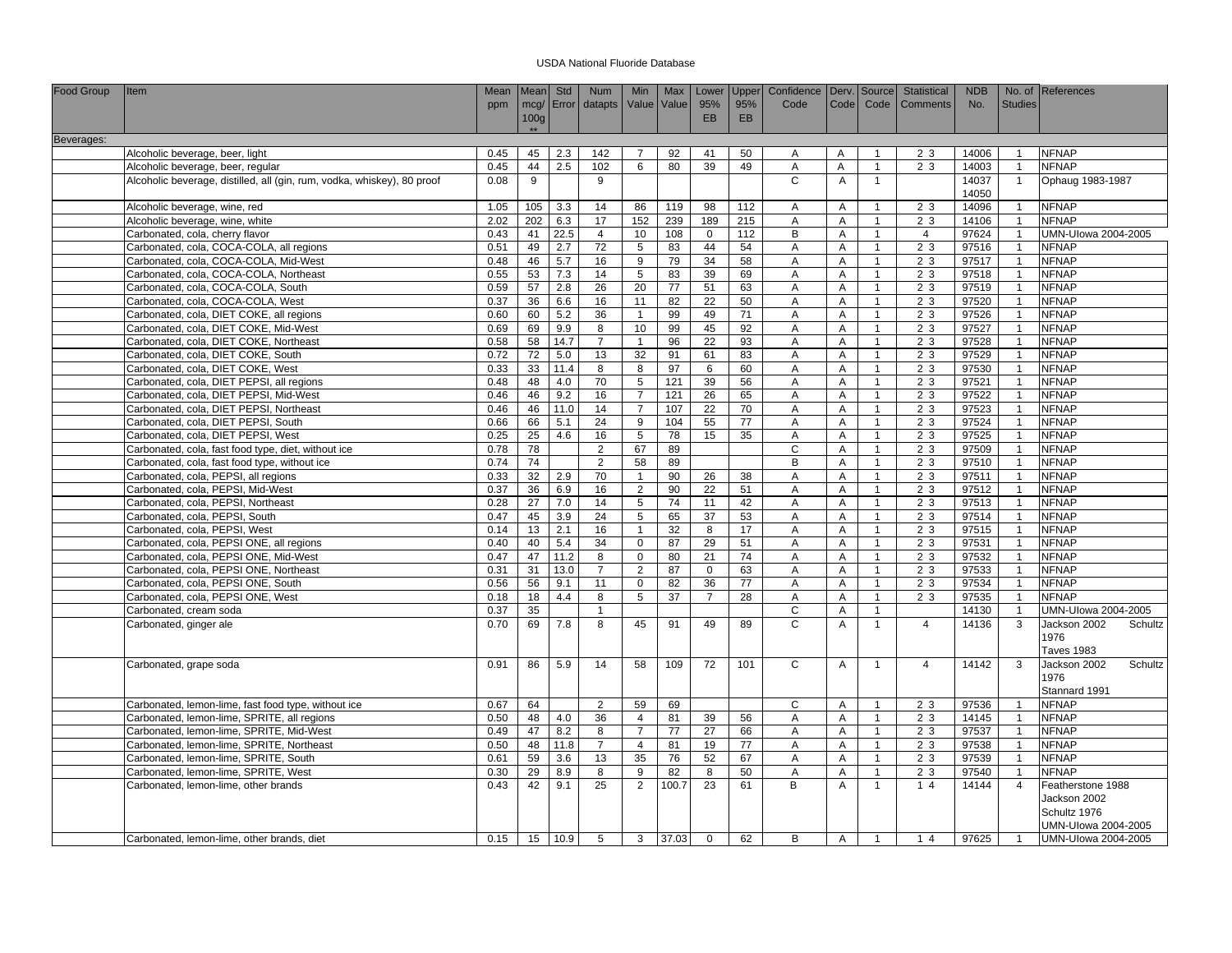| Food Group | Item                                                                                        | Mean<br>ppm | Mean<br>mcq/     | Std<br>Error | Num<br>datapts  | Min<br>Value   | Max<br>Value | Lower<br>95%    | Upper<br>95% | Confidence<br>Code | Derv.<br>Code  | Source<br>Code | <b>Statistical</b><br><b>Comments</b> | <b>NDB</b><br>No.                | <b>Studies</b>          | No. of References                                                                                 |
|------------|---------------------------------------------------------------------------------------------|-------------|------------------|--------------|-----------------|----------------|--------------|-----------------|--------------|--------------------|----------------|----------------|---------------------------------------|----------------------------------|-------------------------|---------------------------------------------------------------------------------------------------|
|            |                                                                                             |             | 100 <sub>g</sub> |              |                 |                |              | <b>EB</b>       | <b>EB</b>    |                    |                |                |                                       |                                  |                         |                                                                                                   |
|            | Carbonated, orange soda                                                                     | 0.84        | 81               | 3.5          | 31              | 57             | 101          | 73              | 88           | C                  | A              | $\overline{1}$ | $\overline{4}$                        | 14150                            | $\overline{4}$          | Featherstone 1988<br>Heilman 1999<br>Jackson<br>2002<br>Schultz 1976                              |
|            | Carbonated, pepper type, DR. PEPPER                                                         | 0.37        | 36               | 19.0         | 54              | 3              | 99           | $\mathbf 0$     | 85           | B                  | A              | $\overline{1}$ | 14                                    | 14153                            | 3                       | Heilman 1999<br>Schultz<br>1976<br>UMN-<br>Ulowa 2004-2005                                        |
|            | Carbonated, root beer                                                                       | 0.73        | 71               | 11.4         | 13              | 6              | 122          | 45              | 96           | $\overline{c}$     | Α              | $\mathbf{1}$   | $\overline{4}$                        | 14157                            | $\overline{4}$          | Jackson 2002<br>Shannon<br>1977<br>Schultz 1976<br>UMN-Ulowa 2004-2005                            |
|            | Carbonated, tonic water                                                                     | 0.84        | 83               |              | 2               | 48             | 117          |                 |              | D                  | A              | $\overline{1}$ | $\overline{4}$                        | 14155                            | $\overline{1}$          | Shannon 1977                                                                                      |
|            | Carbonated, water, fruit-flavored                                                           | 1.05        | 105              | 4.5          | 8               | 89             | 121          | 94              | 115          | $\mathsf C$        | Α              | $\mathbf{1}$   | $\overline{4}$                        | 97541                            |                         | Levy 1992-2003                                                                                    |
|            | Chocolate-flavor beverage, mix for milk, powder                                             | 0.05        | 5                |              | 2               |                |              |                 |              | D                  | Α              | $\mathbf{1}$   |                                       | 14175<br>14557                   | $\overline{1}$          | Kingman 1984                                                                                      |
|            | Chocolate-flavor beverage, YOO-HOO, ready-to-drink                                          | 0.87        | 84               |              | $\overline{1}$  |                |              |                 |              | D                  | $\overline{A}$ | $\mathbf{1}$   |                                       | 97626                            | $\overline{1}$          | Schultz 1976                                                                                      |
|            | Cocoa mix, SWISS MISS, powder, prepared with water                                          | 0.56        | 48               |              | 2               | 3.45           | 93.1         |                 |              | B                  | A              | $\overline{1}$ | 14                                    | 14194                            | $\overline{1}$          | UMN-Ulowa 2004-2005 #                                                                             |
|            | Coffee, brewed                                                                              | 0.91        | 91               |              | 3               | 81             | 110          |                 |              | B                  | A              | $\mathbf{1}$   | 2 3                                   | 14209                            | $\overline{1}$          | NFNAP #                                                                                           |
|            | Coffee, brewed, decaffeinated                                                               | 0.52        | 52               | 28.2         | 5               | $\mathbf 0$    | 134          | $\mathbf 0$     | 131          | B                  | A              | $\mathbf{1}$   | $\overline{4}$                        | 14201                            | $\overline{1}$          | UMN-Ulowa 2004-2005 #                                                                             |
|            | Coffee, substitute, cereal grain beverage, prepared with water                              | 1.25        | 125              |              | $\overline{1}$  |                |              |                 |              | $\overline{c}$     | A              | $\mathbf{1}$   |                                       | 14237                            | $\overline{1}$          | UMN-Ulowa 2004-2005 #                                                                             |
|            | Cranberry juice cocktail, ready-to-drink and prepared concentrate, ready-to-<br>drink       | 0.71        | 67               | 7.5          | 79              | 3.81           | 181          | 52              | 83           | B                  | Α              | $\overline{1}$ | $\overline{4}$                        | 14242<br>14431                   | 5                       | Kiritsy 1996<br>Levy<br>1992-2003<br>Stannard<br>1991<br><b>Taves 1983</b><br>UMN-Ulowa 2004-2005 |
|            | Cranberry-apple juice drink, ready-to-drink and prepared concentrate,<br>eady-to-drink      | 0.87        | 83               | 8.7          | 18              | 5.714          | 164.8        | 64              | 101          | $\mathsf{C}$       | Α              | $\mathbf{1}$   | $\overline{4}$                        | 14238                            | 2                       | Levy 1992-2003<br>Stannard 1991                                                                   |
|            | Cranberry-grape juice drink, ready-to-drink and prepared concentrate,<br>ready-to-drink     | 0.68        | 65               | 12.7         | 10              | 9.524          | 114.3        | 36              | 94           | B                  | Α              | $\overline{1}$ | $\overline{4}$                        | 14241                            | 2                       | Levy 1992-2003<br>UMN-Ulowa 2004-2005                                                             |
|            | Cranberry-raspberry juice drink, ready-to-drink and prepared concentrate,<br>ready-to-drink | 0.73        | 69               | 8.8          | $\overline{18}$ | 6              | 125          | 51              | 88           | B                  | A              | $\overline{1}$ | $\overline{4}$                        | 97627                            | 3                       | Levy 1992-2003<br>Stannard 1991<br>UMN-Ulowa 2004-2005                                            |
|            | Cranberry juice cocktail and blends, light, ready-to-drink                                  | 0.71        | 70               | 10.1         | 11              | 13             | 102          | 48              | 93           | C                  | A              | $\mathbf{1}$   | $\overline{4}$                        | 14243<br>43404                   | $\overline{1}$          | Levy 1992-2003                                                                                    |
|            | Fruit drink, CAPRI-SUN, ready-to-drink                                                      | 0.74        | 71               | 2.5          | 129             | 12             | 110          | 66              | 76           | A                  | A              | $\mathbf{1}$   | 2 3                                   | 14272                            | $\overline{1}$          | <b>NFNAP</b>                                                                                      |
|            | Fruit drink, HAWAIIAN PUNCH, ready-to-drink                                                 | 0.46        | 44               | 10.1         | 15              | $\overline{4}$ | 98           | 23              | 66           | $\overline{B}$     | A              | $\mathbf{1}$   | $\overline{4}$                        | 97543                            | $\overline{1}$          | Levy 1992-2003                                                                                    |
|            | Fruit drink, HI-C, ready-to-drink                                                           | 0.23        | $\overline{22}$  | 2.0          | 58              | $\overline{4}$ | 76           | 18              | 26           | Α                  | A              | $\mathbf{1}$   | 123                                   | 97544                            |                         | <b>NFNAP</b>                                                                                      |
|            | Fruit drink, MINUTE MAID punch, ready-to-drink                                              | 0.18        | 17               | 2.0          | 9               | 8              | 27           | 13              | 22           | $\overline{c}$     | A              | $\mathbf{1}$   | $\overline{4}$                        | 97545                            | $\overline{1}$          | Levy 1992-2003                                                                                    |
|            | Fruit drink, other brands, ready-to-drink                                                   | 0.57        | 54               | 5.4          | 30              | 10             | 108          | 43              | 65           | В                  | A              | $\mathbf{1}$   | $\overline{4}$                        | 14264                            |                         | Levy 1992-2003                                                                                    |
|            | Fruit drink, punch, low calorie, ready-to-drink                                             | 0.11        | 11               |              | 2               | 9              | 12           |                 |              | B                  | Α              | $\mathbf{1}$   | $\overline{4}$                        | 97628                            | $\overline{1}$          | UMN-Ulowa 2004-2005                                                                               |
|            | Fruit flavored drink, prepared from powder                                                  | 0.40        | 42               | 17.3         | 10              | $\overline{2}$ | 93           | $\mathbf 0$     | 90           | $\mathsf C$        | Α              | $\mathbf{1}$   | $\overline{4}$                        | 14541                            | $\overline{\mathbf{1}}$ | Featherstone 1988                                                                                 |
|            | Fruit flavored drink, prepared from powder, sugar free                                      | 0.17        | 17               | 3.1          | 3               | 11             | 21           | $\overline{4}$  | 30           | B                  | A              | $\mathbf{1}$   | $\overline{4}$                        | 47011                            | $\overline{1}$          | UMN-Ulowa 2004-2005 #                                                                             |
|            | Fruit flavored drink, KOOL-AID, ready-to-drink                                              | 0.45        | 43               | 9.8          | 18              | 3              | 103          | $\overline{22}$ | 63           | B                  | A              | $\overline{1}$ | $\overline{4}$                        | 14178<br>14276                   | $\overline{1}$          | Levy 1992-2003                                                                                    |
|            | Fruit flavored drink, SUNNY DELIGHT, ready-to-drink                                         | 0.71        | 68               | 2.5          | 11              | 56             | 83           | 63              | 74           | $\mathsf C$        | Α              | $\mathbf{1}$   | $\overline{4}$                        | 14435                            | $\overline{1}$          | Levy 1992-2003                                                                                    |
|            | Fruit juice drink, apple, ready-to-drink                                                    | 1.09        | 104              |              | $\overline{1}$  |                |              |                 |              | D                  | A              | $\overline{1}$ |                                       | 97546                            |                         | Stannard 1991                                                                                     |
|            | Fruit juice drink, blends (not cranberry), ready-to-drink                                   | 0.51        | 49               | 7.5          | 8               | 22             | 80           | 31              | 67           | $\mathsf C$        | Α              | $\mathbf{1}$   | $\overline{4}$                        | 14122<br>14327<br>14334<br>14341 |                         | Levy 1992-2003                                                                                    |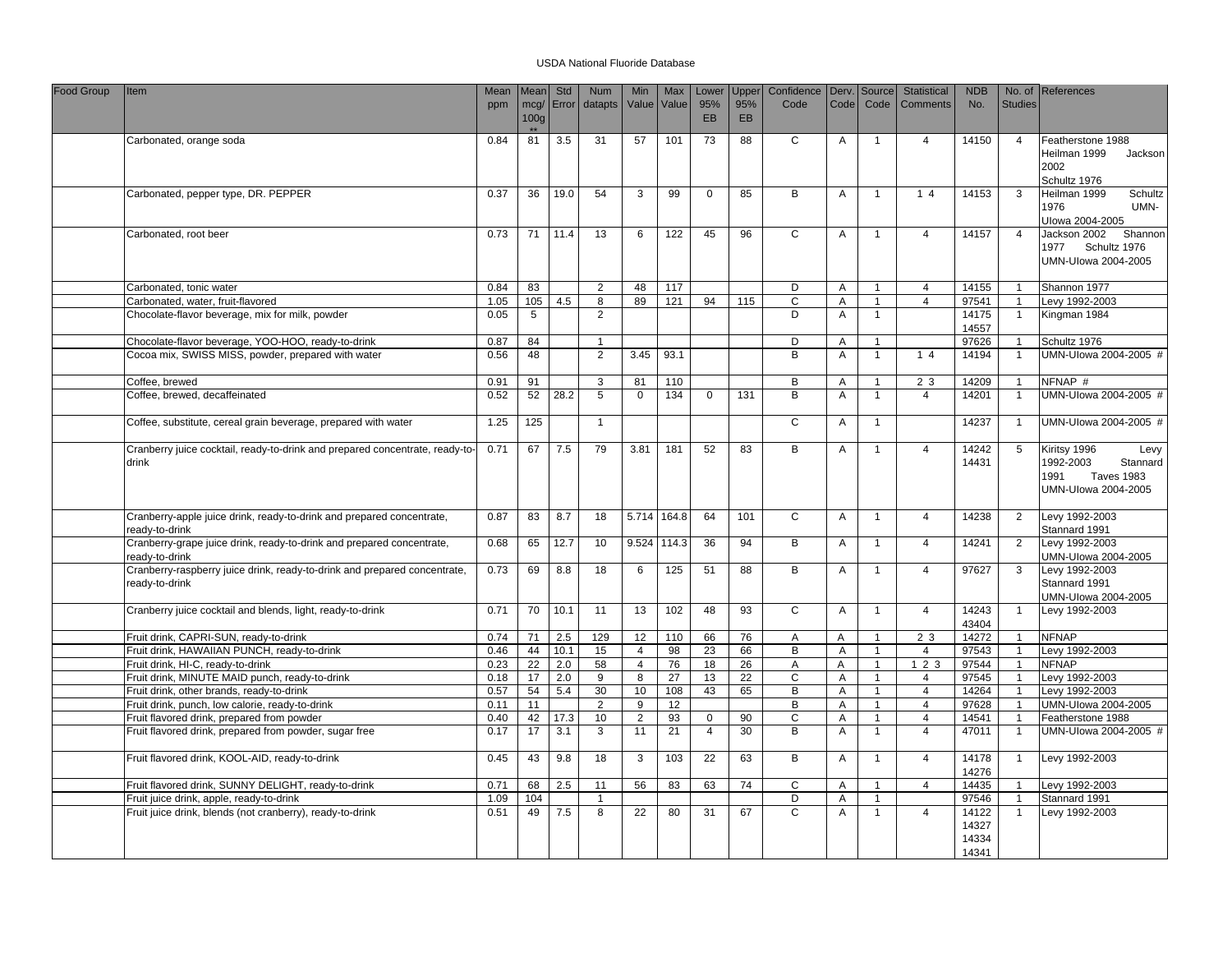| Food Group | <b>Item</b>                                                                                              | Mean         | Mean             | Std         | <b>Num</b>           | Min            | Max             | Lower          | Upper           | Confidence     |                 | Derv. Source                 | Statistical    | <b>NDB</b>     |                                  | No. of References           |
|------------|----------------------------------------------------------------------------------------------------------|--------------|------------------|-------------|----------------------|----------------|-----------------|----------------|-----------------|----------------|-----------------|------------------------------|----------------|----------------|----------------------------------|-----------------------------|
|            |                                                                                                          | ppm          | mcg/             | Error       | datapts              | Value          | Value           | 95%            | 95%             | Code           | Code            | Code                         | Comments       | No.            | <b>Studies</b>                   |                             |
|            |                                                                                                          |              | 100 <sub>g</sub> |             |                      |                |                 | <b>EB</b>      | EB              |                |                 |                              |                |                |                                  |                             |
|            | Fruit juice drink, FIVE ALIVE, ready-to-drink                                                            | 0.08         | $**$<br>8        | 0.3         | 3                    | 8              | 9               | $\overline{7}$ | 10 <sup>1</sup> | C              | A               | $\mathbf{1}$                 | $\overline{4}$ | 97547          | $\mathbf{1}$                     | Levy 1992-2003              |
|            | Fruit juice drink, grape, ready-to-drink                                                                 | 0.33         | 32               | 21.2        | 3                    | 9              | 74              | $\mathbf 0$    | 123             | $\mathsf C$    | A               | $\overline{1}$               | $\overline{4}$ | 14282          | $\mathbf{1}$                     | Levy 1992-2003              |
|            | Fruit juice drink, orange, ready-to-drink                                                                | 0.57         | 55               |             | 2                    | 19             | 90              |                |                 | $\mathsf{C}$   | A               | $\overline{1}$               | $\overline{4}$ | 42270          | 2                                | Levy 1992-2003              |
|            |                                                                                                          |              |                  |             |                      |                |                 |                |                 |                |                 |                              |                |                |                                  | Stannard 1991               |
|            | Lemonade, ready-to-drink                                                                                 | 0.16         | 16               | 3.6         | 54                   | 3              | 80              | 8              | 23              | $\mathsf{C}$   | Α               | $\overline{1}$               | $\overline{4}$ | 97548          | 5                                | Adair 1991                  |
|            |                                                                                                          |              |                  |             |                      |                |                 |                |                 |                |                 |                              |                |                |                                  | Jackson 2002<br>Kiritsy     |
|            |                                                                                                          |              |                  |             |                      |                |                 |                |                 |                |                 |                              |                |                |                                  | 1996<br>Levy                |
|            |                                                                                                          |              |                  |             |                      |                |                 |                |                 |                |                 |                              |                |                |                                  | Ophaug<br>1992-2003         |
|            |                                                                                                          |              |                  |             |                      |                |                 |                |                 |                |                 |                              |                |                |                                  | 1983-1987                   |
|            | Orange-flavor drink, breakfast type, powder                                                              | 0.19         | 19               |             | 2                    |                |                 |                |                 | D              | Α               | $\overline{1}$               |                | 14407          | $\overline{1}$                   | Kingman 1984                |
|            | Tea, black, brewed, microwave, all                                                                       | 3.22         | 322              | 4.9         | 36                   | 260            | 383             | 312            | 332             | Α              | A               | $\overline{1}$               | 2 3            | 97549          | $\overline{1}$                   | $\overline{\text{NFNAP}}$ # |
|            | Tea, black, brewed, microwave, Mid-West                                                                  | 3.19         | 319              | 10.1        | 8                    | 272            | 358             | 295            | 343             | B              | Α               | $\overline{1}$               | 2 3            | 97550          | $\overline{1}$                   | NFNAP #<br>NFNAP #          |
|            | Tea, black, brewed, microwave, Northeast                                                                 | 3.09         | 309              | 13.0        | $\overline{7}$       | 264<br>307     | 374             | 277            | 340             | B<br>A         | Α<br>A          | $\mathbf{1}$<br>$\mathbf{1}$ | 2 3<br>2 3     | 97551          | $\overline{1}$<br>$\overline{1}$ | NFNAP #                     |
|            | Tea, black, brewed, microwave, South<br>Tea, black, brewed, microwave, West                              | 3.38<br>3.10 | 338<br>310       | 6.2<br>10.4 | 13<br>$\overline{8}$ | 260            | 383<br>354      | 325<br>285     | 352<br>335      | $\overline{B}$ | Α               | $\mathbf{1}$                 | 23             | 97552<br>97553 | $\mathbf{1}$                     | NFNAP #                     |
|            | Tea, black, brewed, regular, all                                                                         | 3.73         | 373              | 6.2         | 63                   | 257            | 533             | 360            | 385             | Α              | A               | $\overline{1}$               | 2 <sub>3</sub> | 14355          | $\overline{1}$                   | NFNAP #                     |
|            | Tea, black, brewed, regular, Mid-West                                                                    | 3.93         | 393              | 16.8        | 13                   | 312            | 533             | 357            | 430             | A              | A               | $\mathbf{1}$                 | 2 3            | 97558          | $\overline{1}$                   | NFNAP #                     |
|            | Tea, black, brewed, regular, Northeast                                                                   | 3.57         | 357              | 13.9        | 14                   | 294            | 466             | 327            | 387             | Α              | A               | $\overline{1}$               | 2 3            | 97559          | $\overline{1}$                   | NFNAP #                     |
|            | Tea, black, brewed, regular, South                                                                       | 3.81         | 381              | 7.2         | 23                   | 324            | 445             | 366            | 396             | $\overline{A}$ | A               | $\overline{1}$               | 2 <sub>3</sub> | 97560          | $\overline{1}$                   | NFNAP #                     |
|            | Tea, black, brewed, regular, West                                                                        | 3.55         | 355              | 14.1        | 13                   | 257            | 466             | 324            | 386             | A              | A               | $\mathbf{1}$                 | 2 3            | 97561          | $\overline{1}$                   | NFNAP #                     |
|            | Tea, black, decaffeinated, brewed, all                                                                   | 2.69         | 269              | 8.0         | 33                   | 159            | 355             | 253            | 286             | $\overline{A}$ | $\overline{A}$  | $\overline{1}$               | 23             | 14352          | $\overline{1}$                   | NFNAP #                     |
|            | Tea, black, decaffeinated, brewed, Mid-West                                                              | 2.93         | 293              | 17.2        | $\overline{7}$       | 220            | 355             | 251            | 335             | B              | $\mathsf A$     | $\mathbf{1}$                 | 2 3            | 97554          | $\overline{1}$                   | NFNAP #                     |
|            | Tea, black, decaffeinated, brewed, Northeast                                                             | 2.79         | 279              | 15.9        | $\overline{7}$       | 237            | 342             | 240            | 318             | B              | A               | $\overline{1}$               | 2 3            | 97555          | $\overline{1}$                   | NFNAP #                     |
|            | Tea, black, decaffeinated, brewed, South                                                                 | 2.64         | 264              | 11.5        | 11                   | 217            | 331             | 239            | 290             | B              | A               | $\mathbf{1}$                 | 2 3            | 97556          | $\overline{1}$                   | NFNAP #                     |
|            | Tea, black, decaffeinated, brewed, West                                                                  | 2.47         | 247              | 19.7        | 8                    | 159            | 312             | 200            | 293             | B              | Α               | $\overline{1}$               | 2 3            | 97557          | $\overline{1}$                   | NFNAP #                     |
|            | Tea, green, brewed                                                                                       | 1.15         | 115              | 11.5        | 23                   | 34             | 247             | 91             | 138             | $\mathsf{C}$   | A               | $\overline{1}$               | $\overline{4}$ | 97629          | 2                                | <b>Chan 1996</b>            |
|            |                                                                                                          |              |                  |             |                      |                |                 |                |                 |                |                 |                              |                |                |                                  | UMN-Ulowa 2004-2005         |
|            | Tea, green, decaffeinated, brewed                                                                        | 2.72         | 272              | 30.5        | 10                   | 82             | 373             | 203            | 341             | $\overline{c}$ | Α               | $\overline{1}$               | $\overline{4}$ | 97630          | $\overline{2}$                   | <b>Chan 1996</b>            |
|            |                                                                                                          |              |                  |             |                      |                |                 |                |                 |                |                 |                              |                |                |                                  | UMN-Ulowa 2004-2005         |
|            | Tea, herbal, chamomile, brewed                                                                           | 0.13         | 13               |             | $\overline{1}$       |                |                 |                |                 | $\mathsf C$    | Α               | $\overline{1}$               |                | 14545          | $\overline{1}$                   | UMN-Ulowa 2004-2005 #       |
|            | Tea, herbal, peppermint, brewed                                                                          | 0.90         | 9                | 1.7         | 10                   | $\overline{2}$ | 14              | 5              | 13              | D              | Α               | $\overline{1}$               | $\overline{4}$ | 97631          | $\overline{1}$                   | Chan 1996                   |
|            | Tea, iced, ARIZONA, ready-to-drink                                                                       | 1.23         | 123              | 6.3         | 21                   | 84             | 191             | 110            | 136             | $\overline{A}$ | A               | $\mathbf{1}$                 | 2 <sub>3</sub> | 14475          | $\overline{1}$                   | <b>NFNAP</b>                |
|            | Tea, iced, COOL NESTEA Natural Lemon, ready-to-drink                                                     | 0.90         | 90               | 3.5         | 31                   | 62             | 133             | 83             | 97              | A              | A               | $\mathbf{1}$                 | 2 3            | 14137          | $\overline{1}$                   | <b>NFNAP</b>                |
|            | Tea, iced, LIPTON BRISK Lemon, ready-to-drink                                                            | 0.72         | $\overline{72}$  | 4.8         | 63                   | 38             | 207             | 63             | 82              | Α              | Α               | $\overline{1}$               | 2 3            | 14476          | $\overline{1}$                   | <b>NFNAP</b>                |
|            | Tea, instant, powder, unsweetened                                                                        | 897.72       | ####             |             |                      |                |                 |                |                 | $\mathsf C$    | Α               | $\overline{1}$               |                | 14366          | $\overline{1}$                   | <b>NFNAP</b>                |
|            | Tea, instant, powder, unsweetened, prepared with tap water<br>Tea, instant, powder, with lemon and sugar | 3.35<br>5.84 | 335<br>584       |             |                      |                |                 |                |                 | C              | <b>RPA</b>      | 6<br>$\overline{1}$          |                | 14367<br>14370 |                                  | <b>NFNAP</b>                |
|            | Tea, instant, powder, with lemon and sugar, prepared with tap water                                      | 1.27         | 116              |             |                      |                |                 |                |                 |                | Α<br><b>RPA</b> | 6                            |                | 14371          | -1                               |                             |
|            | Thirst quencher (sport drink), GATORADE, ready-to-drink                                                  | 0.35         | 34               |             | $\overline{1}$       |                |                 |                |                 | D              | Α               | $\mathbf{1}$                 |                | 14460          | $\overline{1}$                   | <b>NFNAP</b>                |
|            | Thirst quencher (sport drink), POWERADE, ready-to-drink                                                  | 0.64         | 62               |             | 1                    |                |                 |                |                 | D              | A               | $\mathbf{1}$                 |                | 14461          | $\overline{1}$                   | <b>NFNAP</b>                |
|            | V 8 SPLASH, juice drink, ready-to-drink                                                                  | 0.13         | 12               |             | $\overline{1}$       |                |                 |                |                 | $\mathsf C$    | A               | $\overline{1}$               |                | 14119          | $\overline{1}$                   | UMN-Ulowa 2004-2005         |
|            | Water, bottled, AQUAFINA                                                                                 | 0.05         | 5                | 0.6         | 16                   | $\overline{1}$ | 9               | $\overline{4}$ | 6               | Α              | Α               | $\mathbf{1}$                 | 2 3            | 14433          | $\overline{1}$                   | <b>NFNAP</b>                |
|            | Water, bottled, CALISTOGA                                                                                | 0.07         | $\overline{7}$   |             | 2                    |                |                 |                |                 | D              | A               | $\overline{1}$               |                | 14437          | $\overline{1}$                   | <b>NFNAP</b>                |
|            | Water, bottled, CRYSTAL GEYSER                                                                           | 0.24         | 24               |             | $\overline{4}$       |                |                 |                |                 | D              | Α               | $\mathbf{1}$                 |                | 14438          | -1                               | <b>NFNAP</b>                |
|            | Water, bottled, DANNON                                                                                   | 0.11         | 11               | 1.3         | $\overline{12}$      | $\overline{5}$ | $\overline{20}$ | 8              | 14              | A              | A               | $\overline{1}$               | 2 3            | 14432          | $\overline{1}$                   | <b>NFNAP</b>                |
|            | Water, bottled, DANNON FLUORIDE TO GO                                                                    | 0.78         | 78               |             | $\overline{1}$       |                |                 |                |                 | D              | A               | $\mathbf{1}$                 |                | 14440          | $\overline{1}$                   | <b>NFNAP</b>                |
|            | Water, bottled, DASONI                                                                                   | 0.07         | $\overline{7}$   | 1.2         | 20                   | 2              | 19              | $\overline{4}$ | 9               | A              | A               | $\mathbf{1}$                 | 2 3            | 14434          | $\overline{1}$                   | <b>NFNAP</b>                |
|            | Water, bottled, EVIAN                                                                                    | 0.10         | 10               | 0.6         | 16                   | $\overline{7}$ | 15              | 9              | 12              | A              | Α               | $\overline{1}$               | 2 3            | 14559          | $\overline{1}$                   | <b>NFNAP</b>                |
|            | Water, bottled, NAYA                                                                                     | 0.14         | 14               |             | $\overline{4}$       |                |                 |                |                 | D              | Α               | $\mathbf{1}$                 |                | 14439          | $\overline{1}$                   | <b>NFNAP</b>                |
|            | Water, bottled, PERRIER                                                                                  | 0.31         | 31               |             | $\overline{1}$       |                |                 |                |                 | D              | A               | $\overline{1}$               |                | 14384          | $\overline{1}$                   | Stannard 1990               |
|            | Water, bottled, POLAND SPRINGS                                                                           | 0.10         | 10 <sup>10</sup> |             | $\overline{1}$       |                |                 |                |                 | D              | A               | $\overline{1}$               |                | 14385          | $\overline{1}$                   | Stannard 1990               |
|            | Water, bottled, PROPEL FITNESS WATER                                                                     | 0.02         | $\overline{2}$   |             | $\overline{2}$       |                |                 |                |                 | D              | A               | $\mathbf{1}$                 |                | 14462          | $\overline{1}$                   | <b>NFNAP</b>                |
|            | Water, bottled, SARATOGA                                                                                 | 0.20         | 20               |             | $\overline{1}$       |                |                 |                |                 | D              | Α               | $\overline{1}$               |                | 97572          | $\mathbf{1}$                     | Stannard 1990               |
|            | Water, bottled, VERYFINE FRUIT2O Water                                                                   | 0.06         | 6                |             | $\overline{2}$       |                |                 |                |                 | D              | Α               | $\overline{1}$               |                | 97573          | $\mathbf{1}$                     | <b>NFNAP</b>                |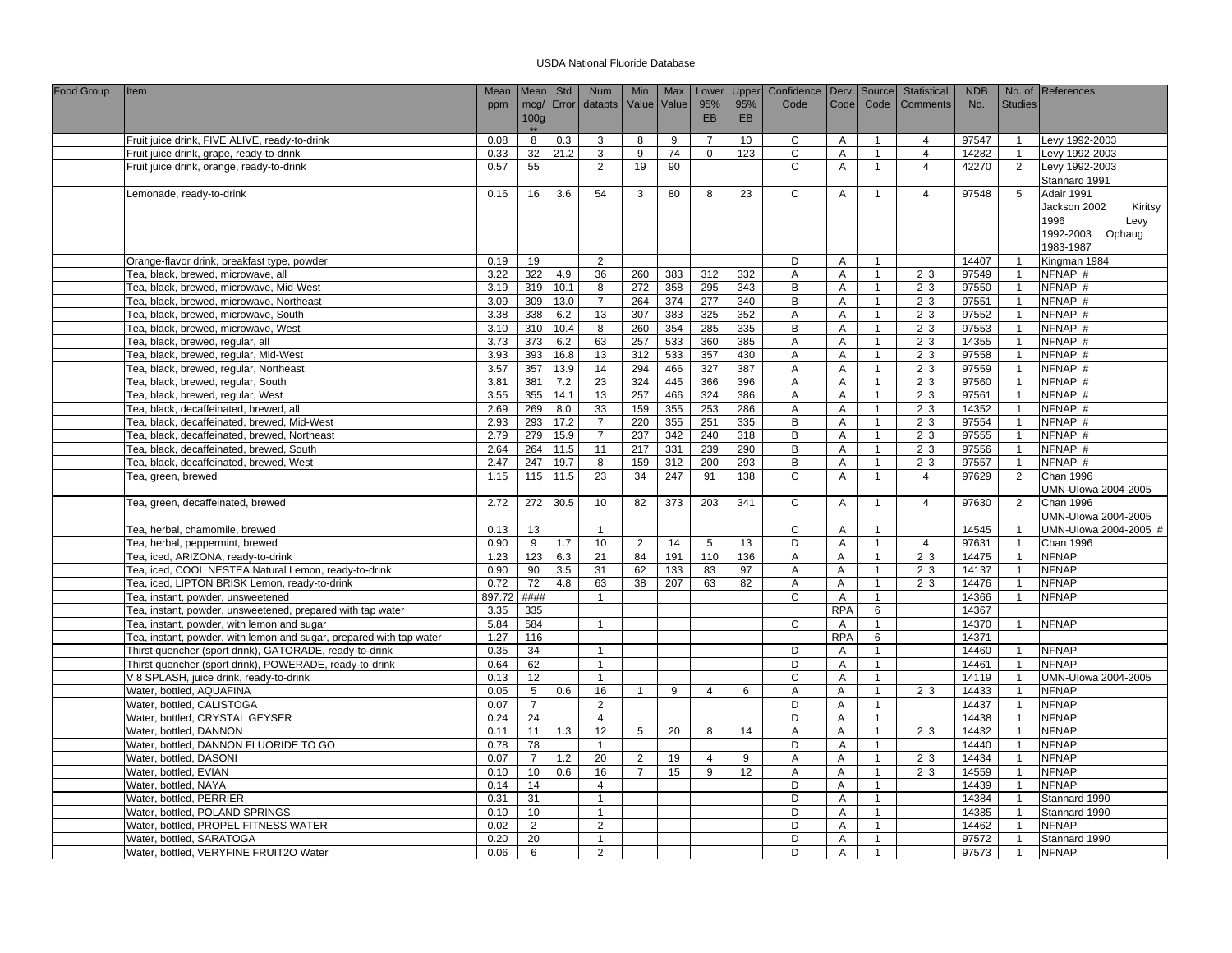| Food Group | Item                                                        | Mean Mean Std |      |      |                                |                |     |     |     | Num   Min   Max   Lower Upper   Confidence   Derv. Source   Statistical |  |                        | <b>NDB</b> |         | No. of References |
|------------|-------------------------------------------------------------|---------------|------|------|--------------------------------|----------------|-----|-----|-----|-------------------------------------------------------------------------|--|------------------------|------------|---------|-------------------|
|            |                                                             | ppm           |      |      | mcg/ Error datapts Value Value |                |     | 95% | 95% | Code                                                                    |  | Code   Code   Comments | No.        | Studies |                   |
|            |                                                             |               | 100g |      |                                |                |     | EВ  | EB  |                                                                         |  |                        |            |         |                   |
|            |                                                             |               |      |      |                                |                |     |     |     |                                                                         |  |                        |            |         |                   |
|            | Water, bottled, VOLVIC                                      | 0.34          | 34   |      |                                |                |     |     |     | D                                                                       |  |                        | 97574      |         | Stannard 1990     |
|            | Water, bottled, store brand                                 | 0.16          | 16   |      | 11                             |                |     |     |     | C                                                                       |  |                        | 97575      |         | <b>NFNAP</b>      |
|            | Water, frozen (ice), fast food type                         | 0.11          | 11   |      | 3                              |                |     |     |     | R.                                                                      |  | 2 3                    | 97576      |         | <b>NFNAP</b>      |
|            | Waters, tap, all regions, all (includes municipal and well) | 0.71          | 71   | 2.8  | 288                            |                | 193 | 66  | 77  |                                                                         |  | 123                    | 97577      |         | <b>NFNAP</b>      |
|            | Waters, tap, all regions, municipal \$                      | 0.81          | 81   | 2.9  | 238                            | $\overline{2}$ | 193 | 75  | 86  | А                                                                       |  | 2 3                    | 14429      |         | <b>NFNAP</b>      |
|            | Waters, tap, all regions, well                              | 0.26          | 26   | 4.8  | 50                             |                | 162 | 17  | 36  | A                                                                       |  | 123                    | 97578      |         | <b>NFNAP</b>      |
|            | Waters, tap, Mid-West, all (includes municipal and well)    | 0.88          | 88   | 5.1  | 68                             |                | 167 | 78  | 98  | А                                                                       |  | 123                    | 97579      |         | <b>NFNAP</b>      |
|            | Waters, tap, Mid-West, municipal \$                         | 0.99          | 99   | 4.6  | 52                             |                | 167 | 89  | 108 | A                                                                       |  | 123                    | 97580      |         | <b>NFNAP</b>      |
|            | Waters, tap, Mid-West, well                                 | 0.53          | 53   | 12.2 | 16                             |                | 162 | 27  | 79  |                                                                         |  | 2 3                    | 97581      |         | <b>NFNAP</b>      |
|            | Waters, tap, Northeast, all (includes municipal and well)   | 0.69          | 69   | 7.5  | 56                             | 2              | 193 | 54  | 84  | A                                                                       |  | 123                    | 97582      |         | <b>NFNAP</b>      |
|            | Waters, tap, Northeast, municipal \$                        | 0.74          | 74   | 7.7  | 52                             | $\overline{2}$ | 193 | 58  | 89  |                                                                         |  | 2 3                    | 97583      |         | <b>NFNAP</b>      |
|            | Waters, tap, Northeast, well                                | 0.09          | 9    | 3.0  |                                |                | 17  |     | 17  | B                                                                       |  | 2 3                    | 97584      |         | <b>NFNAP</b>      |
|            | Waters, tap, South, all (includes municipal and well)       | 0.76          | 76   | 4.6  | 100                            |                | 191 | 67  | 86  | A                                                                       |  | 123                    | 97585      |         | <b>NFNAP</b>      |
|            | Waters, tap, South, municipal \$                            | 0.93          | 93   | 4.0  | 80                             | 9              | 191 | 85  | 101 | А                                                                       |  | 2 3                    | 97586      |         | <b>NFNAP</b>      |
|            | Waters, tap, South, well                                    | 0.10          | 10   | 1.6  | 20                             |                | 30  |     | 13  | A                                                                       |  | 123                    | 97587      |         | <b>NFNAP</b>      |
|            | Waters, tap, West, all (includes municipal and well)        | 0.47          | 47   | 4.8  | 64                             | 3              | 135 | 38  | 57  | A                                                                       |  | 123                    | 97588      |         | <b>NFNAP</b>      |
|            | Waters, tap, West, municipal \$                             | 0.51          | 51   | 5.5  | 54                             | 3              | 135 |     | 62  | А                                                                       |  | 23                     | 97589      |         | <b>NFNAP</b>      |
|            | Waters, tap, West, well                                     | 0.24          | 24   | 4.3  |                                |                | 48  | 14  | 34  | B                                                                       |  | 2 3                    | 97590      |         | <b>NFNAP</b>      |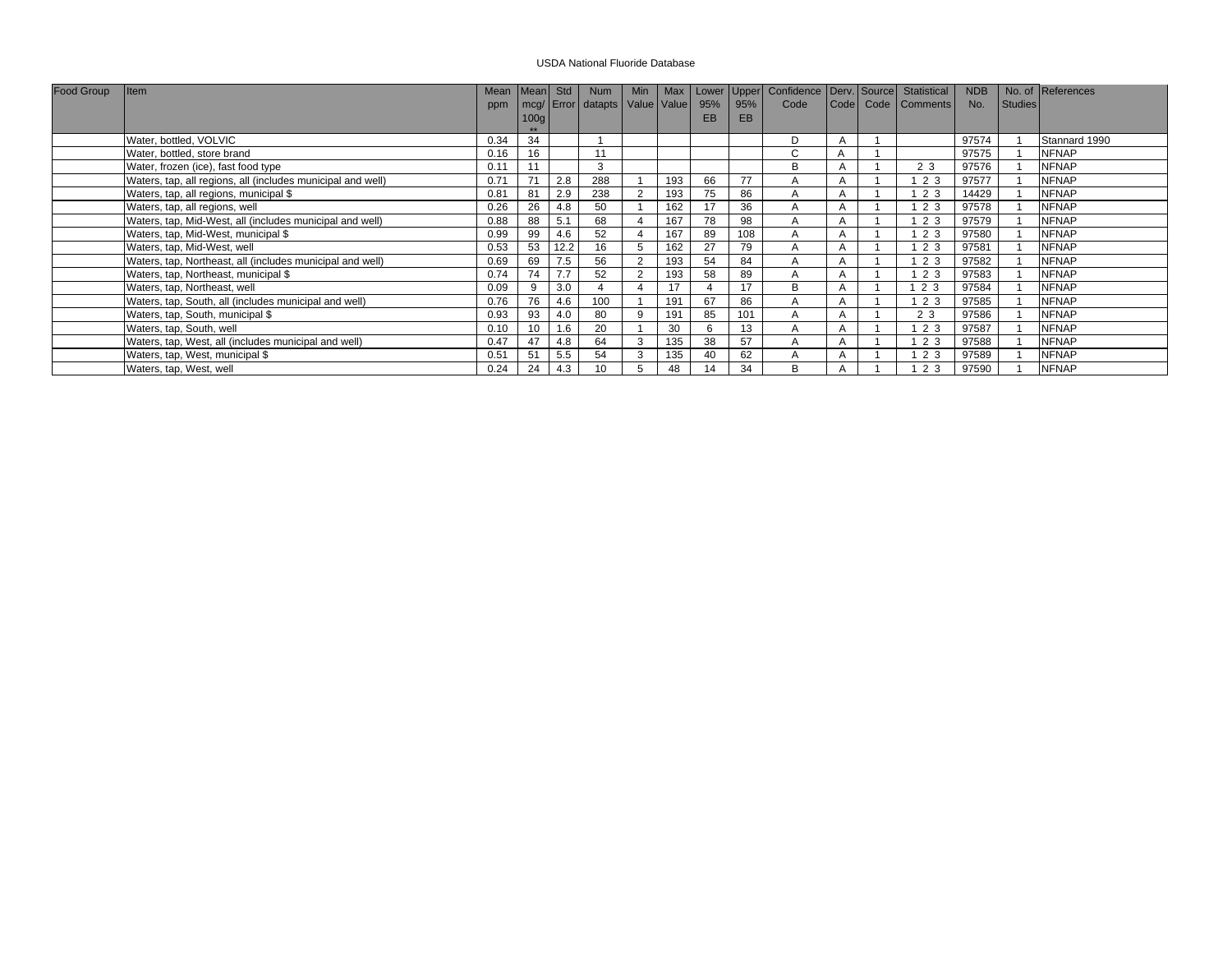| Food Group                | Item                                           | Mean | Mean                     | Std        | Num            | Min            | Max             | Lower           | Upper           | Confidence   Derv.   Source |                |                | Statistical    | <b>NDB</b>     |                | No. of References                         |
|---------------------------|------------------------------------------------|------|--------------------------|------------|----------------|----------------|-----------------|-----------------|-----------------|-----------------------------|----------------|----------------|----------------|----------------|----------------|-------------------------------------------|
|                           |                                                | ppm  |                          | mcg/ Error | datapts        |                | Value Value     | 95%             | 95%             | Code                        | Code           | Code           | Comments       | No.            | <b>Studies</b> |                                           |
|                           |                                                |      | 100 <sub>g</sub><br>$**$ |            |                |                |                 | <b>EB</b>       | EB              |                             |                |                |                |                |                |                                           |
| <b>Breakfast cereals:</b> |                                                |      |                          |            |                |                |                 |                 |                 |                             |                |                |                |                |                |                                           |
|                           | Corn flakes                                    | 0.17 | 17                       | 3.3        | 15             | 8              | 22              | 6               | 27              | C                           | A              | -1             | $\overline{4}$ | 08020          | 3              | Kingman 1984                              |
|                           |                                                |      |                          |            |                |                |                 |                 |                 |                             |                |                |                | 08022          |                | Ophaug 1983-1987                          |
|                           |                                                |      |                          |            |                |                |                 |                 |                 |                             |                |                |                | 08076          |                | <b>Taves 1983</b>                         |
|                           |                                                |      |                          |            |                |                |                 |                 |                 |                             |                |                |                | 08246          |                |                                           |
|                           | Farina, enriched, cooked                       | 0.51 | 51                       | 22.8       | 19             | 3              | 134             | $\mathbf 0$     | 109             | C                           | A              | $\overline{1}$ | $\overline{4}$ | 08269<br>08113 | $\overline{2}$ | Featherstone 1988 #                       |
|                           |                                                |      |                          |            |                |                |                 |                 |                 |                             |                |                |                | 08173          |                | Ophaug 1983-1987 *                        |
|                           | Granola, with raisins                          | 0.33 | 33                       |            | 9              |                |                 |                 |                 | C                           | $\overline{A}$ | $\mathbf{1}$   |                | 08220          | $\overline{1}$ | Ophaug 1983-1987                          |
|                           |                                                |      |                          |            |                |                |                 |                 |                 |                             |                |                |                | 08275          |                |                                           |
|                           |                                                |      |                          |            |                |                |                 |                 |                 |                             |                |                |                | 08284          |                |                                           |
|                           | Grits, cooked                                  | 0.56 | 56                       | 18.2       | 21             | 5              | 113             | 12              | 101             | $\overline{c}$              | $\overline{A}$ | $\overline{1}$ | $\overline{4}$ | 08091<br>08161 | 3              | Featherstone 1988 #<br>Ophaug 1983-1987 * |
|                           |                                                |      |                          |            |                |                |                 |                 |                 |                             |                |                |                |                |                | Taves 1983 #                              |
|                           | Oatmeal, cooked                                | 0.72 | 72                       | 27.5       | 21             | $\overline{4}$ | 201             | $\overline{4}$  | 139             | $\overline{c}$              | Α              | $\mathbf{1}$   | $\overline{4}$ | 08121          | 3              | Featherstone 1988 #                       |
|                           |                                                |      |                          |            |                |                |                 |                 |                 |                             |                |                |                | 08180          |                | Ophaug 1983-1987 *                        |
|                           |                                                |      |                          |            |                |                |                 |                 |                 |                             |                |                |                |                |                | Taves 1983 #                              |
|                           | Oatmeal, instant, flavored, prepared           | 0.50 | 50                       | 10.4       | 9              | 16             | 88              | 26              | 74              | C<br>$\overline{c}$         | Α              | $\mathbf{1}$   | $\overline{4}$ | 97591          | $\overline{1}$ | Jackson 2002 #                            |
|                           | Oat rings                                      | 0.68 | 68                       | 12.1       | 13             | 45             | 100             | 29              | 106             |                             | A              | $\mathbf{1}$   | $\overline{4}$ | 08013          | $\mathbf{3}$   | Jackson 2002<br>Kingman<br>1984           |
|                           |                                                |      |                          |            |                |                |                 |                 |                 |                             |                |                |                |                |                | Ophaug 1983-1987                          |
|                           | Presweetened, ready-to-eat                     | 0.42 | 42                       | 4.6        | 29             | 8              | 81              | 33              | 52              | $\mathsf C$                 | Α              | $\overline{1}$ | $\overline{4}$ | 97592          | $\overline{4}$ | Jackson 2002<br>Kingman                   |
|                           |                                                |      |                          |            |                |                |                 |                 |                 |                             |                |                |                |                |                | 1984                                      |
|                           |                                                |      |                          |            |                |                |                 |                 |                 |                             |                |                |                |                |                | Ophaug 1983-1987                          |
|                           |                                                |      |                          |            |                |                |                 |                 |                 |                             |                |                |                |                |                | <b>Taves 1983</b>                         |
|                           | Raisin bran                                    | 0.65 | 65                       | 9.2        | 15             | 34             | 91              | 40              | 91              | C                           | Α              | $\mathbf{1}$   | $\overline{4}$ | 08026<br>08060 | $\overline{4}$ | Jackson 2002<br>Kingman<br>1984<br>Ophaug |
|                           |                                                |      |                          |            |                |                |                 |                 |                 |                             |                |                |                | 08061          |                | 1983-1987<br>Taves                        |
|                           |                                                |      |                          |            |                |                |                 |                 |                 |                             |                |                |                |                |                | 1983                                      |
|                           | Rice, ready-to-eat                             | 0.19 | 19                       | 1.4        | 17             | 14             | $\overline{23}$ | 14              | 23              | $\overline{c}$              | Α              | $\overline{1}$ | $\overline{4}$ | 08015          | $\overline{4}$ | Jackson 2002<br>Kingman                   |
|                           |                                                |      |                          |            |                |                |                 |                 |                 |                             |                |                |                | 08025          |                | 1984<br>Ophaug                            |
|                           |                                                |      |                          |            |                |                |                 |                 |                 |                             |                |                |                | 08065<br>08066 |                | 1983-1987<br>Taves<br>1983                |
|                           |                                                |      |                          |            |                |                |                 |                 |                 |                             |                |                |                | 08156          |                |                                           |
|                           |                                                |      |                          |            |                |                |                 |                 |                 |                             |                |                |                | 08348          |                |                                           |
|                           |                                                |      |                          |            |                |                |                 |                 |                 |                             |                |                |                | 08378          |                |                                           |
|                           | Rice and corn, lightly sweetened, ready-to-eat | 0.31 | 31                       | 1.2        | $\overline{4}$ | 27             | 33              | 27              | 35              | D                           | A              | $\mathbf{1}$   | $\overline{4}$ | 08259          | -1             | Jackson 2002                              |
|                           | Wheat, ready-to-eat                            | 0.27 | $\overline{27}$          | 8.0        | 17             | 8              | 53              | $5\phantom{.0}$ | 50              | $\overline{c}$              | A              | $\overline{1}$ | $\overline{4}$ | 08089          | $\mathbf{3}$   | Kingman 1984                              |
|                           |                                                |      |                          |            |                |                |                 |                 |                 |                             |                |                |                | 08147<br>08148 |                | Ophaug 1983-1987<br><b>Taves 1983</b>     |
|                           |                                                |      |                          |            |                |                |                 |                 |                 |                             |                |                |                | 08157          |                |                                           |
|                           |                                                |      |                          |            |                |                |                 |                 |                 |                             |                |                |                | 08379          |                |                                           |
|                           |                                                |      |                          |            |                |                |                 |                 |                 |                             |                |                |                | 08384          |                |                                           |
| Cereal grains and pastas: |                                                |      |                          |            |                |                |                 |                 |                 |                             |                |                |                |                |                |                                           |
|                           | Macaroni and spaghetti, cooked                 | 0.07 | $\overline{7}$           |            | 9              | $\overline{7}$ | $\overline{7}$  |                 |                 | C                           | Α              | $\overline{1}$ | $\overline{4}$ | 20100<br>20121 | $\overline{1}$ | Ophaug 1983-1987 *                        |
|                           | Macaroni and spaghetti, uncooked               | 0.18 | 18                       | 6.0        | 6              | 6              | 25              | $\mathbf 0$     | 44              | $\mathsf{C}$                | $\mathsf{A}$   | $\mathbf{1}$   | $\overline{4}$ | 20099          | $\overline{1}$ | Kingman 1984                              |
|                           |                                                |      |                          |            |                |                |                 |                 |                 |                             |                |                |                | 20120          |                |                                           |
|                           | Noodles, egg, cooked                           | 0.06 | 6                        |            | 9              |                |                 |                 |                 | C                           | Α              | $\mathbf 1$    | $\overline{4}$ | 20110          | $\overline{1}$ | Ophaug 1983-1987 *                        |
|                           | Rice, cooked                                   | 0.41 | 41                       | 12.8       | 21             | 3              | 79              | 10              | $\overline{72}$ | $\overline{c}$              | A              | $\mathbf{1}$   | $\overline{4}$ | 20045          | $\overline{3}$ | Featherstone 1988 #                       |
|                           |                                                |      |                          |            |                |                |                 |                 |                 |                             |                |                |                |                |                | Ophaug 1983-1987 *                        |
|                           |                                                |      |                          |            |                |                |                 |                 |                 |                             |                |                |                |                |                | Taves 1983 #                              |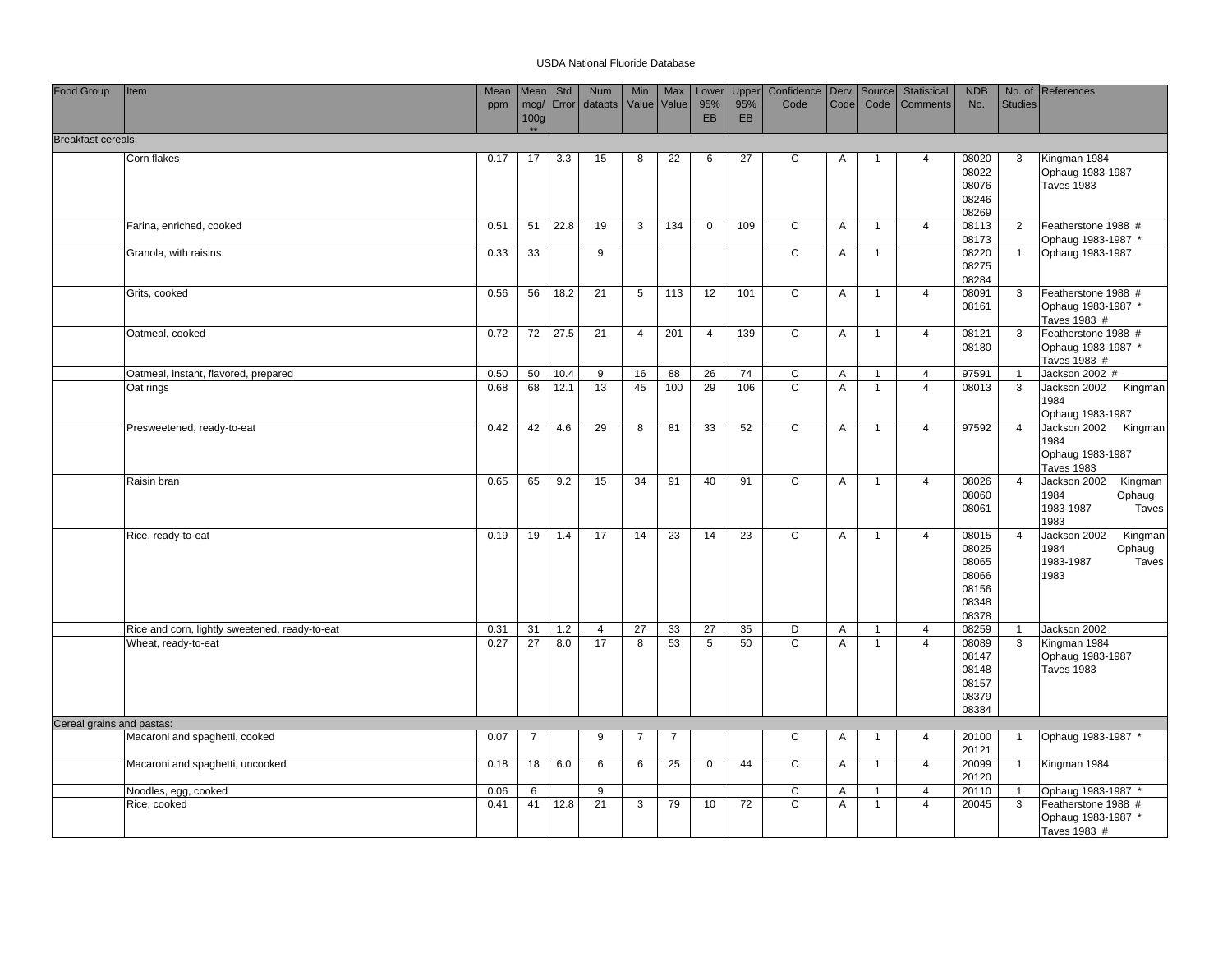| Food Group              | Item                        | Mean | Mean            | Std       | <b>Num</b>      | Min            | Max            | Lower          | Upper           | Confidence   Derv.   Source |                |                | Statistical     | <b>NDB</b>     |                | No. of References                     |
|-------------------------|-----------------------------|------|-----------------|-----------|-----------------|----------------|----------------|----------------|-----------------|-----------------------------|----------------|----------------|-----------------|----------------|----------------|---------------------------------------|
|                         |                             | ppm  | 100g            | mcg/Error | datapts         |                | Value Value    | 95%<br>EB      | 95%<br>EB       | Code                        | Code           | Code           | Comments        | No.            | <b>Studies</b> |                                       |
| Dairy and egg products: |                             |      | $**$            |           |                 |                |                |                |                 |                             |                |                |                 |                |                |                                       |
|                         | <b>Butter</b>               | 0.03 | $\mathbf{3}$    | 0.7       | 19              | $\overline{1}$ | 4              | $\mathbf{0}$   | 6               | C                           | Α              | -1             | $\overline{4}$  | 01001          | 3              | Kingman 1984                          |
|                         |                             |      |                 |           |                 |                |                |                |                 |                             |                |                |                 | 01002          |                | Ophaug 1983-1987                      |
|                         |                             |      |                 |           |                 |                |                |                |                 |                             |                |                |                 | 01145          |                | <b>Taves 1983</b>                     |
|                         | <b>Buttermilk</b>           | 0.04 | $\overline{4}$  |           | 9               |                |                |                |                 | $\mathsf C$                 | Α              | $\overline{1}$ |                 | 01088<br>01176 | $\mathbf{1}$   | Ophaug 1983-1987                      |
|                         | Cheese, American, processed | 0.35 | 35              |           | 9               |                |                |                |                 | $\overline{c}$              | A              | $\overline{1}$ |                 | 01042          | $\overline{1}$ | Ophaug 1983-1987                      |
|                         |                             |      |                 |           |                 |                |                |                |                 |                             |                |                |                 | 01046          |                |                                       |
|                         |                             |      |                 |           |                 |                |                |                |                 |                             |                |                |                 | 01048<br>01147 |                |                                       |
|                         |                             |      |                 |           |                 |                |                |                |                 |                             |                |                |                 | 01149          |                |                                       |
|                         |                             |      |                 |           |                 |                |                |                |                 |                             |                |                |                 | 01150          |                |                                       |
|                         | Cheese, cheddar             | 0.35 | 35              |           | $\overline{1}$  |                |                |                |                 | $\overline{c}$              | A              | $\overline{1}$ |                 | 01009          | $\overline{1}$ | <b>NFNAP</b>                          |
|                         |                             |      |                 |           |                 |                |                |                |                 |                             |                |                |                 | 01168          |                |                                       |
|                         |                             |      |                 |           |                 |                |                |                |                 |                             |                |                |                 | 01169          |                |                                       |
|                         | Cheese, cottage             | 0.32 | 32              | 9.4       | $\overline{21}$ | 6              | 82             | $\overline{9}$ | 55              | $\overline{c}$              | A              | $\overline{1}$ | $\overline{4}$  | 01012          | 3              | Featherstone 1988                     |
|                         |                             |      |                 |           |                 |                |                |                |                 |                             |                |                |                 | 01013<br>01014 |                | Ophaug 1983-1987<br><b>Taves 1983</b> |
|                         |                             |      |                 |           |                 |                |                |                |                 |                             |                |                |                 | 01015          |                |                                       |
|                         |                             |      |                 |           |                 |                |                |                |                 |                             |                |                |                 | 01016          |                |                                       |
|                         | Cream, fluid, half and half | 0.03 | $\overline{3}$  |           | 9               | 3              | 3              |                |                 | C                           | A              | $\overline{1}$ | $\overline{4}$  | 01049          | $\mathbf{1}$   | Ophaug 1983-1987                      |
|                         |                             |      |                 |           |                 |                |                |                |                 |                             |                |                |                 | 01050          |                |                                       |
|                         |                             |      |                 |           |                 |                |                |                |                 |                             |                |                |                 | 01051          |                |                                       |
|                         |                             |      |                 |           |                 |                |                |                |                 |                             |                |                |                 | 01052<br>01053 |                |                                       |
|                         |                             |      |                 |           |                 |                |                |                |                 |                             |                |                |                 | 01054          |                |                                       |
|                         |                             |      |                 |           |                 |                |                |                |                 |                             |                |                |                 | 01199          |                |                                       |
|                         | Cream substitute, powdered  | 1.12 | 112             |           | 9               |                |                |                |                 | C                           | Α              | $\overline{1}$ | 4               | 01069          | $\mathbf{1}$   | Ophaug 1983-1987                      |
|                         | Egg, cooked                 | 0.05 | $5\overline{5}$ | 0.6       | 66              | 2              | 12             | $\overline{4}$ | 6               | $\mathsf{C}$                | A              | $\overline{1}$ | $\overline{4}$  | 01128          | $\overline{4}$ | Featherstone 1988                     |
|                         |                             |      |                 |           |                 |                |                |                |                 |                             |                |                |                 | 01129          |                | Jackson 2002<br>Ophaug                |
|                         |                             |      |                 |           |                 |                |                |                |                 |                             |                |                |                 | 01130<br>01131 |                | 1983-1987 Taves 1983                  |
|                         |                             |      |                 |           |                 |                |                |                |                 |                             |                |                |                 | 01132          |                |                                       |
|                         | Egg, raw                    | 0.01 | $\mathbf{1}$    |           | $\overline{2}$  |                |                |                |                 | D                           | Α              | $\overline{1}$ |                 | 01123          | $\mathbf{1}$   | Kingman 1984                          |
|                         | Milk, chocolate             | 0.05 | $\overline{5}$  | 0.8       | 11              | $\overline{5}$ | 6              | $\mathbf 0$    | 15              | $\overline{c}$              | $\overline{A}$ | $\overline{1}$ | $\overline{4}$  | 01102          | $\overline{2}$ | Kingman 1984                          |
|                         |                             |      |                 |           |                 |                |                |                |                 |                             |                |                |                 | 01103          |                | Ophaug 1983-1987                      |
|                         |                             |      |                 |           |                 |                |                |                |                 |                             |                |                |                 | 01104          |                |                                       |
|                         | Milk, evaporated            | 0.08 | 8               | 1.1       | 19              | $\overline{4}$ | 12             | 6              | 11              | $\overline{c}$              | A              | $\mathbf{1}$   | $\overline{4}$  | 01096<br>01097 | $\overline{2}$ | Featherstone 1988                     |
|                         |                             |      |                 |           |                 |                |                |                |                 |                             |                |                |                 | 01153          |                | Ophaug 1983-1987                      |
|                         |                             |      |                 |           |                 |                |                |                |                 |                             |                |                |                 | 01177          |                |                                       |
|                         | Milk, 1%                    | 0.03 | $\mathbf{3}$    | 0.4       | $\overline{4}$  | 2              | 4              | $\overline{1}$ | $\overline{4}$  | B                           | A              | $\mathbf{1}$   | 2 3             | 01082          | $\mathbf{1}$   | <b>NFNAP</b>                          |
|                         | <b>Milk, 2%</b>             | 0.03 | $\overline{3}$  | 0.4       | $\overline{4}$  | $\mathbf{3}$   | $\overline{5}$ | $\overline{2}$ | $5\phantom{.0}$ | $\overline{B}$              | $\overline{A}$ | $\overline{1}$ | $2\overline{3}$ | 01079          | $\overline{1}$ | <b>NFNAP</b>                          |
|                         | Milk, skim                  | 0.03 | $\mathbf{3}$    | 0.1       | $\overline{5}$  | 3              | 3              | 3              | 3               | C                           | A              | $\overline{1}$ | 2 3             | 01085          | $\overline{1}$ | <b>NFNAP</b>                          |
|                         | Yogurt, fruit, strawberry   | 0.09 | 9               |           | 9               |                |                |                |                 | $\overline{c}$              | A              | $\mathbf{1}$   | $\overline{4}$  | 01120<br>01121 | $\mathbf{1}$   | Ophaug 1983-1987                      |
|                         |                             |      |                 |           |                 |                |                |                |                 |                             |                |                |                 | 01122          |                |                                       |
|                         | Yogurt, plain, low-fat      | 0.12 | 12              |           | $\overline{9}$  | 12             | 12             |                |                 | $\overline{c}$              | A              | $\overline{1}$ | $\overline{4}$  | 01116          | $\mathbf{1}$   | Ophaug 1983-1987                      |
|                         |                             |      |                 |           |                 |                |                |                |                 |                             |                |                |                 | 01117          |                |                                       |
|                         |                             |      |                 |           |                 |                |                |                |                 |                             |                |                |                 | 01118          |                |                                       |
|                         |                             |      |                 |           |                 |                |                |                |                 |                             |                |                |                 | 01119          |                |                                       |
|                         |                             |      |                 |           |                 |                |                |                |                 |                             |                |                |                 | 01184          |                |                                       |
|                         |                             |      |                 |           |                 |                |                |                |                 |                             |                |                |                 | 01187          |                |                                       |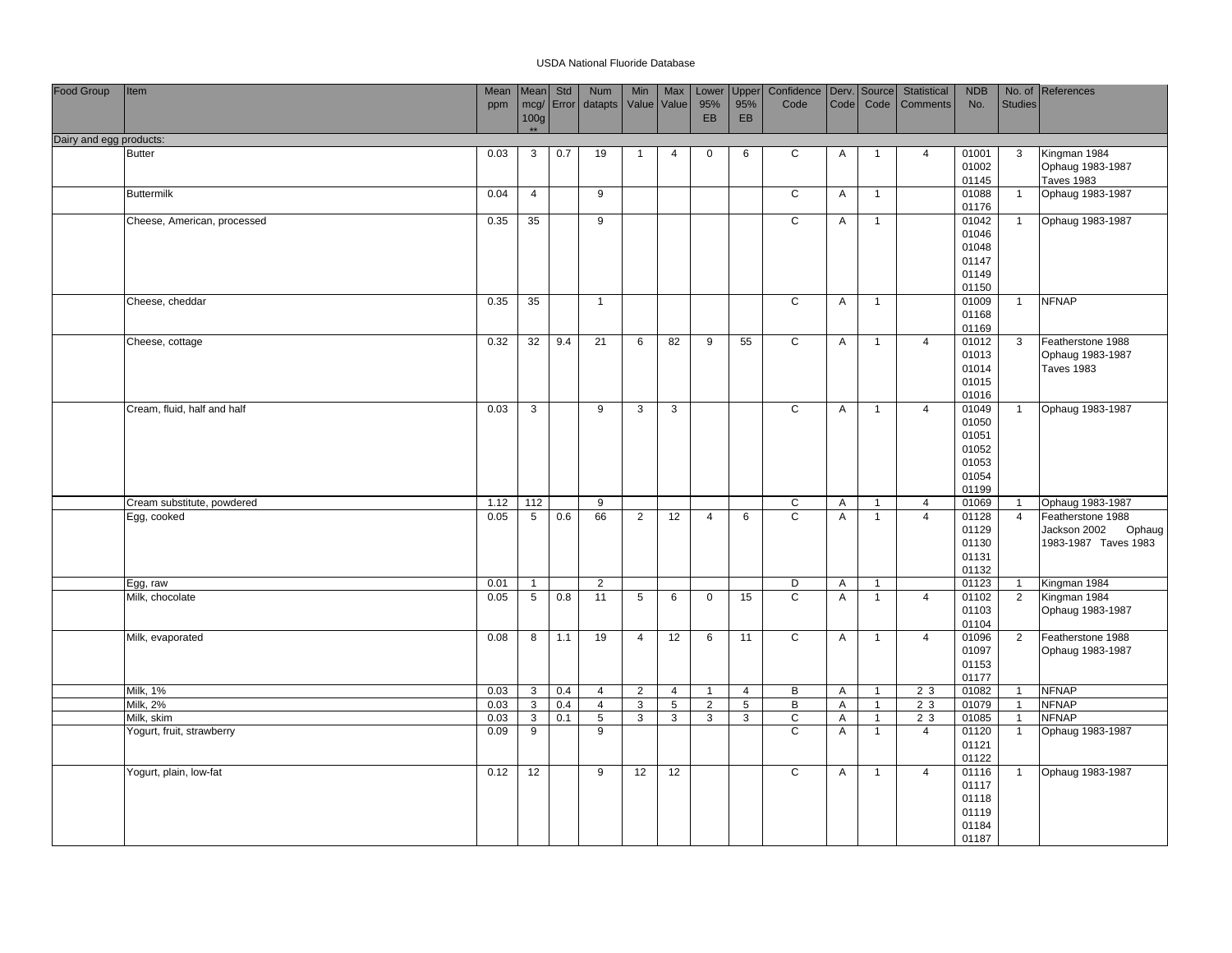| Food Group                      | Item                                                    | Mean         | Mean Std        |           | Num                 | <b>Min</b>     | Max            | Lower        | Upper          | Confidence   Derv.   Source   |                |                                | Statistical    | <b>NDB</b>     |                                  | No. of References                |
|---------------------------------|---------------------------------------------------------|--------------|-----------------|-----------|---------------------|----------------|----------------|--------------|----------------|-------------------------------|----------------|--------------------------------|----------------|----------------|----------------------------------|----------------------------------|
|                                 |                                                         | ppm          |                 | mcg/Error | datapts             |                | Value Value    | 95%          | 95%            | Code                          | <b>Code</b>    | Code                           | Comments       | No.            | <b>Studies</b>                   |                                  |
|                                 |                                                         |              | 100g<br>$+ +$   |           |                     |                |                | <b>EB</b>    | EB             |                               |                |                                |                |                |                                  |                                  |
| Fast foods:                     |                                                         |              |                 |           |                     |                |                |              |                |                               |                |                                |                |                |                                  |                                  |
|                                 | Chicken McNUGGETS, McDONALD'S                           | 0.16         | 16              |           | $\overline{2}$      | 14             | 18             |              |                | D                             | A              | $\mathbf{1}$                   | 4              | 21229          | $\overline{1}$                   | Jackson 2002                     |
|                                 | Dessert, DAIRY QUEEN, BLIZZARD                          | 0.13         | 13              | 0.9       | 6                   | 10             | 16             | 10           | 15             | $\mathsf C$                   | A              | $\mathbf{1}$                   | $\overline{4}$ | 97593          | $\overline{1}$                   | Jackson 2002                     |
|                                 | Dessert, WENDY'S, FROSTY                                | 0.19         | 19              |           | $\overline{2}$      | 19             | 19             |              |                | D                             | $\overline{A}$ | $\overline{1}$                 | $\overline{4}$ | 97594          | $\overline{1}$                   | Jackson 2002                     |
|                                 | French fries, McDONALD'S                                | 1.15         | 115             |           | $\overline{2}$      | 38             | 193            |              |                | D                             | A              | $\mathbf{1}$                   | $\overline{4}$ | 21238          | $\overline{1}$                   | Jackson 2002                     |
|                                 | Hamburger on roll, quarter pound patty, with condiments | 0.28         | 28              |           | 9                   |                |                |              |                | C                             | Α              | $\overline{1}$                 |                | 21202          |                                  | Ophaug 1983-1987                 |
|                                 | Pizza                                                   | 0.31         | 31              | 8.1       | 11                  | 20             | 47             | $\mathbf 0$  | 66             | $\mathsf{C}$                  | Α              | $\mathbf{1}$                   | $\overline{4}$ | 21224          | 2                                | Adair 1991                       |
|                                 |                                                         |              |                 |           |                     |                |                |              |                |                               |                |                                |                |                |                                  | Ophaug 1983-1987                 |
|                                 | Shake                                                   | 0.14         | 14              |           | 9                   |                |                |              |                | $\mathsf C$                   | Α              | $\overline{1}$                 |                | 14347          | $\overline{1}$                   | Ophaug 1983-1987                 |
|                                 | Steak and cheese sandwich                               | 0.37         | $\overline{37}$ |           | $\overline{1}$      |                |                |              |                | D                             | A              | $\overline{1}$                 | $\overline{4}$ | 21123          | $\overline{1}$                   | Adair 1991                       |
| Fats and oils:                  |                                                         |              |                 |           |                     |                |                |              |                |                               |                |                                |                |                |                                  |                                  |
|                                 | Mayonnaise                                              | 0.09         | 9               |           | 9                   |                |                |              |                | C                             | Α              | $\overline{1}$                 | $\overline{4}$ | 04025          | $\overline{1}$                   | Ophaug 1983-1987                 |
|                                 |                                                         |              |                 |           |                     |                |                |              |                |                               |                |                                |                | 04026          |                                  |                                  |
|                                 | Margarine                                               | 0.05         | $\sqrt{5}$      | 3.6       | 11                  | $\overline{2}$ | 9              | $\mathsf 0$  | 51             | $\mathsf C$                   | Α              | $\overline{1}$                 | $\overline{4}$ | 04610          | 2                                | Ophaug 1983-1987                 |
|                                 |                                                         |              |                 |           |                     |                |                |              |                |                               |                |                                |                |                |                                  | Taves 1983                       |
|                                 | Margarine-like spread                                   | 0.25         | 25              | 9.1       | 6                   | 5              | 62             | $\mathbf{1}$ | 48             | C                             | A              | $\mathbf{1}$                   | $\overline{4}$ | 04128          | $\overline{1}$                   | Jackson 2002                     |
|                                 | Salad dressing, mayonnaise type                         | 0.04         | $\overline{4}$  | 0.4       | $\overline{4}$      | 3              | $\overline{4}$ | $\mathbf 0$  | 9              | C                             | Α              | $\mathbf{1}$                   | 4              | 04018          | $\overline{1}$                   | Kingman 1984                     |
|                                 | Salad dressings                                         | 0.27         | 27              | 5.9       | 15                  | 16             | 44             | 8            | 46             | $\mathsf{C}$                  | Α              | $\mathbf{1}$                   | $\overline{4}$ | 97595          | $\overline{2}$                   | Ophaug 1983-1987                 |
|                                 |                                                         |              |                 |           |                     |                |                |              |                |                               |                |                                |                |                |                                  | <b>Taves 1983</b>                |
|                                 | Vegetable oil, corn                                     | 0.01         | $\mathbf{1}$    |           | 9                   |                |                |              |                | C                             | A              | $\overline{1}$                 | $\overline{4}$ | 04518          | $\overline{1}$                   | Ophaug 1983-1987                 |
| Finfish and shellfish products: |                                                         |              |                 |           |                     |                |                |              |                |                               |                |                                |                |                |                                  |                                  |
|                                 | Crab, canned                                            | 2.10         | 210             |           | $\overline{1}$      |                |                |              |                | C                             | A              | $\mathbf{1}$                   |                | 15141          | $\overline{1}$                   | <b>NFNAP</b>                     |
|                                 | Fish, cooked (includes broiled and fried)               | 0.18         | 18              | 2.9       | $\overline{4}$      | 15             | 21             | $\mathbf 0$  | 54             | D                             | A              | $\mathbf{1}$                   | $\overline{4}$ | 97596          |                                  | <b>Taves 1983</b>                |
|                                 | Fish sticks, baked                                      | 1.34         | 134             |           | 9                   |                |                |              |                | $\mathsf{C}$                  | A              | $\mathbf{1}$                   |                | 15027          | $\overline{1}$                   | Ophaug 1983-1987                 |
|                                 | Shrimp, canned                                          | 2.01         | 201             |           | $\mathbf{1}$        |                |                |              |                | $\mathsf C$<br>$\overline{c}$ | Α              | $\mathbf{1}$<br>$\overline{1}$ |                | 15152          | $\overline{1}$<br>$\overline{1}$ | <b>NFNAP</b>                     |
|                                 | Shrimp, fried                                           | 1.66<br>0.19 | 166<br>19       |           | 9<br>$\overline{1}$ |                |                |              |                | $\mathsf{C}$                  | Α<br>A         | $\overline{1}$                 |                | 15150<br>15121 | $\overline{1}$                   | Ophaug 1983-1987<br><b>NFNAP</b> |
|                                 | Tuna, light, canned in water                            |              |                 |           |                     |                |                |              |                |                               |                |                                |                | 15184          |                                  |                                  |
|                                 | Tuna, canned in oil, drained                            | 0.31         | 31              |           | 9                   |                |                |              |                | C                             | Α              | $\overline{1}$                 |                | 15119          | $\overline{1}$                   | Ophaug 1983-1987                 |
|                                 |                                                         |              |                 |           |                     |                |                |              |                |                               |                |                                |                | 15124          |                                  |                                  |
|                                 |                                                         |              |                 |           |                     |                |                |              |                |                               |                |                                |                | 15183          |                                  |                                  |
|                                 |                                                         |              |                 |           |                     |                |                |              |                |                               |                |                                |                | 15185          |                                  |                                  |
| Fruits and fruit products:      |                                                         |              |                 |           |                     |                |                |              |                |                               |                |                                |                |                |                                  |                                  |
|                                 | Apple, raw, with peel                                   | 0.03         | 3               |           | $\overline{1}$      |                |                |              |                | C                             | Α              | $\overline{1}$                 |                | 09003          | $\overline{1}$                   | <b>NFNAP</b>                     |
|                                 | Applesauce, sweetened                                   | 0.05         | $5\overline{)}$ | 0.7       | 19                  | 3              | 8              | 3            | $\overline{7}$ | $\overline{c}$                | $\overline{A}$ | $\overline{1}$                 | $\overline{4}$ | 09020          | 2                                | Featherstone 1988                |
|                                 |                                                         |              |                 |           |                     |                |                |              |                |                               |                |                                |                |                |                                  | Ophaug 1983-1987                 |
|                                 | Avocado, raw                                            | 0.07         | $\overline{7}$  |           | 9                   |                |                |              |                | С                             | A              | $\overline{1}$                 |                | 09037          |                                  | Ophaug 1983-1987                 |
|                                 | Bananas, raw                                            | 0.02         | 2               |           | $\overline{1}$      |                |                |              |                | $\mathsf{C}$                  | A              | $\overline{1}$                 |                | 09040          | $\overline{1}$                   | <b>NFNAP</b>                     |
|                                 | Cantaloupe, raw                                         | 0.01         | $\mathbf{1}$    |           | 9                   |                |                |              |                | C                             | Α              | $\mathbf{1}$                   |                | 09181          | $\overline{1}$                   | Ophaug 1983-1987                 |
|                                 | Cherries, sweet, raw                                    | 0.02         | $\overline{2}$  |           | 9                   |                |                |              |                | $\mathsf{C}$                  | $\overline{A}$ | $\overline{1}$                 | $\overline{4}$ | 09070          | $\overline{1}$                   | Ophaug 1983-1987                 |
|                                 | Cranberry sauce                                         | 0.02         | $\overline{2}$  |           | 2                   |                |                |              |                | D                             | A              | $\overline{1}$                 |                | 09081          | $\overline{1}$                   | <b>Taves 1983</b>                |
|                                 | Fruit cocktail, canned                                  | 0.09         | 9               | 3.0       | $\overline{12}$     | 5              | 15             | $\mathbf 0$  | 22             | C                             | A              | $\mathbf{1}$                   | $\overline{4}$ | 09100          | 3                                | Adair 1991                       |
|                                 |                                                         |              |                 |           |                     |                |                |              |                |                               |                |                                |                |                |                                  | Ophaug 1983-1987                 |
|                                 |                                                         |              |                 |           |                     |                |                |              |                |                               |                |                                |                |                |                                  | <b>Taves 1983</b>                |
|                                 | Grapefruit, raw                                         | 0.01         | $\mathbf{1}$    |           | 9                   |                |                |              |                | $\mathsf C$                   | A              | $\overline{1}$                 |                | 09111          | $\overline{1}$                   | Ophaug 1983-1987                 |
|                                 | Grapes, raw                                             | 0.08         | 8               | 4.8       | 13                  | $\overline{1}$ | 27             | $\mathbf 0$  | 21             | $\overline{c}$                | $\overline{A}$ | $\overline{1}$                 | $\overline{4}$ | 09132          | 2                                | Jackson 2002                     |
|                                 |                                                         |              |                 |           |                     |                |                |              |                |                               |                |                                |                |                |                                  | Ophaug 1983-1987                 |
|                                 | Juice, apple, DOLE, ready-to-drink                      | 0.61         | 58              | 6.9       | 22                  | 15             | 127            | 43           | 72             | A                             | Α              | $\mathbf{1}$                   | 2 3            | 09400          | $\overline{1}$                   | <b>NFNAP</b>                     |
|                                 | Juice, apple, JUICY JUICE, ready-to-drink               | 0.50         | 48              | 6.5       | 30                  | 9              | 145            | 34           | 61             | Α                             | Α              | $\mathbf{1}$                   | 2 3            | 09400          | $\overline{1}$                   | <b>NFNAP</b>                     |
|                                 | Juice, apple, MINUTE MAID, ready-to-drink               | 0.29         | 28              | 2.8       | 32                  | 8              | 81             | 22           | 33             | A                             | A              | $\mathbf{1}$                   | 2 3            | 09400          | $\overline{1}$                   | <b>NFNAP</b>                     |
|                                 | Juice, apple, MOTT'S, ready-to-drink                    | 0.29         | 28<br>45        | 3.3       | 28<br>40            | 8              | 60             | 22           | 35<br>57       | A<br>B                        | Α              | $\mathbf{1}$                   | 2 3            | 09400          | -1                               | <b>NFNAP</b>                     |
|                                 | Juice, grapefruit                                       | 0.46         |                 | 5.9       |                     | $\overline{1}$ | 115            | 33           |                |                               | A              | $\mathbf{1}$                   | $\overline{4}$ | 09123          | 2                                | Levy 1992-2003<br>Taves 1983     |
|                                 | Juice, grape, WELCH'S, ready-to-drink                   | 0.77         | 72              | 3.4       | 20                  | 50             | 95             | 65           | 79             | $\overline{A}$                | Α              | $\mathbf{1}$                   | 2 3            | 09135          | $\overline{1}$                   | <b>NFNAP</b>                     |
|                                 |                                                         |              |                 |           |                     |                |                |              |                |                               |                |                                |                |                |                                  |                                  |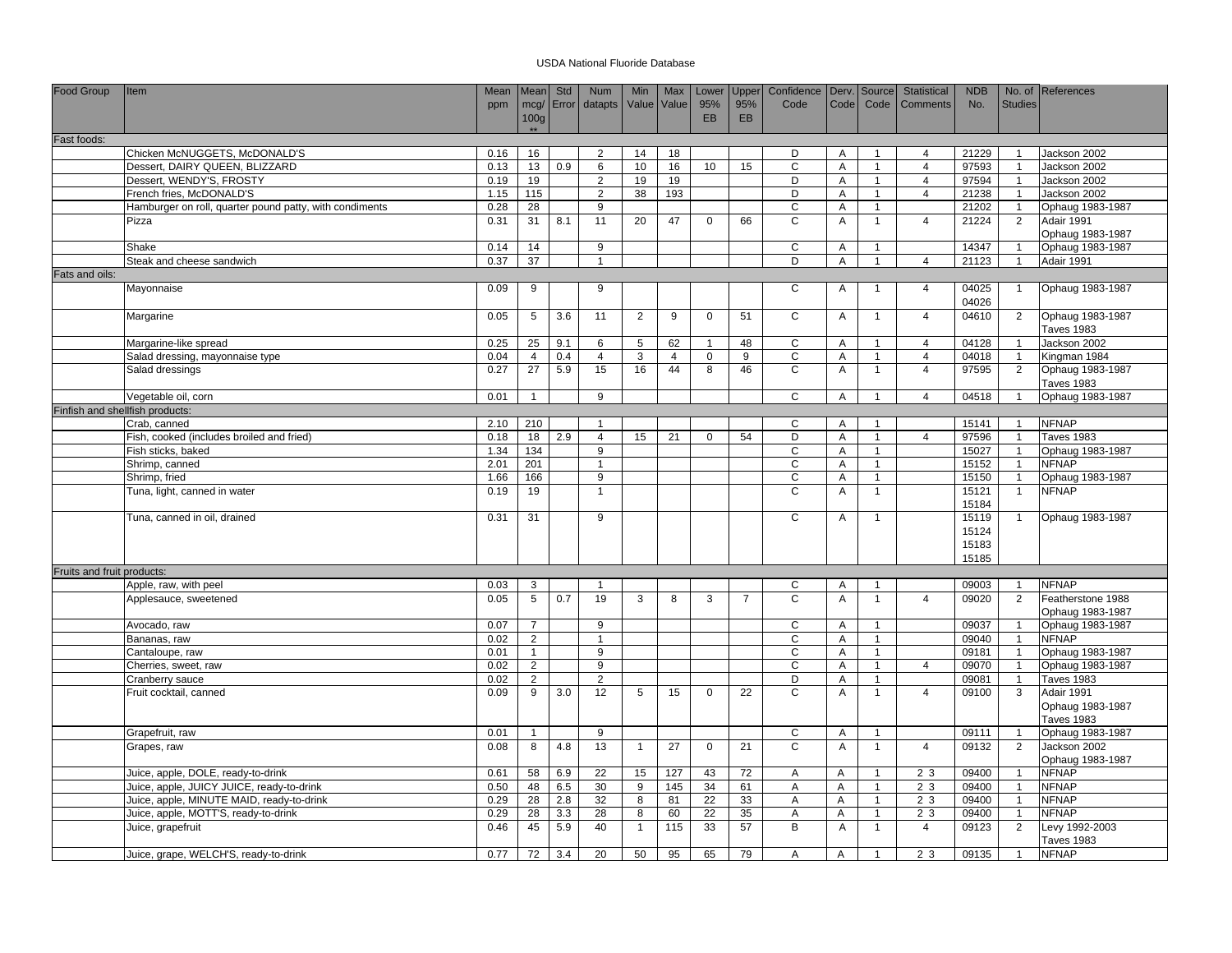| Food Group           | Item                                                                                                   | Mean         | Mean             | Std        | <b>Num</b>            | Min               | Max            | Lower          | Upper     | Confidence     | Derv.          | Source                       | <b>Statistical</b>    | <b>NDB</b>              |                                  | No. of References                                                                                        |
|----------------------|--------------------------------------------------------------------------------------------------------|--------------|------------------|------------|-----------------------|-------------------|----------------|----------------|-----------|----------------|----------------|------------------------------|-----------------------|-------------------------|----------------------------------|----------------------------------------------------------------------------------------------------------|
|                      |                                                                                                        | ppm          | mcg/             |            | Error datapts         | Value             | Value          | 95%<br>EB      | 95%<br>EB | Code           | Code           | Code                         | <b>Comments</b>       | No.                     | <b>Studies</b>                   |                                                                                                          |
|                      |                                                                                                        |              | 100 <sub>g</sub> |            |                       |                   |                |                |           |                |                |                              |                       |                         |                                  |                                                                                                          |
|                      | Juice, grape, white                                                                                    | 2.13         | 204              | 43.7       | 12                    | 139               | 287            | 16             | 392       | C              | A              | $\mathbf{1}$                 | $\overline{4}$        | 97600                   | $\overline{2}$                   | Kiritsy 1996                                                                                             |
|                      |                                                                                                        |              |                  |            |                       |                   |                |                |           |                |                |                              |                       |                         |                                  | Stannard 1991                                                                                            |
|                      | Juice, orange, frozen, concentrate                                                                     | 0.24         | 20               |            | $\overline{1}$        |                   |                |                |           | C              | A              | $\overline{1}$               |                       | 09214                   | $\overline{1}$                   | <b>NFNAP</b>                                                                                             |
|                      | Juice, orange, frozen, concentrate, prepared with tap water                                            | 0.61         | 58               |            |                       |                   |                |                |           |                | <b>RPI</b>     | 6                            |                       | 09215                   |                                  |                                                                                                          |
|                      | Juice, orange, DEAN, ready-to-drink<br>Juice, orange, MINUTE MAID, ready-to-drink                      | 0.54         | 52<br>31         | 9.8        | $\overline{22}$<br>51 | $\overline{4}$    | 145            | 32             | 72        | A              | A              | $\overline{1}$               | 123                   | 09207                   | $\overline{1}$                   | <b>NFNAP</b><br><b>NFNAP</b>                                                                             |
|                      | Juice, pinapple, canned                                                                                | 0.32<br>0.06 | 6                | 2.8<br>1.4 | 24                    | 3<br>$\mathbf{1}$ | 72<br>15       | 26<br>3        | 37<br>9   | Α<br>B         | A<br>A         | $\mathbf{1}$<br>$\mathbf{1}$ | 123<br>$\overline{4}$ | 09207<br>09409          | $\overline{1}$<br>$\overline{4}$ | Adair 1991                                                                                               |
|                      |                                                                                                        |              |                  |            |                       |                   |                |                |           |                |                |                              |                       |                         |                                  | Featherstone 1988<br>Levy 1992-2003<br>Ophaug 1983-1987                                                  |
|                      | Juice, prune                                                                                           | 0.62         | 60               | 23.5       | 21                    | 17                | 115            | $\mathbf 0$    | 135       | C              | Α              | $\mathbf{1}$                 | $\overline{4}$        | 09294                   | 3                                | Kiritsy 1996<br>Ophaug<br>1983-1987<br>Stannard 1991                                                     |
|                      | Juice blend (apple and grape), JUICY JUICE grape, ready-to-drink                                       | 1.07         | 102              | 8.9        | 27                    | 53                | 184            | 84             | 121       | Α              | Α              | $\mathbf{1}$                 | 2 3                   | 97597                   | $\overline{1}$                   | <b>NFNAP</b>                                                                                             |
|                      | Juice blend (apple, grape, and other juices), JUICY JUICE (berry, cherry,<br>or punch), ready-to-drink | 0.88         | 84               | 13.7       | $\overline{4}$        | 44                | 103            | 41             | 127       | B              | A              | $\mathbf{1}$                 | $\overline{4}$        | 97632                   | $\overline{1}$                   | <b>UMN-Ulowa 2004-2005</b>                                                                               |
|                      | Juice blend (apple and grape), MOTT'S grape, ready-to-drink                                            | 0.28         | 27               | 3.2        | 18                    | 10                | 60             | 20             | 33        | Α              | A              | $\mathbf{1}$                 | 2 3                   | 97599                   | $\overline{1}$                   | <b>NFNAP</b>                                                                                             |
|                      | Juice blend (apple, grape and pear), MINUTE MAID grape, ready-to-drink                                 | 0.45         | 43               | 4.4        | 25                    | 10                | 100            | 34             | 52        | $\overline{A}$ | $\overline{A}$ | $\overline{1}$               | 23                    | 97598                   | $\overline{1}$                   | <b>NFNAP</b>                                                                                             |
|                      | Nectar, fruit                                                                                          | 0.13         | 12               | 2.3        | 11                    | 5                 | 26             | $\overline{7}$ | 17        | C              | A              | $\mathbf{1}$                 | $\overline{4}$        | 09403<br>09407<br>09408 | $\overline{1}$                   | Levy 1992-2003                                                                                           |
|                      | Peaches, canned                                                                                        | 0.07         | $\overline{7}$   | 0.4        | 30                    | $\overline{4}$    | 8              | 6              | 8         | $\mathsf{C}$   | $\overline{A}$ | $\mathbf{1}$                 | $\overline{4}$        | 09241<br>09370          | 6                                | Adair 1991<br>Featherstone 1988<br>Jackson 2002 Kingman<br>1984<br>Ophaug 1983-1987<br><b>Taves 1983</b> |
|                      | Peaches, raw                                                                                           | 0.04         | $\overline{4}$   |            | 9                     |                   |                |                |           | C              | A              | $\mathbf{1}$                 | $\overline{4}$        | 09236                   | $\overline{1}$                   | Ophaug 1983-1987                                                                                         |
|                      | Pears, raw                                                                                             | 0.02         | $\overline{2}$   | 0.2        | 20                    | $\mathbf{1}$      | 3              | $\overline{2}$ | 3         | $\mathsf{C}$   | A              | $\overline{1}$               | $\overline{4}$        | 09252                   | 3                                | Adair 1991<br>Featherstone 1988<br>Ophaug 1983-1987                                                      |
|                      | Pears, canned                                                                                          | 0.08         | 8                | 1.3        | 20                    | 2                 | 11             | $\overline{4}$ | 11        | $\overline{c}$ | A              | $\mathbf{1}$                 | $\overline{4}$        | 09257<br>09374          | 3                                | Adair 1991<br>Featherstone 1988<br>Ophaug 1983-1987                                                      |
|                      | Pineapple, canned                                                                                      | 0.04         | $\overline{4}$   | 1.1        | 11                    | $\overline{2}$    | 5              | $\mathbf{0}$   | 9         | $\overline{c}$ | Α              | $\mathbf{1}$                 | $\overline{4}$        | 09409                   | $\overline{2}$                   | Jackson 2002<br>Ophaug<br>1983-1987                                                                      |
|                      | Plums, dried (prunes), uncooked                                                                        | 0.04         | $\overline{4}$   |            | 9                     |                   |                |                |           | $\overline{c}$ | A              | $\mathbf{1}$                 | $\overline{4}$        | 09291                   | $\overline{1}$                   | Ophaug 1983-1987                                                                                         |
|                      | Plums, raw                                                                                             | 0.02         | $\overline{2}$   |            | $\boldsymbol{9}$      |                   |                |                |           | $\mathbf C$    | A              | $\mathbf{1}$                 | $\overline{4}$        | 09279                   | $\overline{1}$                   | Ophaug 1983-1987                                                                                         |
|                      | Raisins                                                                                                | 2.34         | 234              |            | $\overline{1}$        |                   |                |                |           | $\mathsf C$    | Α              | $\overline{1}$               |                       | 09298                   | $\overline{1}$                   | <b>NFNAP</b>                                                                                             |
|                      | Strawberries, raw                                                                                      | 0.04         | $\overline{4}$   | 0.4        | 10                    | $\overline{4}$    | 5              | $\mathbf 0$    | 9         | $\overline{c}$ | Α              | $\mathbf{1}$                 | $\overline{4}$        | 09316                   | 2                                | Jackson 2002<br>Ophaug<br>1983-1987                                                                      |
|                      | Watermelon, raw                                                                                        | 0.01         | $\mathbf{1}$     | 0.3        | 11                    | $\mathbf{1}$      | $\overline{2}$ | $\mathbf 0$    | 3         | C              | A              | $\mathbf{1}$                 | $\overline{4}$        | 09326                   | 2                                | Jackson 2002<br>Ophaug<br>1983-1987                                                                      |
| Lamb, veal and game: |                                                                                                        |              |                  |            |                       |                   |                |                |           |                |                |                              |                       |                         |                                  |                                                                                                          |
|                      | Lamb chop, pan cooked with added fat                                                                   | 0.32         | 32               |            | 9                     |                   |                |                |           | C              | A              | $\overline{1}$               |                       | 17227                   | $\overline{1}$                   | Ophaug 1983-1987                                                                                         |
|                      | Veal cutlet, breaded, pan cooked with added fat                                                        | 0.21         | 21               | 15.1       | 11                    | 6                 | 36             | $\mathbf 0$    | 212       | $\overline{c}$ | Α              | $\mathbf{1}$                 | $\overline{4}$        | 17096                   | 2                                | Ophaug 1983-1987<br><b>Taves 1983</b>                                                                    |
|                      | Veal, liver, pan cooked with added fat                                                                 | 0.05         | $5\overline{5}$  |            | 9                     |                   |                |                |           | C              | A              | $\overline{1}$               |                       | 17204                   | $\overline{1}$                   | Ophaug 1983-1987                                                                                         |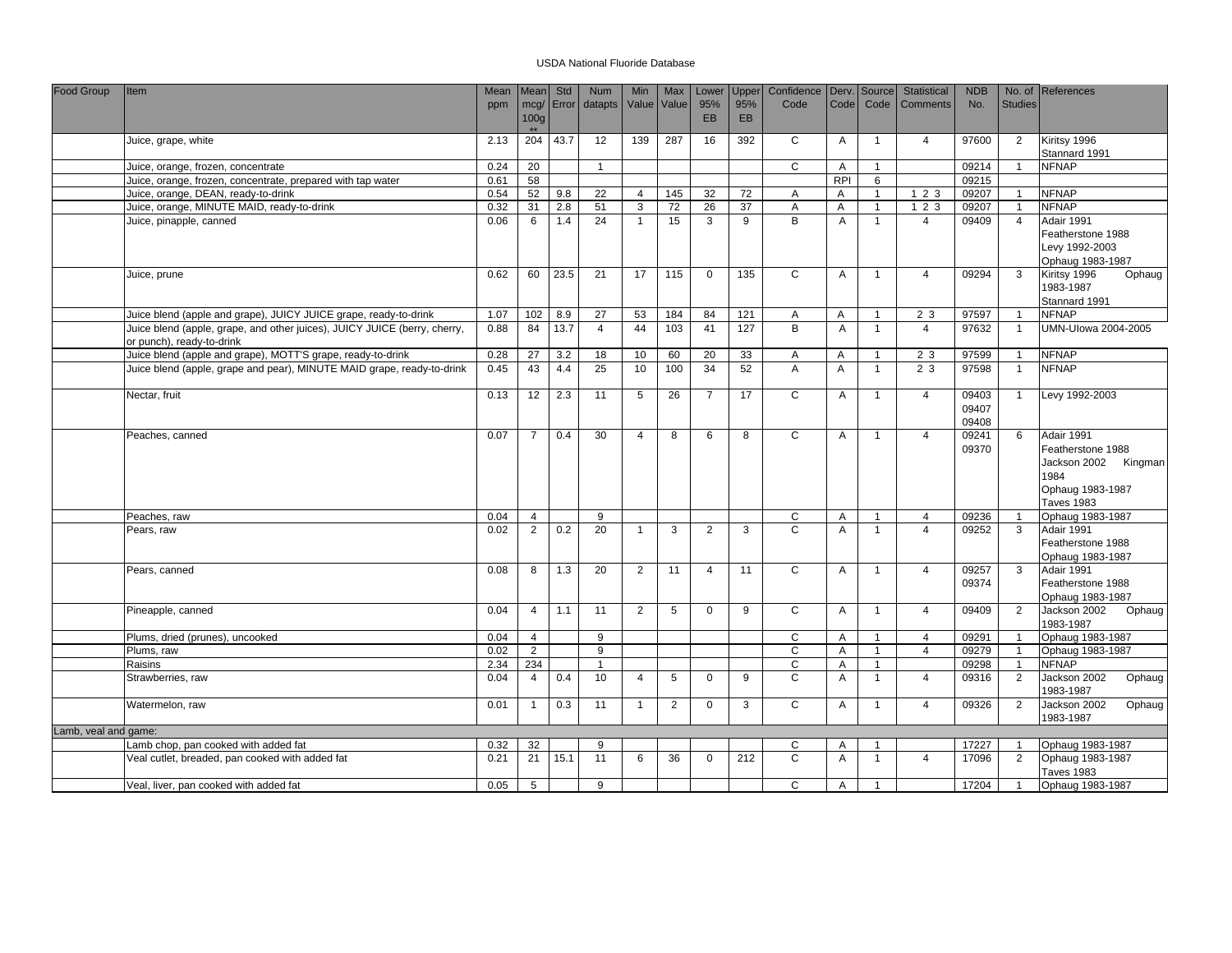| Food Group             | Item                                                                     | Mean<br>ppm | <b>Mean</b><br>100 <sub>g</sub> | Std  | Num<br>mcg/ Error datapts | Min<br>Value Value | Max | Lower<br>95%<br><b>EB</b> | Upper<br>95%<br><b>EB</b> | Confidence   Derv.   Source<br>Code | Code <sup>1</sup> | Code           | Statistical<br><b>Comments</b> | <b>NDB</b><br>No.                | <b>Studies</b> | No. of References                                          |
|------------------------|--------------------------------------------------------------------------|-------------|---------------------------------|------|---------------------------|--------------------|-----|---------------------------|---------------------------|-------------------------------------|-------------------|----------------|--------------------------------|----------------------------------|----------------|------------------------------------------------------------|
|                        |                                                                          |             |                                 |      |                           |                    |     |                           |                           |                                     |                   |                |                                |                                  |                |                                                            |
|                        | Legumes and legume products:                                             |             |                                 |      |                           |                    |     |                           |                           |                                     |                   |                |                                |                                  |                |                                                            |
|                        | Beans, baked, canned, with pork                                          | 0.54        | 54                              | 13.0 | 11                        | 41                 | 67  | $\mathbf{0}$              | 219                       | C                                   | A                 | $\mathbf{1}$   | $\overline{4}$                 | 16009                            | 2              | Kingman 1984<br>Ophaug 1983-1987                           |
|                        | Beans, mature, boiled                                                    | 0.02        | 2                               | 0.3  | 36                        | 2                  | 3   | $\overline{1}$            | 3                         | $\mathsf{C}$                        | A                 | $\overline{1}$ | $\overline{4}$                 | 16032<br>16043<br>16072<br>16038 | $\overline{1}$ | Ophaug 1983-1987 *                                         |
|                        | Cowpeas common (blackeyes), boiled                                       | 0.03        | 3                               |      | 9                         |                    |     |                           |                           | C                                   | A                 | $\mathbf{1}$   | $\overline{4}$                 | 16063                            | $\overline{1}$ | Ophaug 1983-1987 *                                         |
|                        | Peanut butter, creamy                                                    | 0.03        | 3                               |      | $\overline{1}$            |                    |     |                           |                           | C                                   | Α                 | $\mathbf{1}$   | $\overline{4}$                 | 16098                            | $\overline{1}$ | <b>NFNAP</b>                                               |
|                        | Peanuts, dry roasted, salted                                             | 0.16        | 16                              |      | 9                         |                    |     |                           |                           | C                                   | Α                 | $\mathbf{1}$   | $\overline{4}$                 | 16090                            | $\overline{1}$ | Ophaug 1983-1987                                           |
|                        | Meals, entrees and sidedishes:                                           |             |                                 |      |                           |                    |     |                           |                           |                                     |                   |                |                                |                                  |                |                                                            |
|                        | <b>Beef</b> stew                                                         | 0.57        | 57                              | 3.7  | 10                        | 47                 | 68  | 46                        | 67                        | D                                   | A                 | $\mathbf{1}$   | $\overline{4}$                 | 22905                            | $\overline{1}$ | Featherstone 1988                                          |
|                        | Casserole, beef, tomato and pasta                                        | 0.67        | 67                              |      | $\overline{2}$            |                    |     |                           |                           | D                                   | Α                 | $\mathbf{1}$   | $\overline{4}$                 | 97601                            | $\overline{1}$ | <b>Taves 1983</b>                                          |
|                        | Chicken potpie                                                           | 0.58        | 58                              | 5.0  | 13                        | 48                 | 75  | 44                        | 71                        | $\mathsf{C}$                        | $\overline{A}$    | $\mathbf{1}$   | $\overline{4}$                 | 22906                            | 2              | Jackson 2002<br>Ophaug<br>1983-1987                        |
|                        | Chicken and noodle casserole, homemade                                   | 0.16        | 16                              |      | 9                         | 16                 | 16  |                           |                           | $\mathsf C$                         | Α                 | $\overline{1}$ |                                | 97602                            | $\overline{1}$ | Ophaug 1983-1987                                           |
|                        | Chili con carni, beef and beans, canned                                  | 0.45        | 45                              |      | 9                         |                    |     |                           |                           | C                                   | Α                 | $\overline{1}$ | $\overline{4}$                 | 22904                            | $\overline{1}$ | Ophaug 1983-1987                                           |
|                        | Frozen meal, fried chicken, mashed potatoes, cornbread, and/or vegetable | 0.48        | 48                              |      | 9                         |                    |     |                           |                           | $\mathsf{C}$                        | A                 | $\mathbf{1}$   |                                | 97603                            | $\overline{1}$ | Ophaug 1983-1987                                           |
|                        | Lasagna, homemade                                                        | 0.18        | 18                              |      | 9                         |                    |     |                           |                           | $\mathsf{C}$                        | A                 | $\overline{1}$ | $\overline{4}$                 | 97604                            | $\overline{1}$ | Ophaug 1983-1987                                           |
|                        | Lasagna, canned                                                          | 0.54        | 54                              |      | $\overline{2}$            | 30                 | 78  |                           |                           | D                                   | A                 | $\mathbf{1}$   | $\overline{4}$                 | 97633                            | $\overline{1}$ | Jackson 2002                                               |
|                        | Macaroni and cheese, prepared from mix                                   | 0.33        | 33                              | 5.8  | 23                        | 11                 | 51  | 18                        | 47                        | C                                   | A                 | $\mathbf{1}$   | $\overline{4}$                 | 97605                            | 3              | Featherstone 1988<br>Ophaug 1983-1987<br><b>Taves 1983</b> |
|                        | Mashed potato and gravy                                                  | 0.84        | 84                              |      | $\overline{1}$            |                    |     |                           |                           | D                                   | A                 | $\mathbf{1}$   | $\overline{4}$                 | 97606                            | $\overline{1}$ | Adair 1991                                                 |
|                        | Meatloaf                                                                 | 0.30        | 30                              | 3.4  | 19                        | 18                 | 40  | 21                        | 38                        | $\mathsf{C}$                        | A                 | $\mathbf{1}$   | $\overline{4}$                 | 97607                            | $\overline{2}$ | Featherstone 1988<br>Ophaug 1983-1987                      |
|                        | Spaghetti, with meat sauce                                               | 0.38        | 38                              | 9.3  | 19                        | 10                 | 76  | 14                        | 62                        | C                                   | Α                 | $\mathbf{1}$   | $\overline{4}$                 | 22401                            | $\overline{2}$ | Featherstone 1988<br>Ophaug 1983-1987                      |
|                        | Spaghetti, with sauce, no meat, canned                                   | 0.40        | 40                              | 6.6  | 13                        | 30                 | 59  | 19                        | 61                        | C                                   | A                 | $\mathbf{1}$   | $\overline{4}$                 | 22914                            | 3              | Jackson 2002<br>Ophaug<br>1983-1987<br><b>Taves 1983</b>   |
|                        | Ravioli, CHEF BOYARDEE, beef, with meat sauce, canned                    | 0.13        | 13                              |      | $\overline{2}$            | 12                 | 15  |                           |                           | D                                   | Α                 | $\overline{1}$ | $\overline{4}$                 | 22515                            | $\overline{1}$ | Jackson 2002                                               |
|                        | Turkey, broccoli, cheese bake                                            | 0.28        | 28                              |      | 2                         |                    |     |                           |                           | D                                   | A                 |                | $\overline{4}$                 | 97608                            | $\overline{1}$ | <b>Taves 1983</b>                                          |
| Nut and seed products: |                                                                          |             |                                 |      |                           |                    |     |                           |                           |                                     |                   |                |                                |                                  |                |                                                            |
|                        | Pecans                                                                   | 0.10        | 10 <sup>1</sup>                 |      | 9                         |                    |     |                           |                           | C                                   | Α                 | $\overline{1}$ | $\overline{4}$                 | 12142                            |                | Ophaug 1983-1987                                           |
| Pork products:         |                                                                          |             |                                 |      |                           |                    |     |                           |                           |                                     |                   |                |                                |                                  |                |                                                            |
|                        | Bacon, cooked                                                            | 0.34        | 34                              | 5.3  | 17                        | 15                 | 60  | 21                        | 46                        | C                                   | A                 | $\overline{1}$ | $\overline{4}$                 | 10124                            | 3              | Jackson 2002<br>Ophaug<br>1983-1987 Taves 1983             |
|                        | Bacon, raw                                                               | 0.04        | $\overline{4}$                  |      | 2                         |                    |     |                           |                           | D                                   | Α                 | $\mathbf{1}$   |                                | 10123                            | $\overline{1}$ | Kingman 1984                                               |
|                        | Ham, cured, baked                                                        | 0.20        | 20                              | 6.0  | 16                        | $\overline{4}$     | 30  | $\overline{1}$            | 39                        | $\mathsf{C}$                        | A                 | $\overline{1}$ | $\overline{4}$                 | 10151                            | 3              | Kingman 1984<br>Ophaug 1983-1987<br><b>Taves 1983</b>      |
|                        | Pork, chop, baked                                                        | 0.38        | 38                              |      | $\overline{2}$            | 19                 | 57  |                           |                           | D                                   | Α                 | $\mathbf{1}$   | $\overline{4}$                 | 97609                            | -1             | Jackson 2002                                               |
|                        | Pork, roast, cooked                                                      | 0.42        | 42                              | 0.6  | 11                        | 42                 | 43  | 35                        | 50                        | C                                   | A                 | $\mathbf{1}$   | $\overline{4}$                 | 10188                            | 2              | <b>Taves 1983</b><br>Ophaug 1983-1987                      |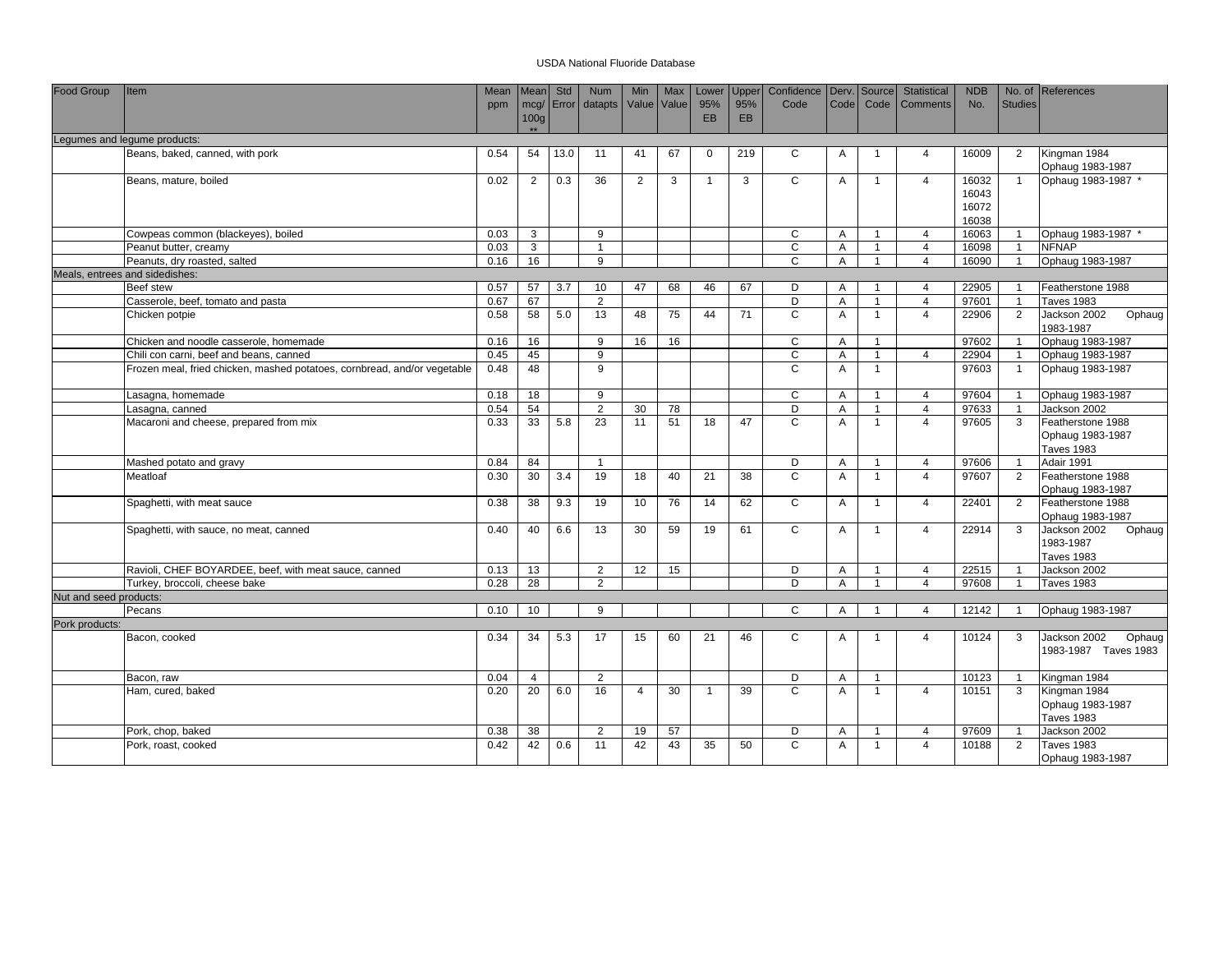| Food Group                  | Item                                          | Mean         | <b>Mean</b>      | Std        | <b>Num</b>      | Min            | Max  | Lower       | Upper | Confidence   Derv.   Source   |      |                | Statistical    | <b>NDB</b>     |                | No. of References                         |
|-----------------------------|-----------------------------------------------|--------------|------------------|------------|-----------------|----------------|------|-------------|-------|-------------------------------|------|----------------|----------------|----------------|----------------|-------------------------------------------|
|                             |                                               | ppm          |                  | mcg/ Error | datapts         | Value Value    |      | 95%         | 95%   | Code                          | Code | Code           | Comments       | No.            | <b>Studies</b> |                                           |
|                             |                                               |              | 100 <sub>g</sub> |            |                 |                |      | EB          | EB    |                               |      |                |                |                |                |                                           |
| Poultry products:           |                                               |              | $**$             |            |                 |                |      |             |       |                               |      |                |                |                |                |                                           |
|                             | Chicken, cooked (includes fried and roasted)  | 0.15         | 15               | 2.1        | $\overline{37}$ | $\overline{4}$ | 25   | 10          | 19    | C                             | Α    |                | $\overline{4}$ | 97610          | 3              | Featherstone 1988                         |
|                             |                                               |              |                  |            |                 |                |      |             |       |                               |      |                |                |                |                | Jackson 2002<br>Ophaug                    |
|                             |                                               |              |                  |            |                 |                |      |             |       |                               |      |                |                |                |                | 1983-1987                                 |
|                             | Turkey, roast                                 | 0.21         | 21               |            | 2               |                |      |             |       | D                             | Α    | $\overline{1}$ |                | 05166          | $\overline{1}$ | <b>Taves 1983</b>                         |
|                             |                                               |              |                  |            |                 |                |      |             |       |                               |      |                |                | 05200          |                |                                           |
|                             |                                               |              |                  |            |                 |                |      |             |       |                               |      |                |                | 05232          |                |                                           |
|                             |                                               |              |                  |            |                 |                |      |             |       |                               |      |                |                | 05256          |                |                                           |
|                             | Sausages and luncheon meats:                  |              |                  |            |                 |                |      |             |       |                               |      |                |                |                |                |                                           |
|                             | Bologna, OSCAR MEYER                          | 0.36         | 36               | 5.2        | 13              | 25             | 50   | 25          | 50    | C                             | Α    | $\mathbf{1}$   | $\overline{4}$ | 07007<br>07008 | 3              | Jackson 2002<br>Kingman<br>1984           |
|                             |                                               |              |                  |            |                 |                |      |             |       |                               |      |                |                | 07960          |                | Ophaug 1983-1987                          |
|                             |                                               |              |                  |            |                 |                |      |             |       |                               |      |                |                | 07937          |                |                                           |
|                             |                                               |              |                  |            |                 |                |      |             |       |                               |      |                |                | 07959          |                |                                           |
|                             |                                               |              |                  |            |                 |                |      |             |       |                               |      |                |                | 07952          |                |                                           |
|                             |                                               |              |                  |            |                 |                |      |             |       |                               |      |                |                | 07010          |                |                                           |
|                             |                                               |              |                  |            |                 |                |      |             |       |                               |      |                |                | 07011          |                |                                           |
|                             | Ham and cheese loaf                           | 0.36         | 36               |            | 2               | 34             | 38   |             |       | D                             | Α    | $\overline{1}$ | $\overline{4}$ | 07032          | $\overline{1}$ | Jackson 2002                              |
|                             | Hot dogs, beef                                | 0.48         | 48               |            | $\overline{1}$  |                |      |             |       | $\mathsf C$                   | Α    | $\mathbf{1}$   |                | 07022          | $\overline{1}$ | <b>NFNAP</b>                              |
|                             | Sausage, pork                                 | 0.16         | 16               | 1.8        | 12              | 11             | 19   | 10          | 22    | $\mathsf{C}$                  | Α    | $\mathbf{1}$   | $\overline{4}$ | 07064          | 2              | Jackson 2002                              |
|                             |                                               |              |                  |            |                 |                |      |             |       |                               |      |                |                |                |                | Ophaug 1983-1987                          |
|                             | Sausage (includes salami, not hard)           | 0.41         | 41               | 10.2       | 11              | 31             | 51   | $\mathbf 0$ | 170   | C                             | Α    | $\mathbf{1}$   | $\overline{4}$ | 97611          | 2              | Ophaug 1983-1987                          |
| Snacks:                     |                                               |              |                  |            |                 |                |      |             |       |                               |      |                |                |                |                | <b>Taves 1983</b>                         |
|                             | Chips, corn and tortilla                      | 0.52         | 52               | 3.3        | 18              | 43             | 71.4 | 44          | 60    | C                             | Α    | $\overline{1}$ | $\overline{4}$ | 19056          | 3              | Jackson 2002<br>Kingman                   |
|                             |                                               |              |                  |            |                 |                |      |             |       |                               |      |                |                |                |                | 1984                                      |
|                             |                                               |              |                  |            |                 |                |      |             |       |                               |      |                |                |                |                | Ophaug 1983-1987                          |
|                             | Popcorn, oil popped                           | 0.06         | 6                | 2.3        | 11              | $\overline{4}$ | 9    | 0           | 35    | C                             | Α    | $\mathbf{1}$   | $\overline{4}$ | 19035          | 2              | Kingman 1984                              |
|                             |                                               |              |                  |            |                 |                |      |             |       |                               |      |                |                |                |                | Ophaug 1983-1987                          |
|                             | Potato chip                                   | 0.61         | 61               | 7.0        | 16              | 30             | 86   | 45          | 78    | $\mathsf{C}$                  | Α    | $\overline{1}$ | $\overline{4}$ | 19411          | 2              | Jackson 2002<br>Ophaug                    |
|                             |                                               |              |                  |            |                 |                |      |             |       |                               |      |                |                |                |                | 1983-1987                                 |
|                             | Potato chip, baked                            | 1.06         | 106              | 15.5       | $\overline{4}$  | 60             | 131  | 56          | 155   | D                             | A    | $\overline{1}$ | $\overline{4}$ | 42283          | $\overline{1}$ | Jackson 2002                              |
| Soups, sauces, and gravies: |                                               |              |                  |            | 2               |                |      |             |       | D                             | A    |                |                |                | -1             |                                           |
|                             | Sauce, cheese<br>Sauce, pizza, canned         | 0.29<br>0.10 | 29<br>10         |            | $\overline{2}$  |                |      |             |       | D                             | Α    | $\mathbf{1}$   |                | 06930<br>97635 | $\overline{1}$ | Kingman 1984<br>Kingman 1984              |
|                             | Sauce, spaghetti, canned                      | 0.22         | 22               | 6.5        | 12              | $\sqrt{5}$     | 58   | 6.0224      | 37.91 | $\overline{C}$                | A    | $\mathbf{1}$   | $\overline{4}$ | 06931          | 2              | Featherstone 1988                         |
|                             |                                               |              |                  |            |                 |                |      |             |       |                               |      |                |                |                |                | Jackson 2002                              |
|                             | Sauce, tartar                                 | 0.30         | 30               |            | $\overline{2}$  |                |      |             |       | D                             | A    | $\overline{1}$ | $\overline{4}$ | 97612          | $\overline{1}$ | <b>Taves 1983</b>                         |
|                             | Sauce, white                                  | 0.04         | $\overline{4}$   |            | 9               |                |      |             |       | C                             | A    | $\mathbf{1}$   | $\overline{4}$ | 06166          | $\overline{1}$ | Ophaug 1983-1987                          |
|                             | Gravy, beef                                   | 0.99         | 99               |            | $\overline{1}$  |                |      |             |       | $\mathbf C$                   | Α    | $\mathbf{1}$   |                | 06116          | $\overline{1}$ | <b>NFNAP</b>                              |
|                             | Gravy, brown, prepared from mix               | 0.57         | 57               | 20.9       | 19              | 10             | 120  | 3           | 111   | C                             | A    | $\mathbf{1}$   | $\overline{4}$ | 97613          | 2              | Featherstone 1988 #                       |
|                             |                                               |              |                  |            |                 |                |      |             |       |                               |      |                |                |                |                | Ophaug 1983-1987 *                        |
|                             | Soup, beef bouillon, canned, reconstituted    | 0.29         | 29               |            | 9               |                |      |             |       | $\mathbf C$                   | Α    | $\mathbf{1}$   | $\overline{4}$ | 97614          | $\overline{1}$ | Ophaug 1983-1987                          |
|                             | Soup, chicken broth                           | 0.61         | 61               |            | $\overline{1}$  |                |      |             |       | $\mathbf C$<br>$\overline{c}$ | Α    | $\overline{1}$ | $\overline{4}$ | 06413          | $\overline{1}$ | <b>NFNAP</b>                              |
|                             | Soup, chicken noodle, canned, reconstituted   | 0.35         | 35               | 7.0        | 19              | 14             | 55   | 17          | 53    |                               | A    | $\mathbf{1}$   | $\overline{4}$ | 06419          | $\overline{2}$ | Featherstone 1988 #<br>Ophaug 1983-1987 * |
|                             | Soup, clam chowder                            | 0.36         | 36               |            | 2               |                |      |             |       | D                             | Α    | -1             | $\overline{4}$ | 97615          | -1             | <b>Taves 1983</b>                         |
|                             | Soup, corn chowder                            | 1.32         | 132              |            | $\overline{1}$  |                |      |             |       | D                             | A    | $\mathbf{1}$   | $\overline{4}$ | 06725          | $\overline{1}$ | Adair 1991                                |
|                             | Soup, minestrone                              | 0.86         | 86               |            | $\overline{2}$  |                |      |             |       | D                             | A    | $\mathbf{1}$   |                | 97616          | $\overline{1}$ | <b>Taves 1983</b>                         |
|                             | Soup, pea                                     | 0.76         | 76               |            | $\overline{4}$  |                |      |             |       | D                             | A    | $\mathbf{1}$   |                | 97617          | $\overline{1}$ | <b>Taves 1983</b>                         |
|                             | Soup, tomato, canned reconstituted, with milk | 0.07         | $\overline{7}$   | 0.8        | 10              | $\overline{4}$ | 8    | 4           | 9     | D                             | Α    | $\mathbf{1}$   | $\overline{4}$ | 06359          | $\overline{1}$ | Featherstone 1988                         |
|                             | Soup, vegetable beef, canned, reconstituted   | 0.43         | 43               | 12.3       | 19              | 12             | 89   | 11          | 74    | $\overline{c}$                | A    | $\mathbf{1}$   | $\overline{4}$ | 06741          | 2              | Featherstone 1988 #                       |
|                             |                                               |              |                  |            |                 |                |      |             |       |                               |      |                |                |                |                | Ophaug 1983-1987 *                        |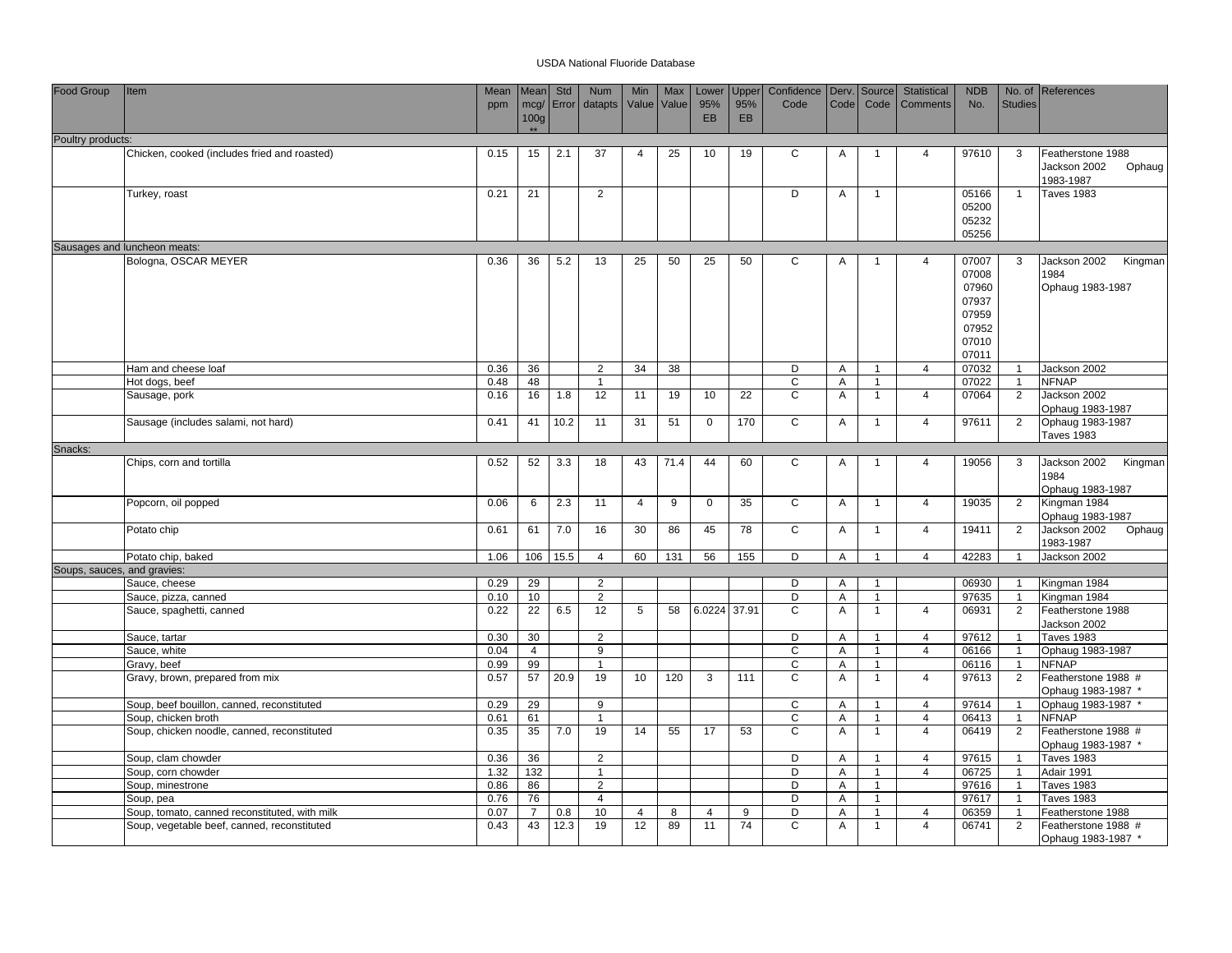| Food Group        | <b>Item</b>                                         | Mean | Mean Std                  |      | <b>Num</b>         | Min            | Max | Lower           | <b>Upper</b>   | Confidence   Derv.   Source |                   |                | Statistical    | <b>NDB</b>     |                         | No. of References   |
|-------------------|-----------------------------------------------------|------|---------------------------|------|--------------------|----------------|-----|-----------------|----------------|-----------------------------|-------------------|----------------|----------------|----------------|-------------------------|---------------------|
|                   |                                                     | ppm  |                           |      | mcg/ Error datapts | Value Value    |     | 95%             | 95%            | Code                        | Code <sup>1</sup> | Code           | Comments       | No.            | <b>Studies</b>          |                     |
|                   |                                                     |      | 100 <sub>g</sub><br>$+ +$ |      |                    |                |     | <b>EB</b>       | EB             |                             |                   |                |                |                |                         |                     |
| Spices and herbs: |                                                     |      |                           |      |                    |                |     |                 |                |                             |                   |                |                |                |                         |                     |
|                   | Pepper, black                                       | 0.34 | 34                        |      | 8                  |                |     |                 |                | C                           | A                 |                | $\Delta$       | 02030          |                         | <b>Taves 1983</b>   |
|                   | Salt, iodized                                       | 0.02 | 2                         |      | $\overline{1}$     |                |     |                 |                | $\mathsf{C}$                | A                 | $\overline{1}$ |                | 02047          | $\overline{1}$          | <b>NFNAP</b>        |
|                   | Mustard, prepared                                   | 0.01 | $\mathbf{1}$              |      | $\overline{2}$     |                |     |                 |                | D                           | Α                 | $\overline{1}$ | $\overline{4}$ | 02046          | $\overline{1}$          | Kingman 1984        |
| Sweets:           |                                                     |      |                           |      |                    |                |     |                 |                |                             |                   |                |                |                |                         |                     |
|                   | Candies, caramels                                   | 0.27 | 27                        |      | $\mathbf{Q}$       |                |     |                 |                | C                           | A                 |                |                | 19074          |                         | Ophaug 1983-1987    |
|                   | Candies, milk chocolate                             | 0.05 | 5                         |      | 9                  |                |     |                 |                | $\mathsf{C}$                | A                 | $\overline{1}$ |                | 19120          | $\overline{1}$          | Ophaug 1983-1987    |
|                   | Candies, M&M MARS, "M&M's" Milk Chocolate Candies   | 0.17 | 17                        |      | $\overline{2}$     | 15             | 20  |                 |                | D                           | A                 | $\overline{1}$ | $\overline{4}$ | 19141          | $\overline{1}$          | Jackson 2002        |
|                   | Candies, REESE'S Peanut Butter Cups                 | 0.09 | 9                         |      | $\overline{2}$     | $\overline{7}$ | 11  |                 |                | D                           | A                 | $\overline{1}$ | $\overline{4}$ | 19150          |                         | Jackson 2002        |
|                   | Candies, M&M MARS, SNICKERS Bar                     | 0.36 | 36                        |      | $\overline{2}$     | 27             | 46  |                 |                | D                           | A                 | $\overline{1}$ | $\overline{4}$ | 19155          |                         | Jackson 2002        |
|                   | Gum                                                 | 0.05 | 5                         |      | $\overline{2}$     |                |     |                 |                | D                           | A                 | $\overline{1}$ | $\Delta$       | 19163          |                         | Kingman 1984        |
|                   | Frozen novelties, ice type, regular, all flavors    | 0.74 | 74                        | 11.1 | 3                  | 57             | 95  | 26              | 122            | $\mathsf{C}$                | A                 |                |                | 19283<br>19717 | $\overline{1}$          | <b>NFNAP</b>        |
|                   | Frozen novelties, ice type, sugar free, all flavors | 0.89 | 89                        | 1.7  | 3                  | 86             | 91  | 82              | 96             | C                           | $\overline{A}$    | $\overline{1}$ | 2 3            | 43514          | $\overline{\mathbf{1}}$ | <b>NFNAP</b>        |
|                   | Frozen novelties, juice type                        | 0.77 | $\overline{77}$           |      | $\overline{1}$     |                |     |                 |                |                             |                   |                |                | 43346          | $\overline{1}$          | <b>NFNAP</b>        |
|                   | Frozen novelties, ice cream sandwich                | 0.27 | 27                        |      | 9                  |                |     |                 |                | C                           | A                 | $\overline{1}$ | $\overline{4}$ | 19887          |                         | Ophaug 1983-1987    |
|                   |                                                     |      |                           |      |                    |                |     |                 |                |                             |                   |                |                | 19888          |                         |                     |
|                   |                                                     |      |                           |      |                    |                |     |                 |                |                             |                   |                |                | 19889          |                         |                     |
|                   | Frozen yogurts, chocolate                           | 0.40 | 40                        |      | $\overline{1}$     |                |     |                 |                | D                           | A                 | $\overline{1}$ |                | 42186          |                         | Jackson 2002        |
|                   | Frozen yogurts, vanilla                             | 0.26 | $\overline{26}$           |      | $\overline{1}$     |                |     |                 |                | D                           | A                 | $\overline{1}$ |                | 42187          | $\overline{1}$          | Jackson 2002        |
|                   | Gelatin desserts, strawberry, prepared              | 0.69 | 69                        | 14.3 | 24                 | 18             | 137 | 36              | 102            | C                           | A                 | $\overline{1}$ | $\overline{a}$ | 19173          | $\overline{4}$          | Adair 1991 #        |
|                   |                                                     |      |                           |      |                    |                |     |                 |                |                             |                   |                |                |                |                         | Featherstone 1988 # |
|                   |                                                     |      |                           |      |                    |                |     |                 |                |                             |                   |                |                |                |                         | Ophaug 1983-1987 *  |
|                   |                                                     |      |                           |      |                    |                |     |                 |                |                             |                   |                |                |                |                         | Taves 1983 #        |
|                   | Honey, bottled                                      | 0.07 | $\overline{7}$            |      | 9                  |                |     |                 |                | C                           | A                 | $\overline{1}$ | $\overline{4}$ | 19296          |                         | Ophaug 1983-1987    |
|                   | Jam, strawberry                                     | 0.19 | 19                        |      | 2                  |                |     |                 |                | D                           | A                 | $\overline{1}$ |                | 19297          | $\overline{1}$          | <b>Taves 1983</b>   |
|                   | Jellies                                             | 0.73 | 73                        | 8.7  | 13                 | 64             | 90  | 35              | 110            | $\mathsf{C}$                | A                 | $\overline{1}$ | $\overline{4}$ | 19300          | $\overline{2}$          | Kingman 1984        |
|                   |                                                     |      |                           |      |                    |                |     |                 |                |                             |                   |                |                |                |                         | Ophaug 1983-1987    |
|                   | Ice creams, chocolate                               | 0.23 | 23                        | 2.6  | 3                  | 19             | 28  | 12 <sup>2</sup> | 34             | B                           | A                 | $\overline{1}$ | 2 3            | 19270          | $\overline{1}$          | <b>NFNAP</b>        |
|                   | Ice creams, vanilla                                 | 0.15 | 15                        | 1.1  | $\overline{4}$     | 14             | 19  | 12              | 19             | B                           | A                 | $\overline{1}$ | 2 3            | 19095          | $\overline{1}$          | <b>NFNAP</b>        |
|                   | Bread pudding                                       | 0.74 | $\overline{74}$           |      | 2                  |                |     |                 |                | D                           | A                 | $\overline{1}$ |                | 19167          | $\overline{1}$          | <b>Taves 1983</b>   |
|                   | Pudding, instant, prepared with whole milk          | 0.22 | 22                        | 7.7  | 23                 | $\overline{4}$ | 65  | $\Delta$        | 40             | C                           | A                 | $\overline{1}$ | $\overline{4}$ | 19185          | 3                       | Featherstone 1988   |
|                   |                                                     |      |                           |      |                    |                |     |                 |                |                             |                   |                |                | 19203          |                         | Ophaug 1983-1987    |
|                   |                                                     |      |                           |      |                    |                |     |                 |                |                             |                   |                |                | 19319          |                         | <b>Taves 1983</b>   |
|                   |                                                     |      |                           |      |                    |                |     |                 |                |                             |                   |                |                | 19331          |                         |                     |
|                   | Sugar, granulated                                   | 0.01 | $\mathbf{1}$              | 0.5  | 15                 | $\mathbf{1}$   | 2   | $\mathbf{0}$    | $\overline{7}$ | C                           | A                 | $\overline{1}$ | $\overline{4}$ | 19335          | $\overline{2}$          | Ophaug 1983-1987    |
|                   |                                                     |      |                           |      |                    |                |     |                 |                |                             |                   |                |                |                |                         | <b>Taves 1983</b>   |
|                   | Syrup, pancake                                      | 0.44 | 44                        | 16.0 | 11                 | 28             | 60  | $\mathbf{0}$    | 247            | C                           | A                 | $\mathbf{1}$   | $\overline{4}$ | 19129          | $\overline{2}$          | Kingman 1984        |
|                   |                                                     |      |                           |      |                    |                |     |                 |                |                             |                   |                |                |                |                         | Ophaug 1983-1987    |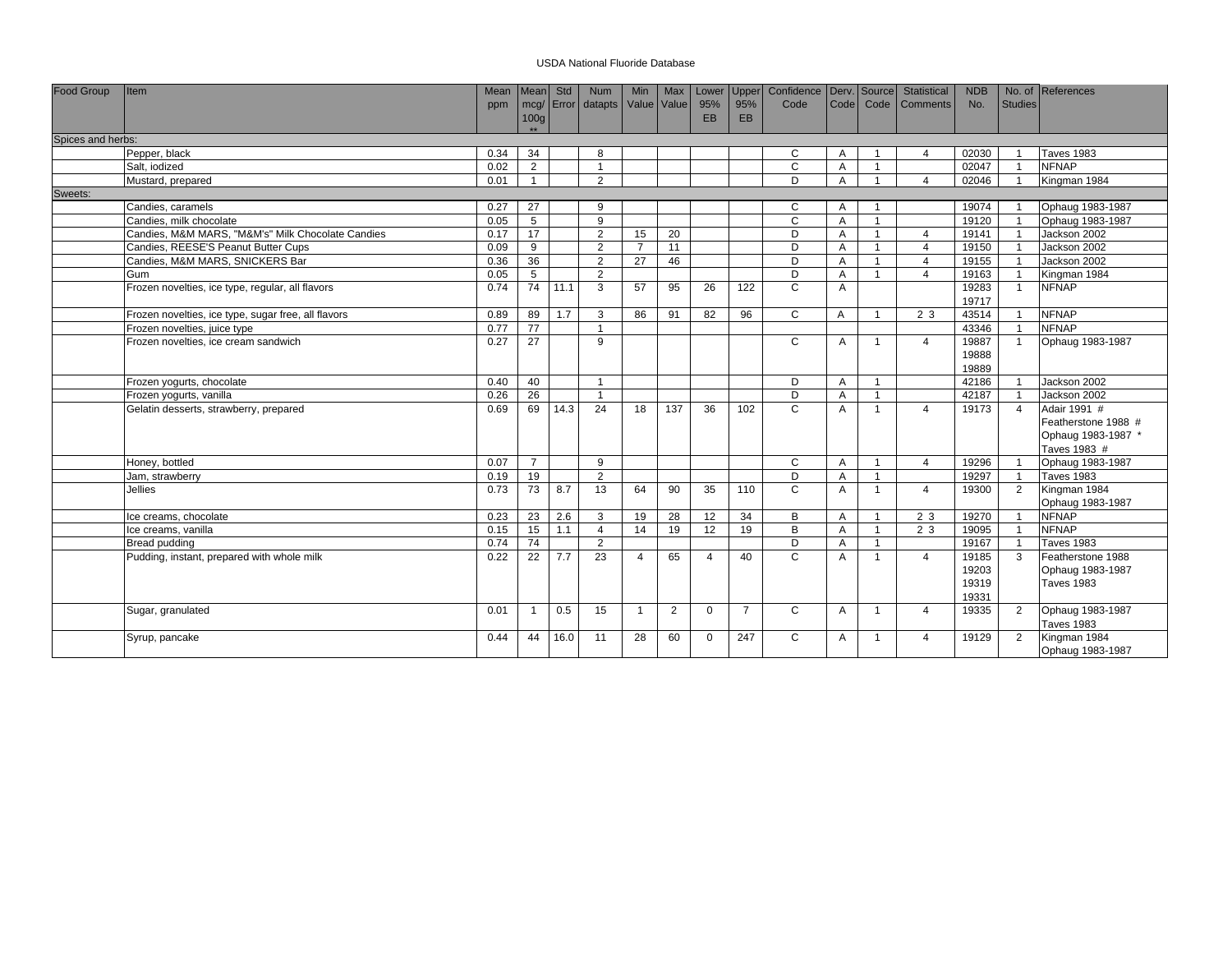| Food Group | Item                                          | Mean         | Mean                 | Std   | Num             | Min            | Max            | Lower          | Upper          | Confidence        |                | Derv. Source   | Statistical                      | <b>NDB</b>     |                | No. of References                       |
|------------|-----------------------------------------------|--------------|----------------------|-------|-----------------|----------------|----------------|----------------|----------------|-------------------|----------------|----------------|----------------------------------|----------------|----------------|-----------------------------------------|
|            |                                               | ppm          | mcg/                 | Error | datapts         | Value          | Value          | 95%            | 95%            | Code              | Code           | Code           | <b>Comments</b>                  | No.            | <b>Studies</b> |                                         |
|            |                                               |              | 100 <sub>g</sub>     |       |                 |                |                | <b>EB</b>      | EB             |                   |                |                |                                  |                |                |                                         |
|            | Vegetables and vegetable products:            |              |                      |       |                 |                |                |                |                |                   |                |                |                                  |                |                |                                         |
|            | Asparagus, cooked                             | 0.22         | 22                   | 18.0  | 13              | $\overline{4}$ | 40             | $\mathbf 0$    | 250            | C                 | Α              | $\overline{1}$ | $\overline{4}$                   | 11012          | $\overline{2}$ | Ophaug 1983-1987 *                      |
|            |                                               |              |                      |       |                 |                |                |                |                |                   |                |                |                                  |                |                | Taves 1983 #                            |
|            | Beans, snap (includes cooked, canned, frozen) | 0.19         | 19                   | 6.6   | 36              | $\overline{4}$ | 62             | $\overline{4}$ | 34             | D                 | A              | $\overline{1}$ | $\overline{4}$                   | 11052          | $\overline{4}$ | Featherstone 1988 #                     |
|            |                                               |              |                      |       |                 |                |                |                |                |                   |                |                |                                  |                |                | Kingman 1984 %                          |
|            |                                               |              |                      |       |                 |                |                |                |                |                   |                |                |                                  |                |                | Ophaug 1893 - 1987 *                    |
|            |                                               |              |                      |       |                 |                |                |                |                |                   |                |                |                                  |                |                | Taves 1983 #                            |
|            | Beets, canned                                 | 0.26         | 26                   | 0.3   | 11              | 26             | 27             | 22             | 30             | $\mathsf{C}$      | A              | $\overline{1}$ | $\overline{4}$                   | 11082<br>11084 | 2              | Ophaug 1983-1987 *<br>Taves 1983 #      |
|            | Broccoli, boiled                              | 0.04         | $\overline{4}$       |       | 9               | $\overline{4}$ | $\overline{4}$ |                |                | C                 | Α              | $\overline{1}$ | $\overline{4}$                   | 11091          | $\overline{1}$ | Ophaug 1983-1987 *                      |
|            | Cabbage, boiled                               | 0.01         | $\mathbf{1}$         |       | 9               |                |                |                |                | $\mathsf C$       | A              | $\overline{1}$ |                                  | 11110          | $\overline{1}$ | Ophaug 1983-1987 *                      |
|            | Carrots, cooked                               | 0.47         | 47                   |       | 2               |                |                |                |                | D                 | A              | $\mathbf{1}$   | $\overline{4}$                   | 11125          | $\overline{1}$ | Taves 1983 #                            |
|            | Carrot, juice                                 | 0.07         | $\overline{7}$       |       |                 |                |                |                |                | B                 | Α              | $\overline{1}$ |                                  | 97634          | $\overline{1}$ | UMN-Ulowa 2004-2005                     |
|            | Carrots, raw                                  | 0.03         | 3                    | 0.5   | 21              | 2              | 6              | $\overline{2}$ | $\overline{4}$ | $\mathsf C$       | Α              | $\overline{1}$ | $\overline{4}$                   | 11124          | 3              | Featherstone 1988                       |
|            |                                               |              |                      |       |                 |                |                |                |                |                   |                |                |                                  |                |                | Kingman 1984                            |
|            |                                               |              |                      |       |                 |                |                |                |                |                   |                |                |                                  |                |                | Ophaug 1983-1987                        |
|            | Catsup                                        | 0.15         | 15                   | 3.5   | 19              | 5              | 32             | $\overline{7}$ | 23             | C                 | Α              | $\overline{1}$ | $\overline{4}$                   | 11935          | $\overline{4}$ | Jackson 2002<br>Kingman                 |
|            |                                               |              |                      |       |                 |                |                |                |                |                   |                |                |                                  |                |                | 1984                                    |
|            |                                               |              |                      |       |                 |                |                |                |                |                   |                |                |                                  |                |                | Ophaug 1983-1987                        |
|            | Cauliflower, boiled                           | 0.01         | $\overline{1}$       |       | 9               |                |                |                |                | C                 | A              | $\overline{1}$ |                                  | 11136          |                | <b>Taves 1983</b><br>Ophaug 1983-1987 * |
|            | Celery, raw                                   | 0.04         | $\overline{4}$       |       | 9               |                |                |                |                | C                 | Α              | $\mathbf{1}$   |                                  | 11143          | $\mathbf{1}$   | Ophaug 1983-1987                        |
|            | Coleslaw                                      | 0.11         | 11                   | 1.1   | $\overline{13}$ | 8              | 14             | 8              | 14             | $\overline{c}$    | A              | $\overline{1}$ | $\overline{4}$                   | 11159          | $\overline{2}$ | Jackson 2002<br>Ophaug                  |
|            |                                               |              |                      |       |                 |                |                |                |                |                   |                |                |                                  |                |                | 1983-1987                               |
|            | Collard greens, boiled                        | 0.27         | $\overline{27}$      |       | 9               |                |                |                |                | $\mathsf C$       | A              | $\overline{1}$ |                                  | 97618          | $\overline{1}$ | Ophaug 1983-1987 *                      |
|            | Corn, frozen, kernels cut off cob, unprepared | 0.15         | 15                   | 12.2  | 6               | $\overline{1}$ | 39             | $\mathbf 0$    | 67             | $\mathsf{C}$      | Α              | $\overline{1}$ | $\overline{4}$                   | 11178          | $\overline{1}$ | Kingman 1984                            |
|            |                                               |              |                      |       |                 |                |                |                |                |                   |                |                |                                  | 11910          |                |                                         |
|            | Corn, canned                                  | 0.18         | 18                   |       | 9               |                |                |                |                | $\overline{c}$    | Α              | $\overline{1}$ | $\overline{4}$                   | 11170          | $\overline{1}$ | Ophaug 1983-1987                        |
|            |                                               |              |                      |       |                 |                |                |                |                |                   |                |                |                                  | 11903          |                |                                         |
|            | Corn, cream style, canned                     | 0.28         | 28                   |       | 9               |                |                |                |                | $\mathsf{C}$      | A              | $\overline{1}$ | $\overline{4}$                   | 11174          | $\overline{1}$ | Ophaug 1983-1987                        |
|            | Cucumber, raw                                 | 0.01         | $\mathbf{1}$         | 0.7   | 11              | $\mathbf{1}$   | $\overline{2}$ | $\mathbf{0}$   | 10             | C                 | Α              | $\overline{1}$ | $\overline{4}$                   | 11906<br>11205 | $\overline{2}$ | Kingman 1984                            |
|            |                                               |              |                      |       |                 |                |                |                |                |                   |                |                |                                  | 11206          |                | Ophaug 1983-1987                        |
|            | Lettuce                                       | 0.05         | $5\phantom{.0}$      | 4.2   | 14              | $\mathbf 0$    | 13             | 0              | 23             | C                 | Α              | $\overline{1}$ | $\overline{4}$                   | 97619          | 3              | Kingman 1984                            |
|            |                                               |              |                      |       |                 |                |                |                |                |                   |                |                |                                  |                |                | Ophaug 1983-1987                        |
|            |                                               |              |                      |       |                 |                |                |                |                |                   |                |                |                                  |                |                | <b>Taves 1983</b>                       |
|            | Lima beans, immature seeds, frozen, boiled    | 0.07         | $\overline{7}$       |       | 9               |                |                |                |                | C                 | Α              | $\overline{1}$ | 4                                | 11038          | $\overline{1}$ | Ophaug 1983-1987 *                      |
|            | Mixed vegetables, canned                      | 0.37         | 37                   | 6.5   | 10              | 24             | 57             | 19             | 55             | $\mathsf{C}$      | Α              | $\overline{1}$ | $\overline{4}$                   | 11579          | $\overline{1}$ | Featherstone 1988 #                     |
|            |                                               |              |                      |       |                 |                |                |                |                |                   |                |                |                                  | 11581          |                |                                         |
|            |                                               |              |                      |       |                 |                |                |                |                |                   |                |                |                                  | 43312          |                |                                         |
|            | Mushrooms, canned                             | 0.10         | 10                   |       | 9               |                |                |                |                | $\mathsf{C}$      | Α              | $\overline{1}$ | $\overline{4}$                   | 11262<br>11264 | $\mathbf{1}$   | Ophaug 1983-1987                        |
|            | Onion rings, breaded, fried, frozen, heated   | 0.55         | 55                   |       | 9               |                |                |                |                | C                 | A              | $\overline{1}$ |                                  | 11296          | $\overline{1}$ | Ophaug 1983-1987                        |
|            | Onions, raw                                   | 0.01         | $\overline{1}$       | 0.1   | 12              | $\mathbf{1}$   | $\mathbf{1}$   | $\Omega$       | $\overline{2}$ | $\mathsf{C}$      | $\overline{A}$ | $\overline{1}$ | $\overline{4}$                   | 11282          | 2              | Kingman 1984                            |
|            |                                               |              |                      |       |                 |                |                |                |                |                   |                |                |                                  |                |                | Ophaug 1983-1987                        |
|            | Peas, green (includes cooked and canned)      | 0.29         | 29                   | 5.0   | 36              | 8              | 57             | 18             | 40             | $\overline{c}$    | Α              | $\overline{1}$ | $\overline{4}$                   | 97620          | 5              | Adair 1991 #                            |
|            |                                               |              |                      |       |                 |                |                |                |                |                   |                |                |                                  |                |                | Featherstone 1988 #                     |
|            |                                               |              |                      |       |                 |                |                |                |                |                   |                |                |                                  |                |                | Kingman 1984 %                          |
|            |                                               |              |                      |       |                 |                |                |                |                |                   |                |                |                                  |                |                | Ophaug 1983-1987 *                      |
|            |                                               |              |                      |       |                 |                |                |                |                |                   |                |                |                                  |                |                | Taves 1983 #                            |
|            | Peppers, sweet, green, raw                    | 0.02<br>0.30 | $\overline{2}$<br>30 | 6.0   | 9<br>18         | $\overline{4}$ | 49             | 16             | 44             | C<br>$\mathsf{C}$ | Α<br>Α         | $\overline{1}$ | $\overline{4}$<br>$\overline{4}$ | 11333<br>11937 | 3              | Ophaug 1983-1987                        |
|            | Pickles, cucumber, dill                       |              |                      |       |                 |                |                |                |                |                   |                |                |                                  |                |                | Jackson 2002 Kingman<br>1984            |
|            |                                               |              |                      |       |                 |                |                |                |                |                   |                |                |                                  |                |                | Ophaug 1983-1987                        |
|            |                                               |              |                      |       |                 |                |                |                |                |                   |                |                |                                  |                |                |                                         |